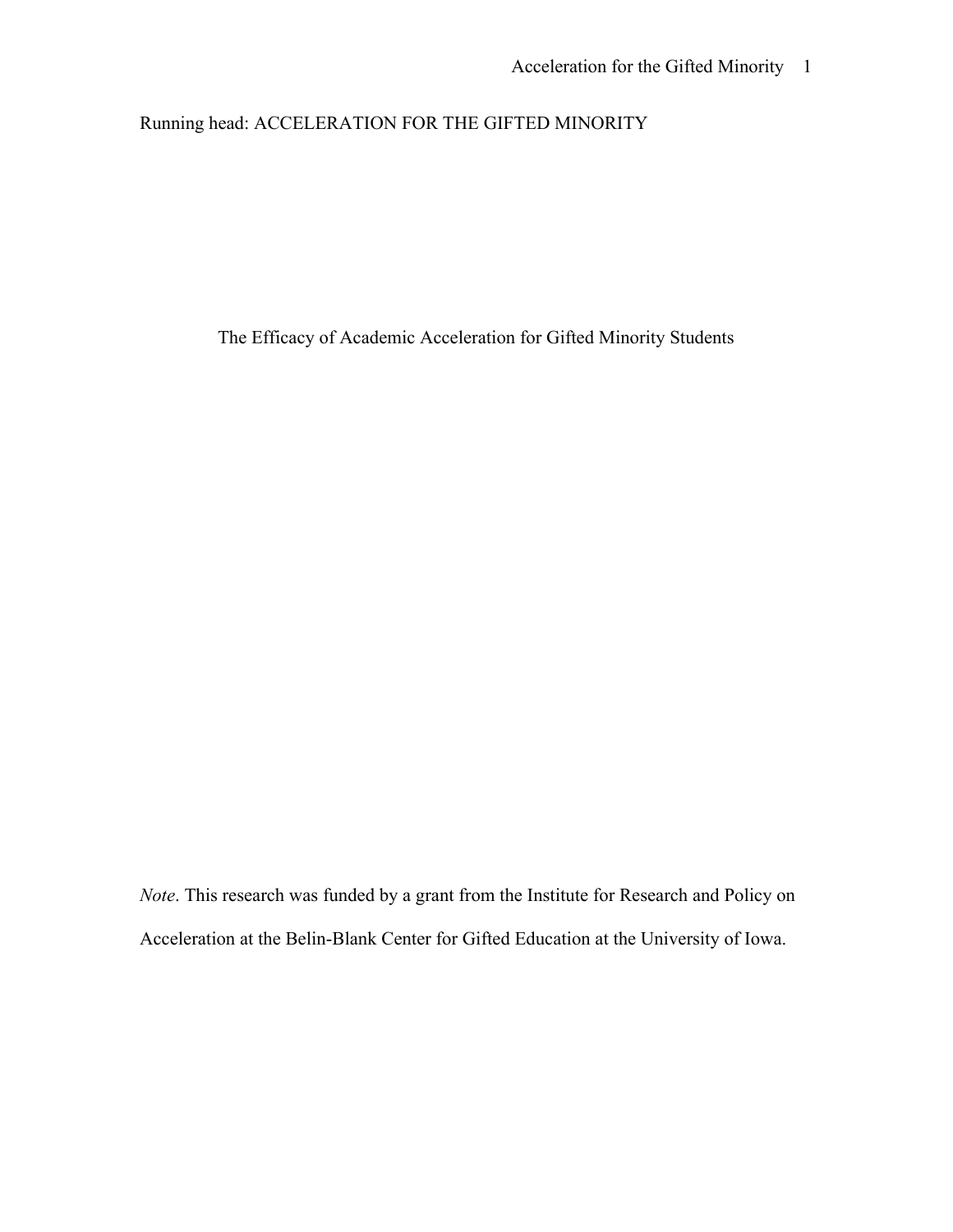# Abstract

This study supported the use of acceleration for gifted minority students in math. The gifted minority students in this study viewed taking accelerated math courses as exciting and beneficial for preparation for high school and college and particularly liked the challenges they encountered while taking advanced classes. They enjoyed working ahead and having a "leg up" in school and were infused with a special feeling of being gifted and talented in taking accelerated math. Ethnicity was not a major factor for teachers' support for acceleration. The teachers believed that acceleration provides necessary challenges for students, makes them committed to schoolwork and enhances their academic achievement. No negative peer pressure resulting from academic acceleration was found, though the teachers were more certain than the students about the existence of negative peer culture for gifted minority students.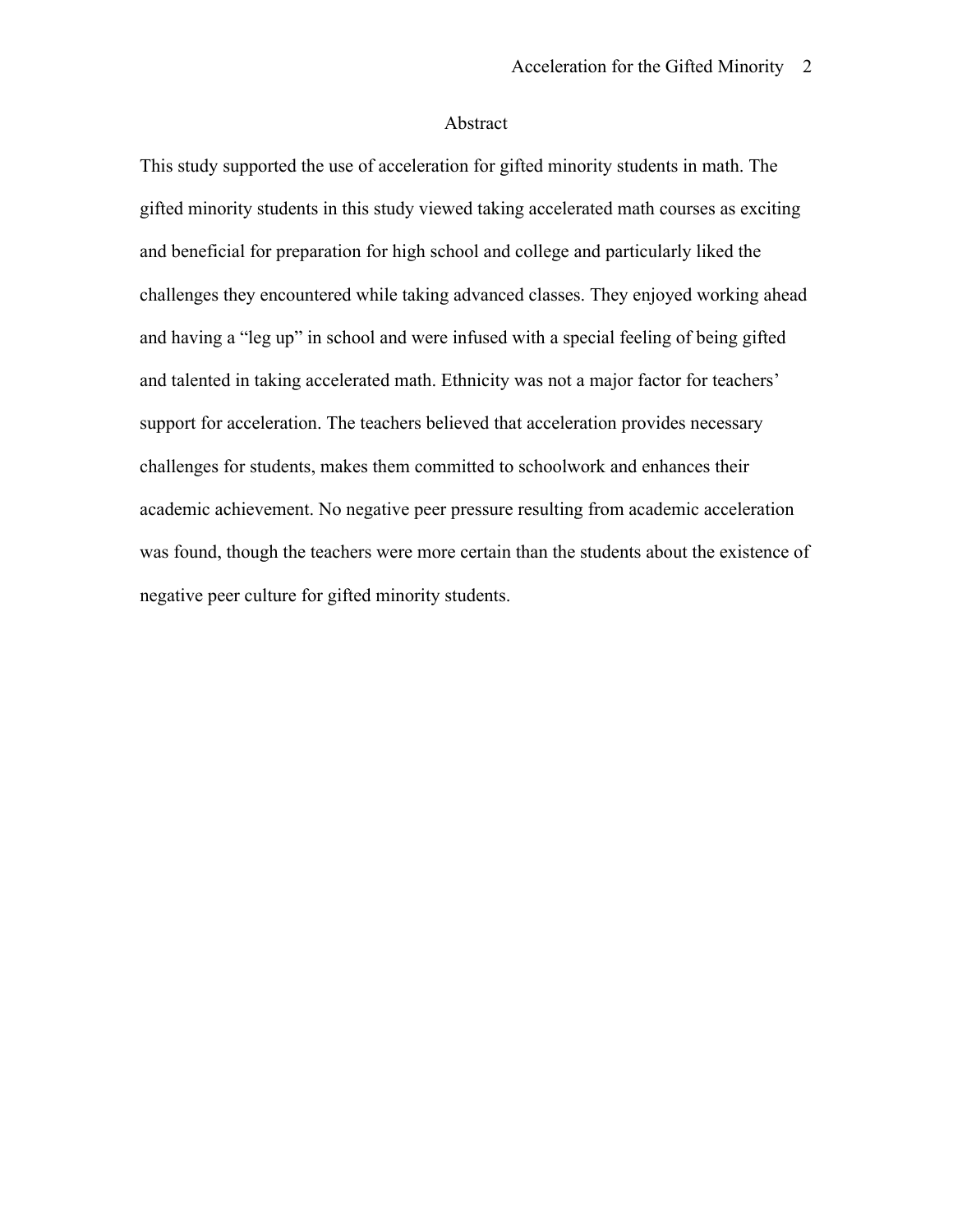The Efficacy of Academic Acceleration for Gifted Minority Students Introduction

Many researchers propose acceleration as a viable means of curricular and instructional differentiation for gifted students (Kulik & Kulik, 1991; Southern et al., 1993; VanTassel-Baska, 1992). Yet, schools and educators generally use acceleration very conservatively or not at all (Colangelo, Assouline, & Gross, 2004), particularly with gifted low-income or minority students who are underrepresented in many gifted programs (Bernal, 2002; Ford, Harris III, Tyson & Trotman, 2002; Grantham, 2003; Lee, Matthews, & Olszewski-Kubilius, 2008; Morris, 2002; Worrell, 2007; Wyner, Bridgeland, & Diiulio Jr., 2007). Almost none of the research on acceleration to date has been conducted with low income or minority students exclusively or with samples containing large numbers of these students in contrast to substantial studies on acceleration involving non-minority students (Colangelo, Assouline, & Gross, 2004; Gross, 2003; Janos & Robinson, 1985; Muratori, Colangelo, & Assouline, 2003; Rogers, 1991, 2002; Rogers & Span, 1993; Sayler & Lupkowski, 1992; Swiatek, 1993, 2002). *Academic Outcomes of Acceleration*

A considerable amount of empirical evidence has revealed positive academic outcomes of acceleration. Research, including several meta-analyses (e.g., Kulik, 1992; Kulik & Kulik, 1992; Rogers, 1991, 2002; Rogers & Span, 1993), showed that accelerated students of elementary and secondary levels performed as well as older nonaccelerated students of comparable ability or outperformed same aged, non-accelerated peers on standardized achievement tests by nearly one year. Studies (e.g., the Study of Mathematically Precocious Youth: SMPY) of talent search participants who took off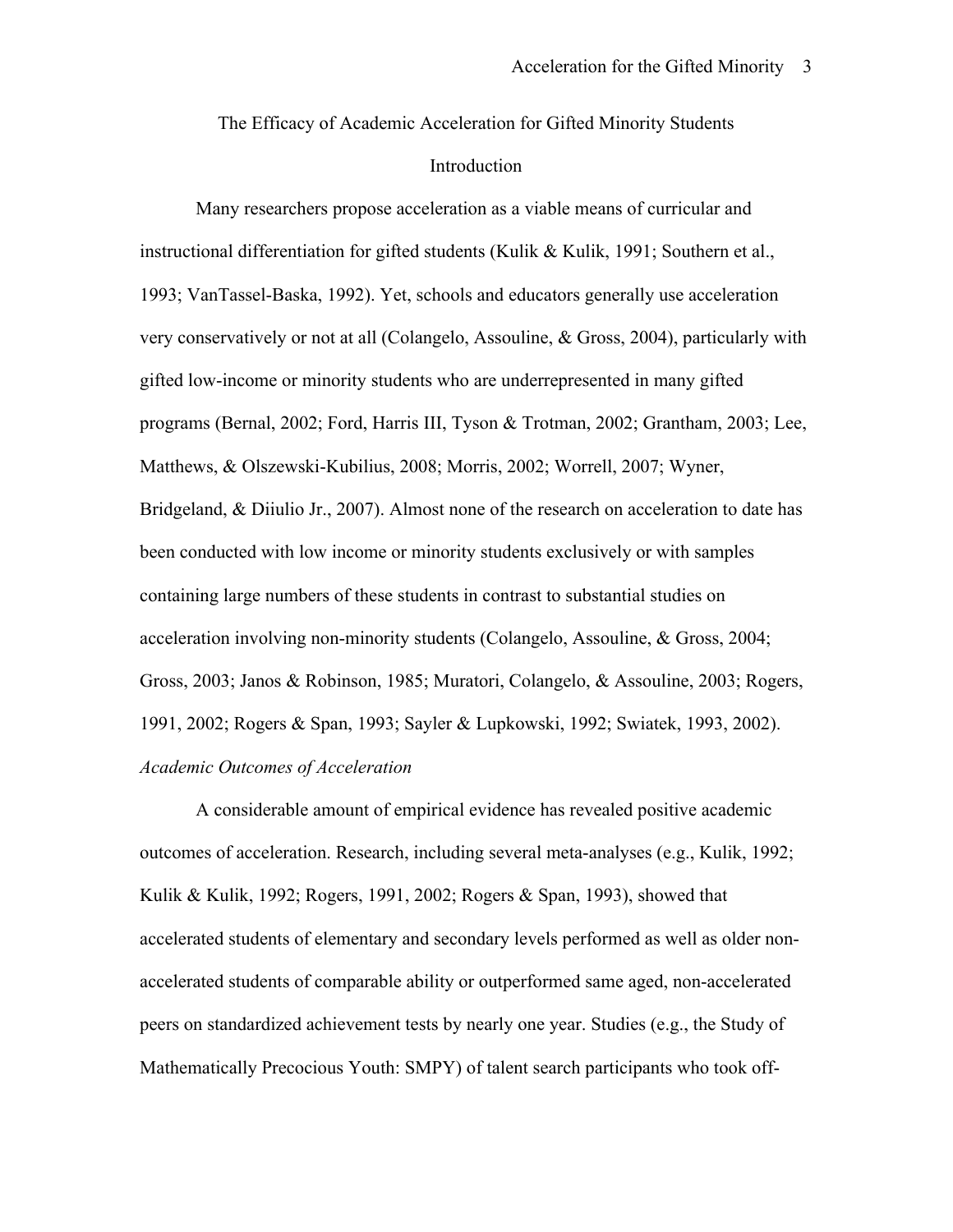level tests (e.g., SAT) as  $7<sup>th</sup>$  or  $8<sup>th</sup>$  grade students revealed that accelerated students who skipped grades had higher GPAs, received more national and state awards in high school, attended more selective colleges, and pursued higher professional degrees after college than non-accelerated students of comparable ability (Benbow, Lubinski, & Suchy, 1996; Brody & Benbow, 1987; Colangelo, Assouline, & Gross, 2004; Gross & van Vliet, 2005 for the summary; Sayler & Lupkowski, 1992; Swiatek, 1993, 2002).

Similarly, high academic achievement was found for a group of adolescents who were radically accelerated to enter college almost four years earlier than normal college students (Janos & Robinson, 1985). The GPA's of the radical accelerants were higher than college students at large and comparable to those of National Merit Scholars at the university. In another study of students who entered college a year early, the early entrants had significantly higher GPAs in their first semester of college compared to freshmen who entered at the regular time (Muratori, Colangelo, & Assouline, 2003).

students who entered at the typical age in kindergarten or the  $2^{nd}$  grade (Gagne  $\&$ Profoundly gifted students (IQ 160 and above) who were accelerated via various and multiple means including early entrance to formal schooling, grade skipping, subject acceleration, and/or placement in pullout enrichment programs, showed superior academic performances on cognitive (e.g., SAT) and achievement subtests (e.g., the Cooperative Achievement Test, the Leicester Number Test, the Nottingham Number Test, the Neale Analysis of Reading) in reading and mathematics (Gross, 2003). Teachers reported that students who had entered school early, performed as well as or better than Gagnier, 2004).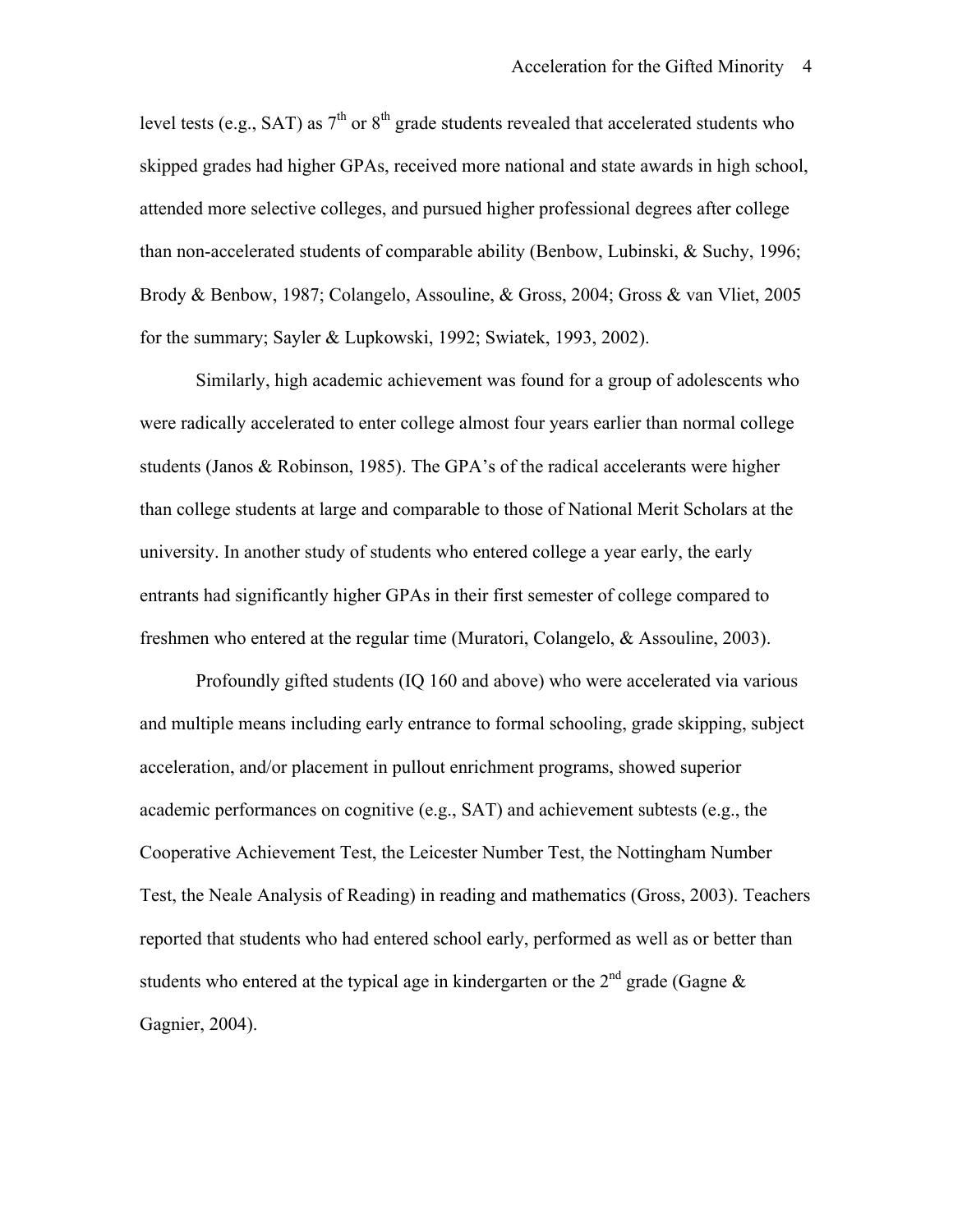Students' perceptions of academic acceleration are also positive. Gifted students in the Study of Mathematically Precocious Youth (SMPY) were generally satisfied with their choices to accelerate (e.g., skipping grades or content acceleration), wished they had accelerated more, and viewed acceleration as beneficial, particularly for general academic progress, increased interest in learning, better acceptance of their abilities, and relationships with peers (Benbow et al., 1996). In a follow-up study of talent search students who had skipped grades, accelerated students described acceleration as an optimal way to improve their education and prepare for adulthood (Charlton, Marolf  $\&$ Stanley, 1994, 2002).

# *Psychosocial Outcomes of Acceleration*

Few psychosocial disadvantages of acceleration have been documented although non-academic aspects of acceleration have not been studied as extensively as educational ones (Neihart, 2007). Studies involving school-aged students have generally shown that acceleration, particularly grade skipping and early entrance to school/college, did not result in social and emotional difficulties including difficulties making friends with older students (see Benbow, Lubinski, & Suchy, 1996; Colangelo, Assouline, & Gross, 2004; Gross & van Vliet, 2005; Ingersoll & Cornell, 1995; Neihart, 2007; Rogers, 2002 for summaries).

Empirical research supports the positive psychosocial effects of academic acceleration. A follow-up study of 5,000 top performing students (ranked within the top 1 percentile on SAT-Math or SAT-Verbal) who participated in the Study of Mathematically Precocious Youth (SMPY) in the  $7<sup>th</sup>$  or  $8<sup>th</sup>$  grade found that the majority of the students reported that acceleration, such as content (subject-matter) acceleration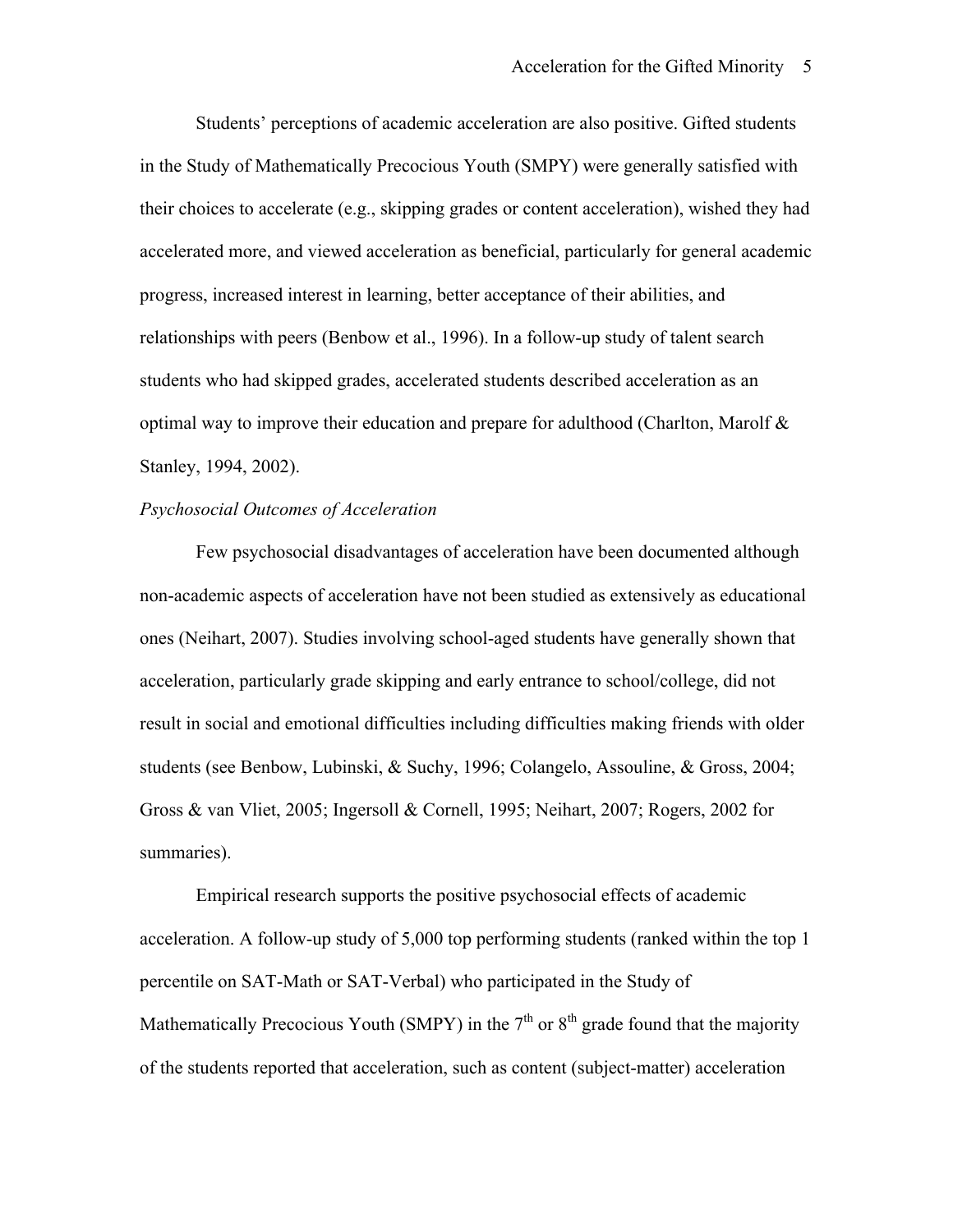control the direction of their lives), self-control, self-confidence and personal adjustment and/or grade skipping, helped them to accept and acknowledge their abilities, facilitated positive relationships with peers of comparable abilities, and increased their selfconfidence (Benbow, Lubinski, & Suchy, 1996). Brody and Benbow (1987) surveyed two cohorts of the SMPY students and placed them into four groups according to the level of academic acceleration they experienced in high school. Accelerative strategies reported by the students included grade skipping, early college entrance (for group 1), taking AP exams or college courses (for group 2), subject matter acceleration and taking special classes or tutoring (for group 3), and no accelerative experiences in high school (for group 4). Results showed no statistically significant differences overall among these four groups of students on measures of self-esteem, locus of control (e.g., ability to (on the Adjective Check List). The only statistically significant difference was found between group 1 and group 2 students in that group 1 students, who had the most radical accelerative strategies, were less conservative than group 2 students on the Cattell personality questionnaire.

Among profoundly gifted (IQ 160+) students aged 6 to 16, students who were accelerated in several subjects and skipped multiple grades built warm friendships with older peers, while students who never skipped grades or skipped only one grade reported more peer rejections and had lower social and general self-esteem (Gross, 1992, 2003). For many gifted accelerants, placement with intellectual peers also significantly alleviated peer pressure for underachievement (see Gross & van Vliet, 2005).

Similarly, early college entrants formed intimate and fulfilling relationships with upperclassmen who were two to three years older (Janos, 1988). Ingersoll and Cornell's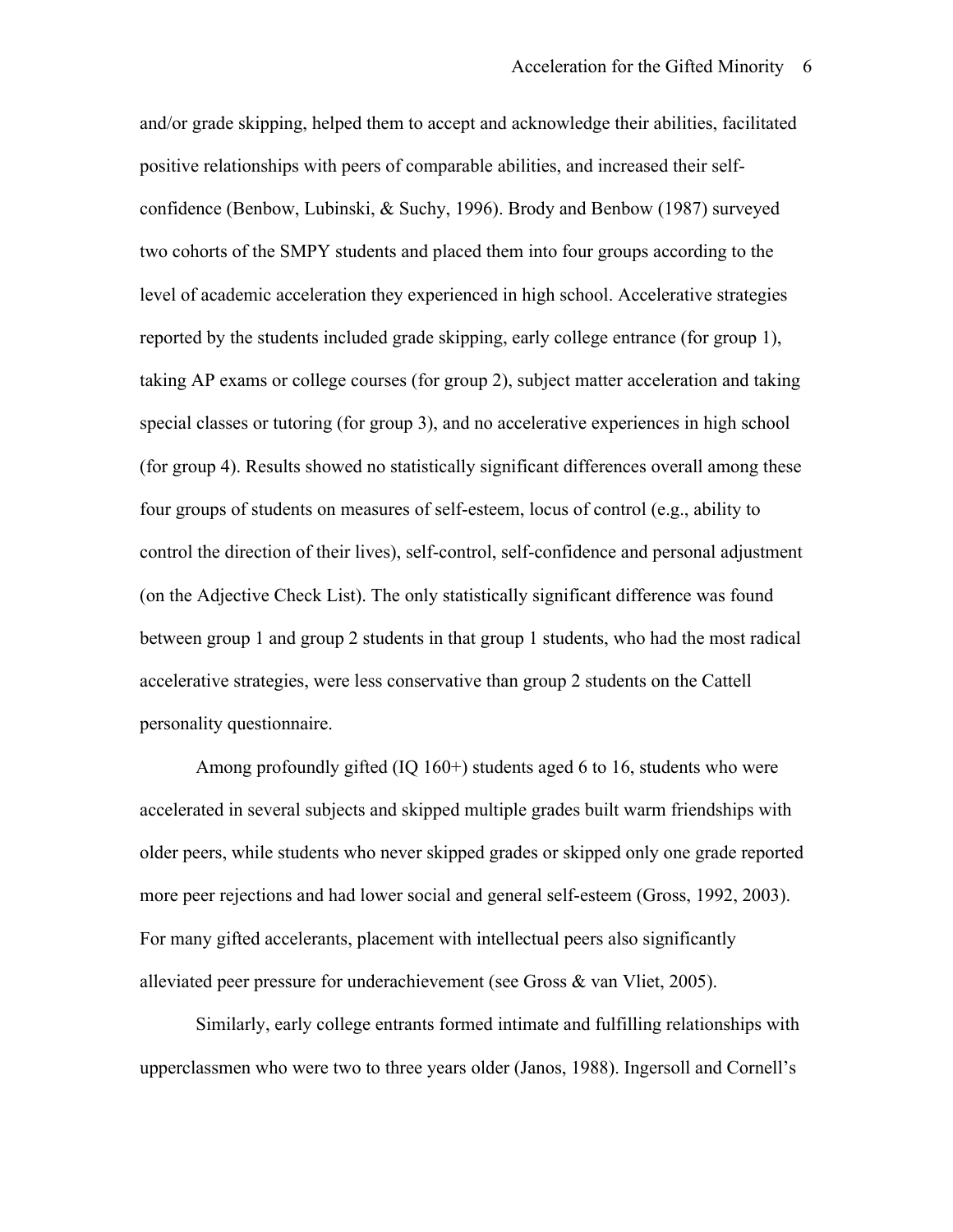(1995) study revealed no signs of social maladjustment or disinterest for 22 female early college entrants compared to 18 regular-aged college students who attended the same liberal arts college for women. Results showed no differences between these two groups of students in their ratings on measures of social conformity, social confidence, participation in college social activities or solitary activities (e.g., studying or pursuing hobbies alone). The regular college students did perceive more social support than the early entrants and the accelerants reported less satisfaction overall with social lives (e.g., complained about fewer social outlets or opportunities to meet others) than the regular students.

Perceptions of radical accelerants who entered college several years ahead of same-age peers regarding their social development were also positive. The accelerated students believed that early entrance to college helped them to mature earlier, socialize better with intellectual peers and adults (Muratori, Colangelo, & Assouline, 2003; Noble et al., 1998/1999), and build positive attitudes towards school in general (Gross, 1992, 2003).

### *Acceleration and Gifted Minority Students*

Generally, acceleration has been viewed and found to be beneficial for gifted students with mainly White and Asian samples, but related literature lacks the perspectives of minority students. Achievement gaps between minority and non-minority students in the U.S. have remained steady over the past few decades especially at the highest levels of ability (Education Week, 2007; Miller, 2004; Robinson, 2003; U.S. Department of Education, National Center for Education Statistics, 2006). For example, in 2003, the U.S. Department of Education reported that 39% of Caucasian students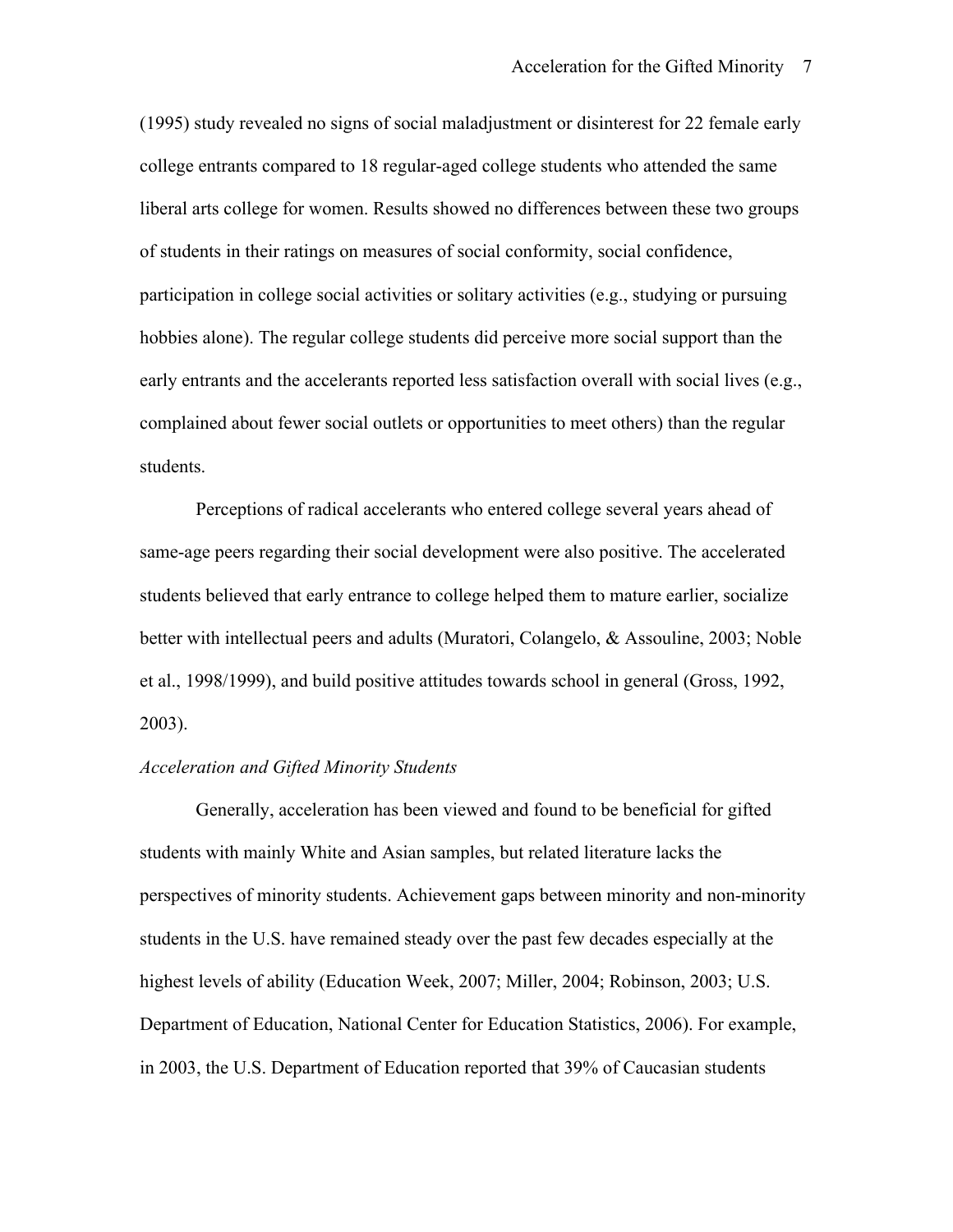accelerative programs. scored at the proficient or advanced level on the  $4<sup>th</sup>$  grade NAEP assessments in reading compared to 14% of Hispanic and 12% of African American students (Education Week, 2007). Miller (2004) also documented that among the 2000 college-bound seniors, 16% of African American and Hispanic college-bound seniors were far less likely to obtain high scores (higher than 700) on college entrance exams (SAT-Math and SAT-Reading) compared to Caucasian and Asian students and were far less likely to take Advanced Placement (AP) courses in high school and to score well enough on AP exams to earn college credit. All of these indicators make African American and Hispanic students less attractive candidates to selective colleges and programs of study. Thus, there is a need to identify and serve gifted minority students with research-supported best practices such as

While limited, the research evidence suggests that acceleration is a viable program option for gifted minority students. Olszewski-Kubilius and colleagues (Olszewski-Kubilius, 2007; Olszewski- Kubilius, 2006; Olszewski-Kubilius, Lee, Ngoi & Ngoi, 2004) reported that gifted minority students who participated in a multi-year program that provided enrichment and advanced curricula to prepare students to be accelerated in math during middle school was successful. The program resulted in a large increase in the number of minority students who entered high school already having completed algebra I or algebra II and geometry. In a recent follow-up interview with these minority students, Lee and colleagues (2009) found that the students perceived that the accelerative program was instrumental in preparing them for placement in honor level math and science in high school, which they believed was the best feature of the program as well as the primary reason why students and parents recommended it to others.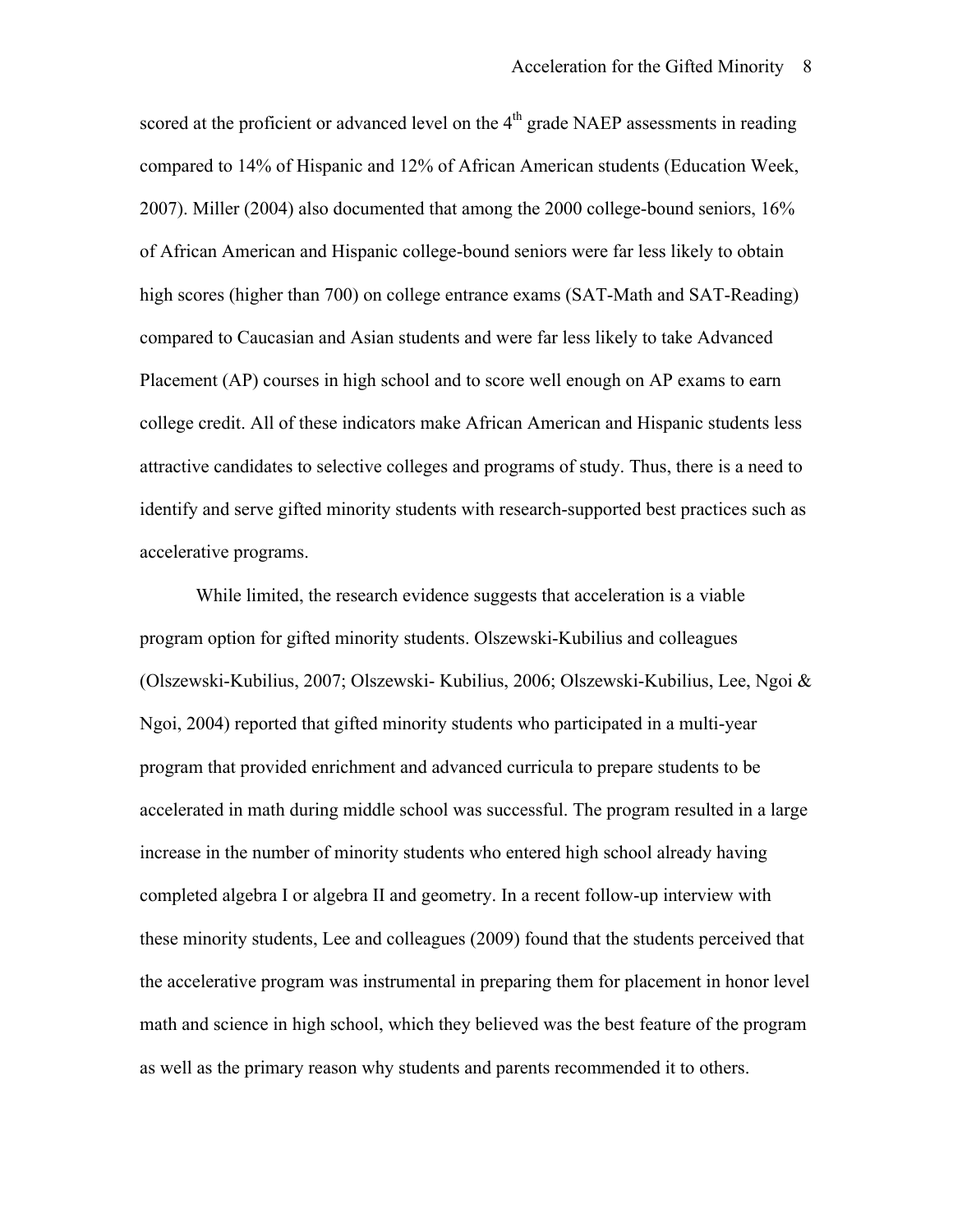Project Synergy was similarly designed to provide an enrichment and advanced curriculum aimed to prepare young economically disadvantaged minority kindergarteners for subsequent placement in school gifted programs (see Borland & Wright, 1994). The program employed classroom observations and teacher nominations to identify participants, gave students multicultural curriculum-based enrichment activities in a fiveweek summer program, and assessed achievement via standardized tests. Five students from the first cohort were admitted to a school for gifted students following one year of the summer intervention and consistently obtained positive evaluations from teachers in the school subsequently. The Project Synergy students demonstrated significant improvements in their academic performance as evidenced by scores on achievement tests after one or two years of participation in the summer program.

### *Psychosocial Issues for Gifted Minority Students*

Any discussion of programming for gifted minority students must consider the factors that uniquely affect the participation and success of students in accelerated and advanced programs, such as stereotype threat, viewing academic achievement as acting White, and the concept of "fewness," which is the idea that only small percentages of students from minority groups (e.g., African Americans, Hispanics, or Native Americans) are in advanced or accelerated classes (Miller, 2004). Steele and Aronson (1995) define stereotype threats as negative perceptions of a group that become salient as selfcharacteristic and evaluative threats and affect academic performance (also see Steele, 1997). An example is a decline in the performance of African American college students compared to White students on a reading and verbal reasoning test when they were told the test was being used to assess their intellectual abilities.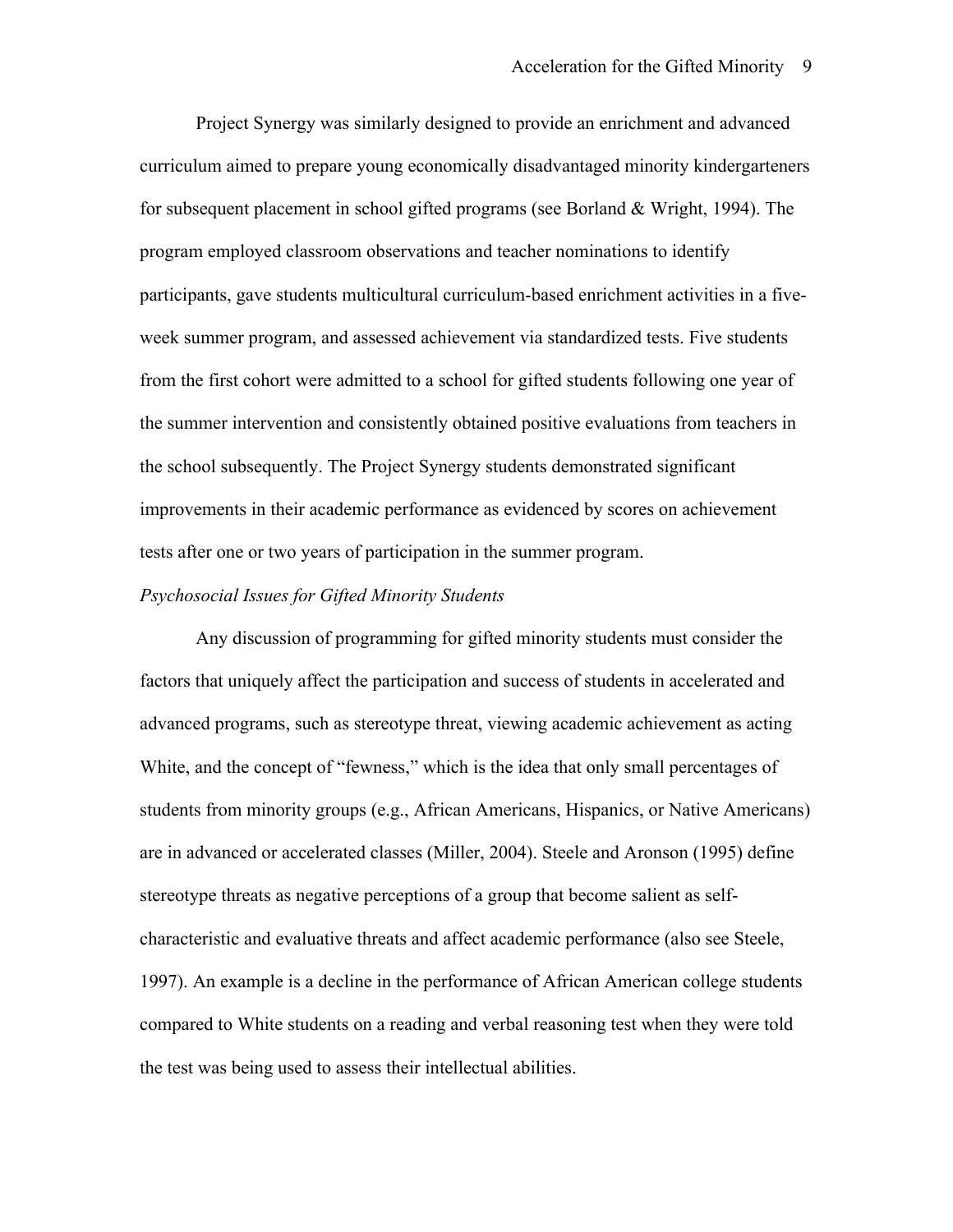Ogbu (1992) has proposed the idea that fear of rejection from peers who perceive students who have held these views strongly have lower levels of academic achievement<br>(Irving & Hudley, 2009). academic success as "acting White" tends to discourage involuntary minority (e.g., African American, early Mexican American) students from participating in programs that would highlight their academic achievement. Too many gifted minority students adapt an "oppositional cultural attitude" and succumb to the perception that success in schooling and placement in gifted or advanced educational programs is a "sell out" to the mainstream White culture and has social disadvantages including isolation and rejection by other minority peers (Irving & Hudley, 2009). Research has shown that minority

Minority students' reluctance to be placed in advanced or accelerated programs where they often find themselves as one of only a few minority students surrounded by White and Asian students has also been cited as a factor mitigating against their high achievement and participation in gifted programs (Ford, 1996; Ford, Howard, Harris III, & Tyson, 2000; Morris, 2002; Tatum, 1997). Miller (2004) documented that the condition of fewness are found early in elementary school and continue through all levels of schooling including the faculties of institutions of higher education. This situation has been found to impact the academic performance of minority students on tests such as the SAT, and to affect their grades, enrollment in advanced classes, and attendance at selective colleges.

### *Summary*

Acceleration leads to a number of positive academic and affective outcomes for gifted students. Positive perceptions of students about their accelerative experiences are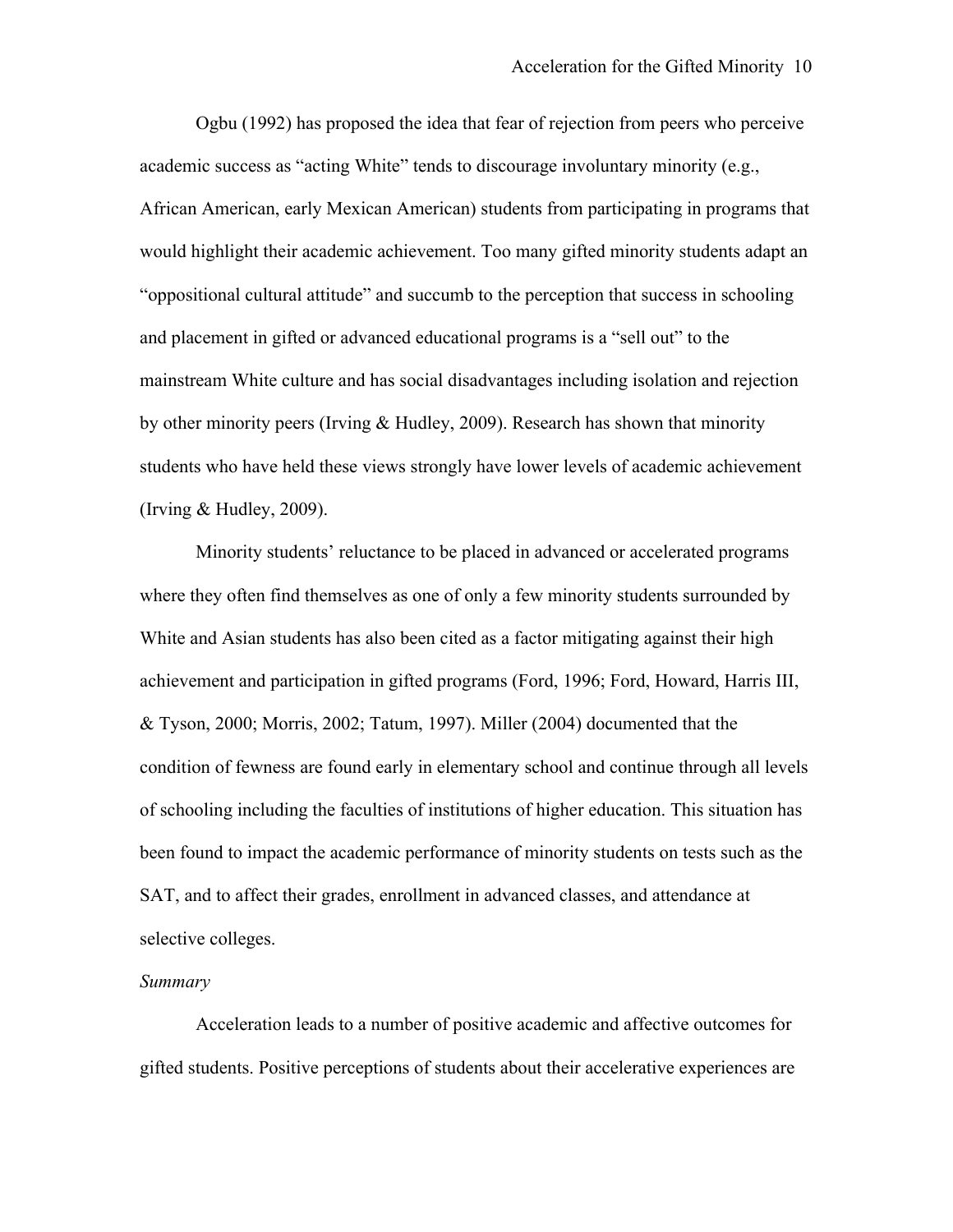documented as well as those of parents who have their gifted children accelerated (see Noble, Childers, & Vaughan, 2008 for parents' perceptions). Yet, all these findings are derived overwhelmingly from non-minority students, and thus, it is unknown how minority students and families perceive the opportunity to accelerate, and if and how acceleration affects their educational attainments. Research on minority students and their perceptions and experiences with acceleration warrants further investigation.

### The Purpose of This Study

Understanding acceleration from the perspectives of multiple parties, including service providers (e.g., teachers) as well as recipients (e.g., students), can help educators to apply accelerative strategies more effectively, especially for underserved gifted students including minority and/or low-income students. This study is an in-depth qualitative investigation of the perceptions and experiences of academically talented minority students and their teachers, including classroom teachers, about an accelerative program in math. A group of students was selected from a larger group of students who were participating in Project EXCITE, an accelerative program designed to help elementary to middle school aged gifted minority students prepare for advanced tracks in high school.

By using interviews with Project EXCITE students and teachers, the purpose of this study was to provide comprehensive understanding of "how and what" need to be considered in making and applying acceleration effectively for minority students who have potential but fewer opportunities to fulfill their talents in math and science. This study explored beliefs and attitudes toward acceleration, perceived obstacles and facilitators, and perceptions of the impact of acceleration on students' academic and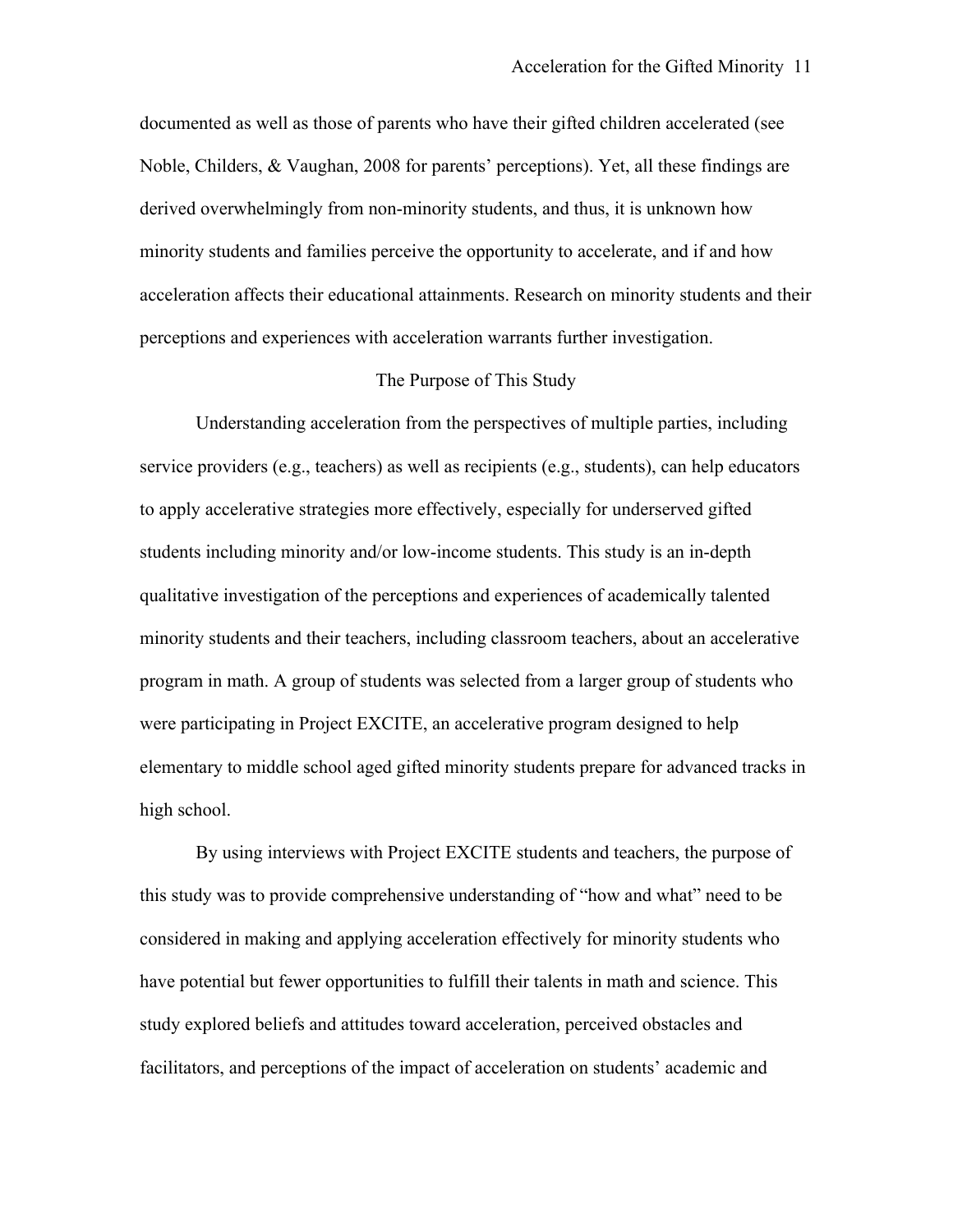social lives. Specifically, the following questions were addressed: Did gifted minority students and teachers have negative or positive views of acceleration? Were concerns about the effects of acceleration on social status more or less salient for this population given its racial minority status? Did minority students experience negative peer relationships or peer pressure following acceleration in math? How did students with varying levels of success with acceleration feel about the experience? Did teachers perceive these students as viable candidates for acceleration, and what criteria did they use to make their judgments? What factors impeded or facilitated successful acceleration?

### Method

### *Participants*

This study involved 30 students in grades 4 through 9 and 7 teachers. All of the students had participated for one to six years in Project EXCITE, a collaborative program of Northwestern University through its Center for Talent Development (CTD) and Evanston high school district 202 and elementary school district 65 where a large number of students of diverse ethnicity (47% Caucasian, 37% African American, 10% Latino, 3% Asian, and 3% Multiracial) were enrolled. Project EXCITE was launched to identify academically talented minority students in grade 3 and to develop their interests and talents in math and science by offering various types of academic supports including tutoring, supplemental after-school classes, and weekend and summer classes. The program aimed to enable minority students to enter high school in grade 9 accelerated at least one year in math and ready for honor level courses in science.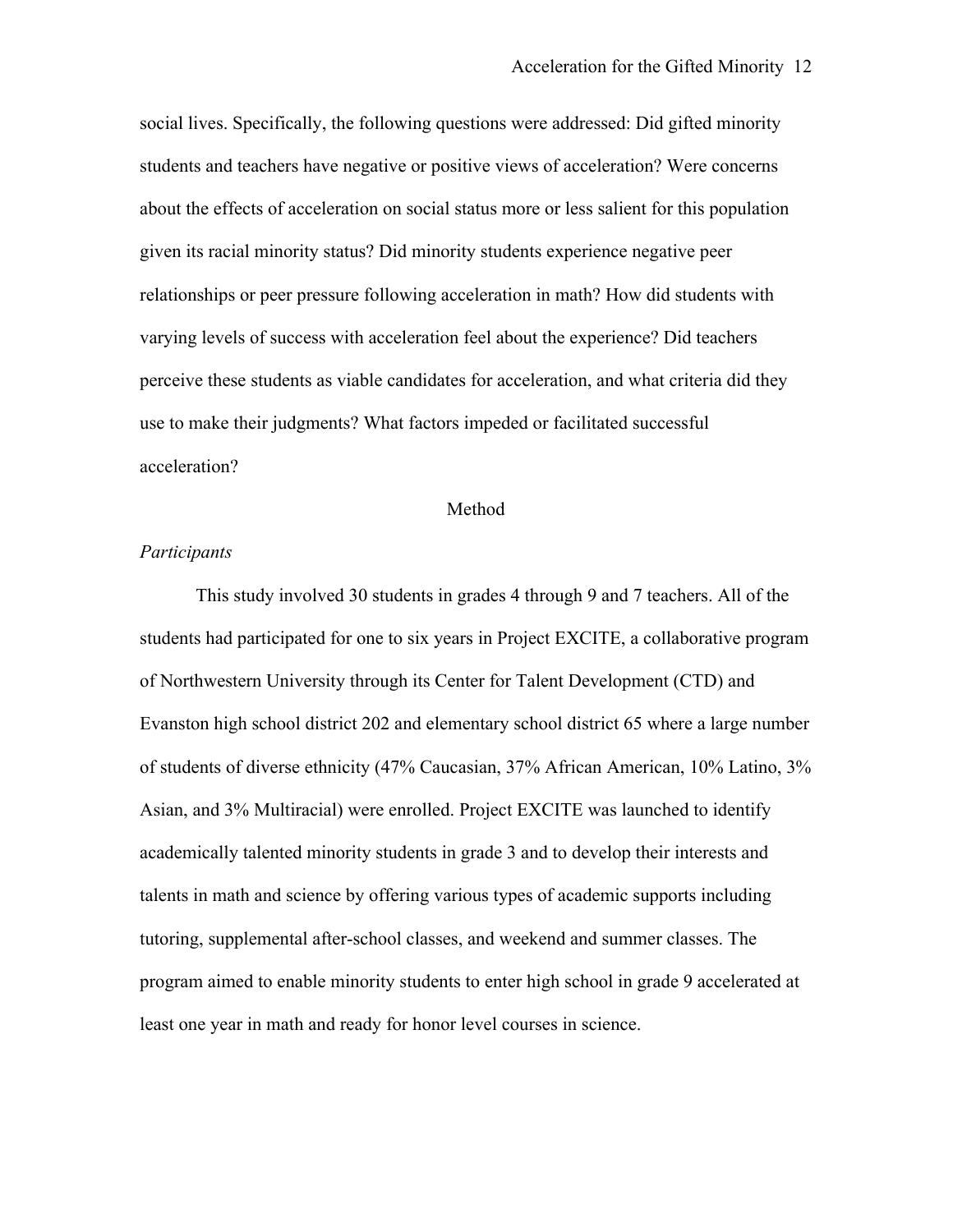Third grade students from racial minority groups (i.e., African American or Hispanic) are eligible for Project EXCITE if they demonstrate potential for high achievement. Students must be identified as academically talented through nomination by elementary schools using their own selective procedures; high performances on statelevel, criterion-referenced tests (e.g., "meets" or "exceeds" standards on a subtest for Illinois Standards Achievement Tests) or on standardized norm-referenced tests (e.g.,  $80^{th}$ percentile or above on a reading or math subtest of the Iowa Tests of Basic Skills); and recommendation by schoolteachers for work habits, achievement, ability, and interest.

From grades 3 through 9, Project EXCITE students spend 445 hours taking math and/or science courses required for the program. These courses include after school, weekend and summer classes. Classes consist of either Project EXCITE students only or both EXCITE and other high achieving students from local schools and communities (e.g., Summer and Saturday classes). Activities in the program focus on academic enrichment and individualized support for students, and all of them supplement rather than supplant the regular school activities and vary by grade levels. Project EXCITE staff monitor, supervise, and help students with their academic activities and progress. The program staff comprises a coordinator from CTD; 10 advisory board members from local schools, Northwestern University, and school districts; 5 school liaisons (teachers); 4 to 8 high school and elementary school teachers; 2 parent coordinators; and one translator for Hispanic families (see Lee et al., 2009 for detailed description about the program).

 (ISAT), 30 students in this study had previously qualified for Project EXCITE by Based on teacher or parent nominations, performance on the Naglieri Nonverbal Ability Test, the Iowa Tests of Basic Skills, or the Illinois Standards Achievement Test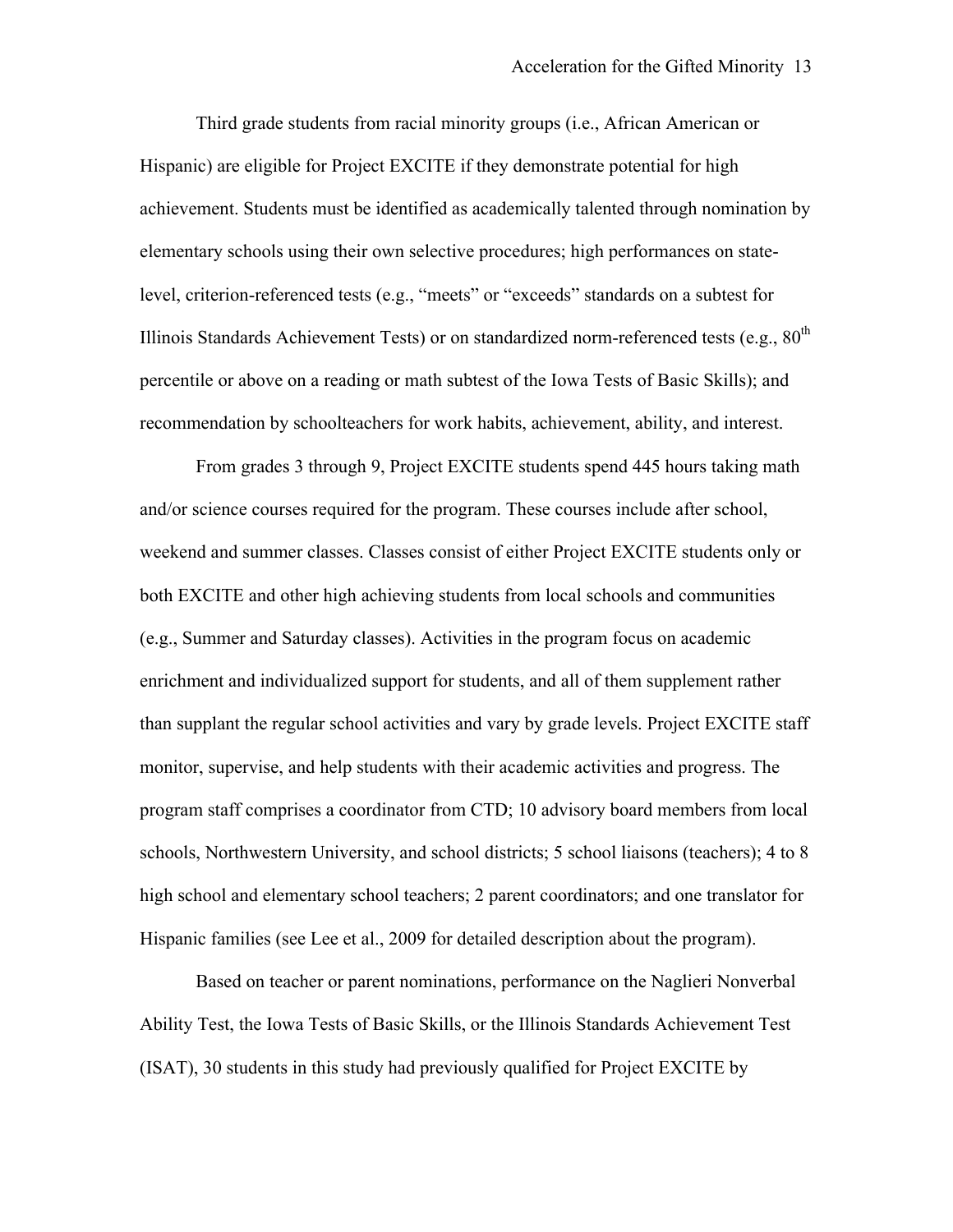demonstrating their potential for academic achievement in math and science. Males outnumbered females (58.8% vs. 41.2%) in this project. The majority (70.6%) of the study participants were African American, followed by multiracial (17.6%) and Hispanic/Latino (11.8%), and these percentages are comparable to the ethnic composition of the total number of students in the EXCITE program (80% African Americans and 20% Latinos).

or two years. The subject acceleration occurred between  $5<sup>th</sup>$  and  $8<sup>th</sup>$  grade based on their course in grade 8 (*n =* 9, 53.0%; grade 7: *n* = 4, 23.6%; grade 6: *n* = 2, 11.8%; grade 5: *n*  courses. The unsuccessfully accelerated group consisted of five students who were The student participants consisted of two cohorts: students who were accelerated in math and students who had not yet been accelerated in math. First, 17 students in grades 6 through 9 made up the accelerated group. They were accelerated in math by one scores on standardized achievement tests, final course grades, and teacher recommendations. The majority of the accelerated students took their first advanced math  $= 2, 11.8\%$ ). The accelerated group was segmented into two levels: successfully accelerated versus unsuccessfully accelerated. The successfully accelerated group included 12 students who performed well, earning As or Bs in their advanced math accelerated, but based on performance (C+ or below), had to repeat the course. Second, 13 students comprised the pre-accelerated students. The pre-accelerated students were in grades 4 through 6 and had not been accelerated in math at the time of the interview (at the beginning of their new academic year) due to their ages but would be considered for acceleration within one or two years. See Table 1 for information about students' acceleration.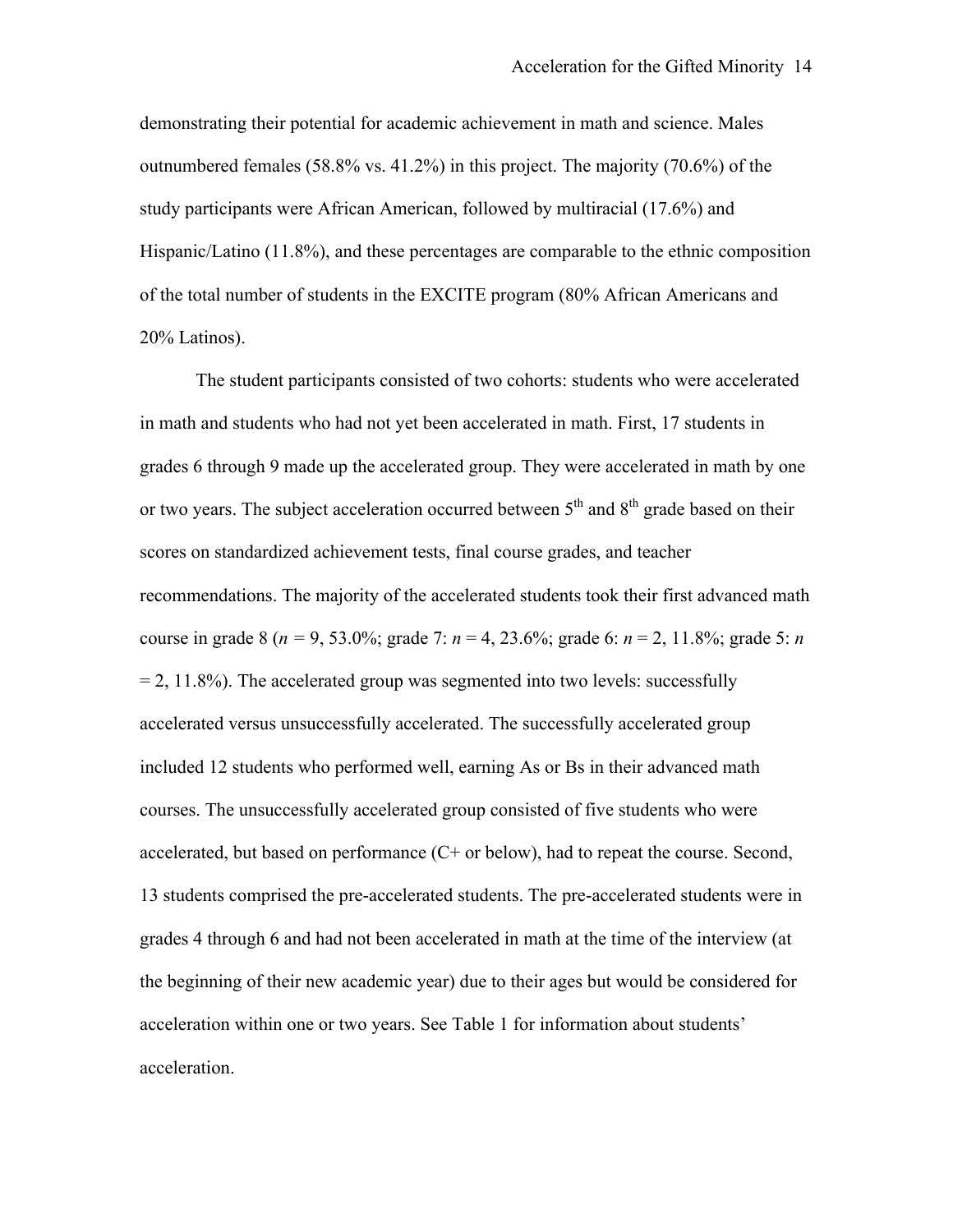All seven teachers had previously taught math or science classes in their respective schools and knowledgeable about Project EXCITE. Four of them were teaching math or science courses and three were administrators at the time of the interview. Five were Caucasian/White and two were African American. None of them had personal relationships with the students involved in this study or were informed of the actual names of the students or their identities (see Table 2).

### *Data Collection and Analysis*

Semi-structured interviews were the primary data for this study. From July to November in 2007, a 45-to-60 minute interview was conducted with the students and teachers by the Center for Talent Development (CTD) research director and/or Project EXCITE program coordinator. Student interviews took place at the CTD conference room, while teachers were interviewed at their workplaces.

questions is presented in Appendix A. Interview questions focused on interviewees' perceptions of advanced math and/or accelerated placement in general, students' experiences with and performances in accelerated classes, and peer relationships following acceleration. A list of the interview

Interviews were tape-recorded and transcribed verbatim following interviewees' consent. Pseudonyms were used to protect each participant's identity. Interview transcripts were analyzed from November 2007 to February 2008, using the three-way coding procedure consisting of open, axial, and selecting coding (Glaser & Strauss, 1967; Strauss, 1987; Strauss & Corbin, 1990). Open coding is the initial step of coding that aims to scrutinize original responses from every participant. In this study, all interview transcripts were read line by line by the Center's research director to find common sub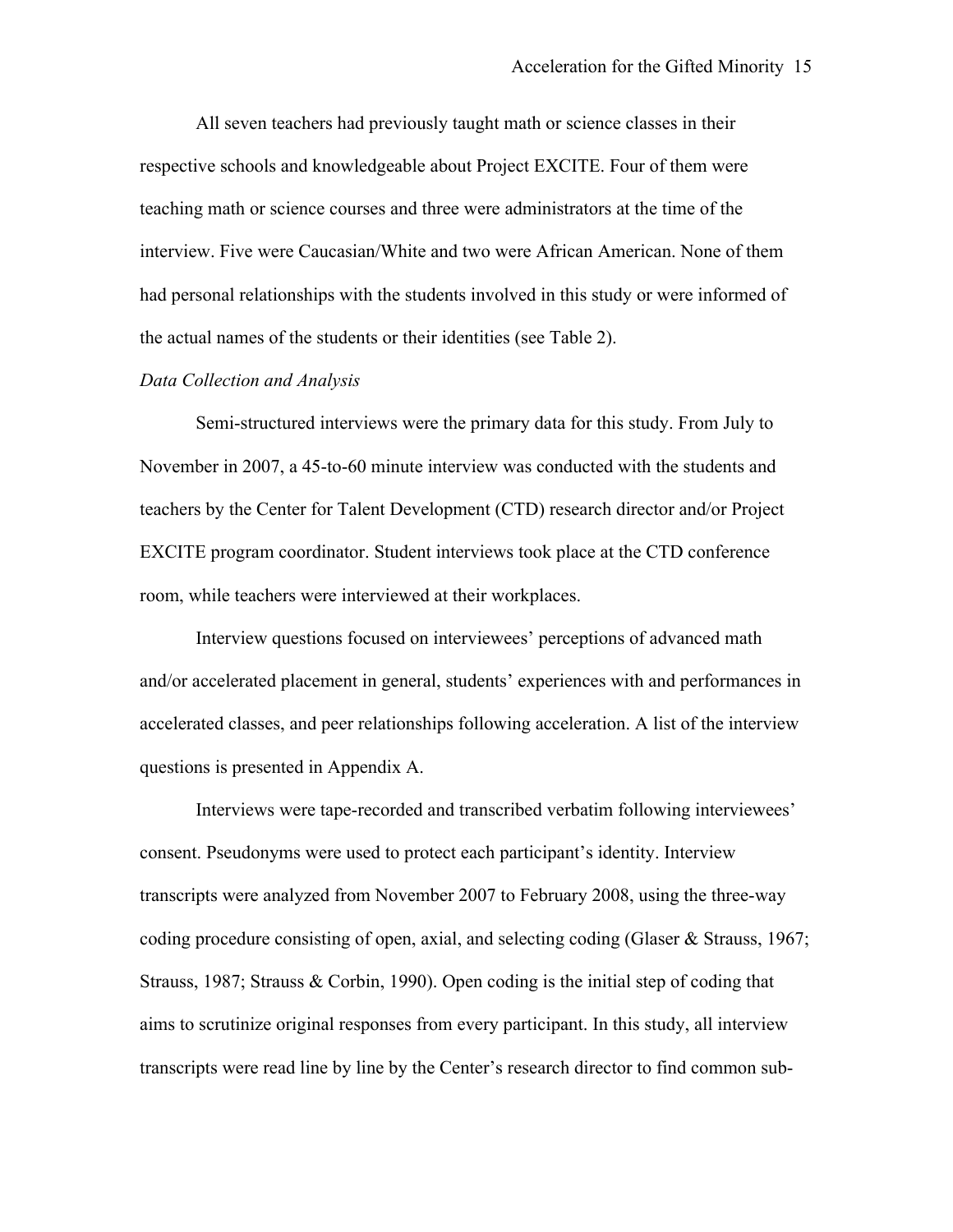categories across interviews. Axial coding is the second process, the purpose of which is to explore relationships between the (sub) categories and to create overarching categories. Several overarching categories, such as academic confidence, self-image as a smart student, help with college entrance and higher education, and concerns about advanced classes were generated from the responses of the students and teachers through the process of axial coding. Selective coding is the next and final process, which connects main categories and concepts more systematically to each other and finally produces a core theme(s) for the qualitative data. Examples of the core themes from the interview data were perceptions of advanced math, peer relationships, parent support, factors leading to success in advanced math, and performance in advanced math. See Table 3 for examples of the coding procedure and Table 4 for those of subcategories and major themes created from the data.

For data triangulation, three staff members from CTD's research department, including its research director, reviewed all the interview transcripts to ensure the validity and consistency of the collected data. Also, member checks were used to ensure if results from the transcripts were plausible.

### Results

### *Accelerated Students*

#### *Perceptions of Advanced Math*

For the accelerated students, including both successfully accelerated students and unsuccessfully accelerated students, advanced math courses were not generally perceived as difficult. The majority of the accelerated students said that advanced math was "easy"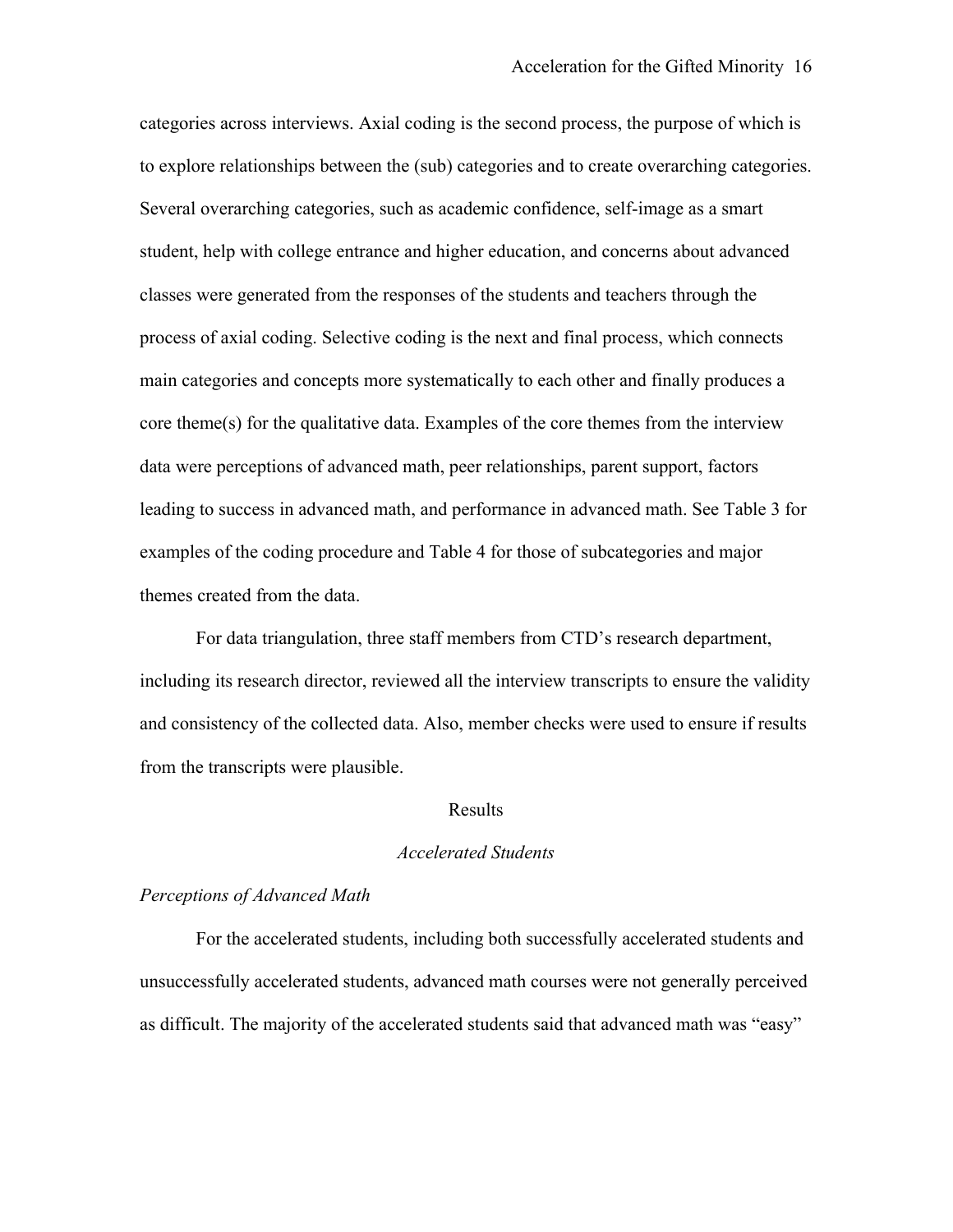and the other unsuccessfully accelerated, said the classes were "quite challenging." When asked to compare their first and second accelerated classes, the students  $(n = 7)$  or "just right for them"  $(n = 6)$ , while two students, one successfully accelerated

were more likely to feel that their second class was slightly more difficult than their first one. Detailed responses for each course were "okay or just right for me" (first class  $= 5$ , second class  $= 3$ ), "easy" (first class  $= 5$ , second class  $= 2$ ), and "difficult" (first class  $=$ 5, second class  $= 5$ ). Increased daily homework and frequent tests were the two main reasons for five students who felt overwhelmed with their second classes. One student who was unsuccessfully accelerated described his Pre-Algebra class in grade 5 as a "completely new experience" and found the first accelerated class more challenging than the subsequent math class. It is likely that the first experience with an acceleration class taught the students a great deal about how to study and got them used to increased workloads and higher expectations. Also, the students continued to receive tutoring and other assistance during the courses, thereby giving them additional support.

 revealed that these challenges helped them by reducing boredom as well as they learned I could pass it, and I won't learn anything;" "I have to study very hard. Like I'll look the Overwhelmingly  $(n = 13)$ , academic challenges outside of their comfort zone were identified as the most positive aspect of the accelerated math courses. The students more, felt excited about math, and liked being ahead of others in math. Representative comments included: "I prefer challenging classes because if I am dealing with easy stuff, problem over a couple of times, and get it afterwards;" "I am not excited about taking easy classes. All you have to do is just basically show up and turn in your homework,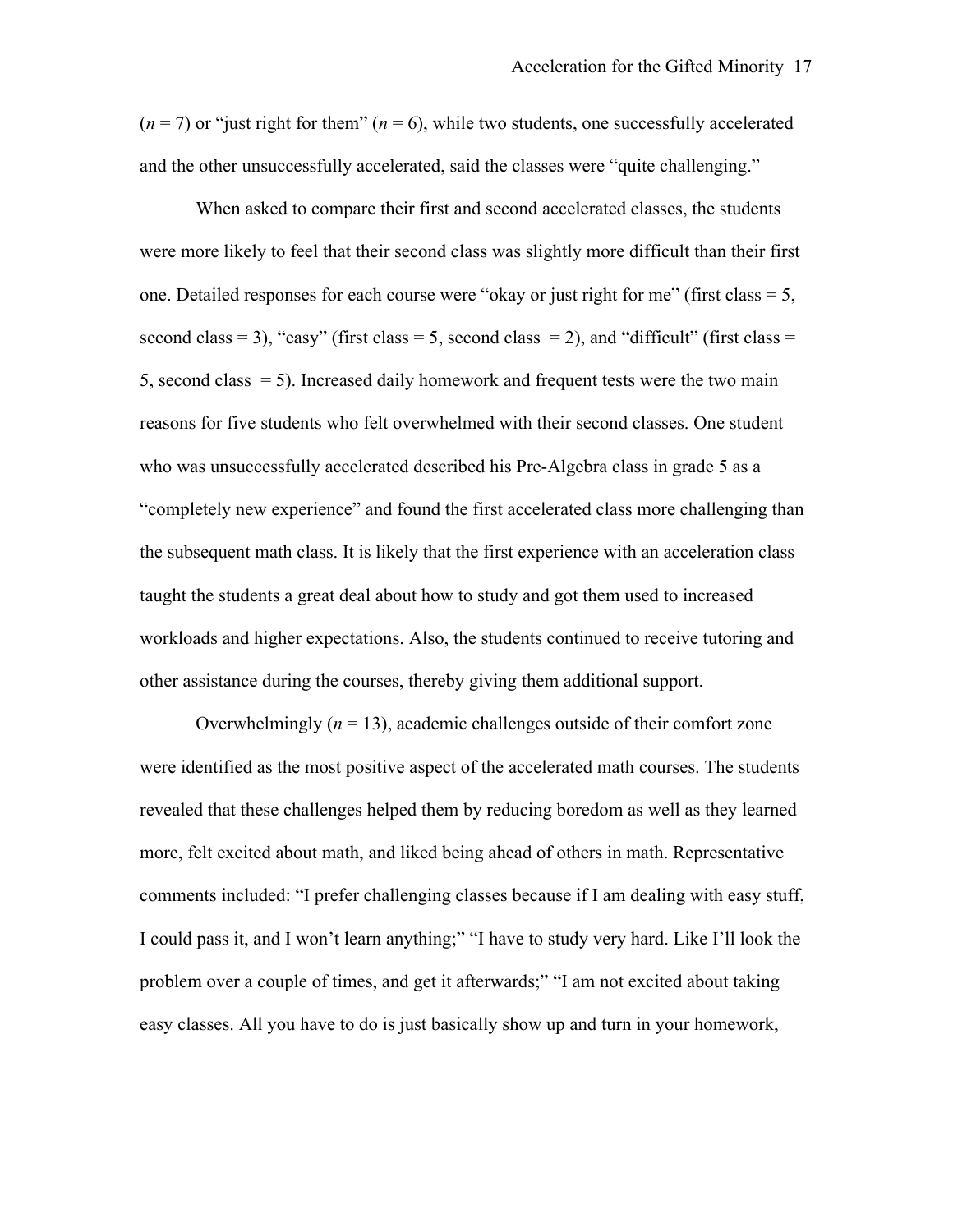while advanced classes make you smarter;" "Advanced classes make me different in the class. We can talk about different concepts and can take different cases ahead of time."<br>Enhanced motivation and confidence were other effects, according to six of the

Enhanced motivation and confidence were other effects, according to six of the accelerated students of the challenging classes. For example, A12 liked being challenged in the class because he felt motivation to work harder and better prepare for high school. Although he repeated Honors Algebra, he said that he enjoyed every moment of the intellectual challenges he faced while taking the course. Another student (A4) said that she loved the challenge of the class because she liked to "push herself hard" so that she could be better in math. For A9 and A6, increased confidence in their abilities following the challenging work was a major benefit of the accelerated class. None of the accelerated students, including the five students who were unsuccessfully accelerated, were unhappy with their accelerated math classes. All of them said that they could not think of any particular reasons for not taking more similarly challenging courses. One student (A11) commented that he did not like having to review what he had already learned the previous year at the beginning of his  $8<sup>th</sup>$  grade advanced math class, but otherwise, he was happy to have the academic challenges of the accelerated class. *Preparation and Study Skills* 

The successfully and unsuccessfully accelerated students were different in terms of their perceptions of readiness for accelerated math. Most  $(n = 8)$  of the successfully accelerated students noted that they felt ready to take advanced math at the time they first enrolled in it. Only two students said "no" when asked if they were ready for their accelerated class. In contrast, all of the unsuccessfully accelerated students said they did not feel ready to take advanced math courses at the time they were placed in either Pre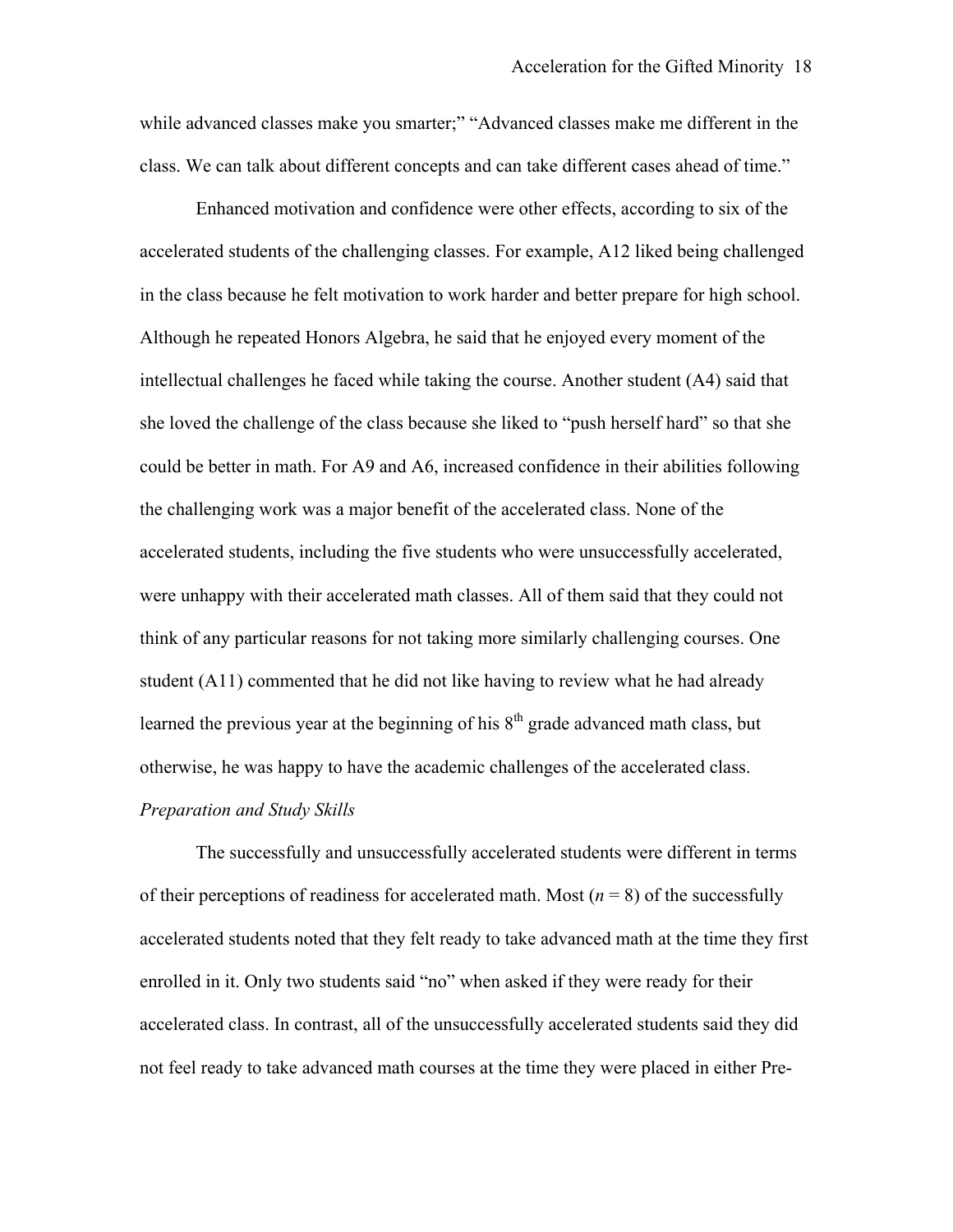unsuccessfully accelerated students said that they were disappointed about being in the them to feel more comfortable and confident with the subject area. Comments, such as "it things last year. It [retaking] helped me get through it and helped me do better." Algebra in grade 5 ( $n = 2$ ) or Honors Algebra in grade 7 ( $n = 3$ ). Three of the same class for two years but felt better eventually because retaking the class enabled [retaking the class] definitely helped and was reinforcing everything that I was not sure of. I feel way better," "I can do much better," and "now I am pretty awesome, exceptional!" reflected their positive feelings, particularly increased confidence, after taking the class twice. One 9<sup>th</sup> grader (A12) who retook Honors Algebra in grade 8 said, "I was kind of happy and excited that I was re-taking Honors Algebra because it would be a little bit easier and I could understand it better. I really didn't understand some of the

example: "Studied really hard, harder, and a lot longer for Pre-Algebra I." In terms of hours spent studying, all of the accelerated students (including both successfully and unsuccessfully accelerated students) but one (who said he studied equally hard in every class) noted that they had to study more for the accelerated math classes. A8's comment on Pre-Algebra I compared to regular math classes was one

 students versus the unsuccessfully accelerated students. Five students commented that The majority  $(n = 13)$  of the accelerated students said that they did not have any specific new study skills they used in the advanced math class, but that they studied for tests and quizzes on a daily basis and worked hard on daily homework and assignments. No differences were found for study skills reported by the successfully accelerated they studied alone using their own notes and books. "Like to feel isolated when focusing on work" was the reason for working alone given by one of the students. Four students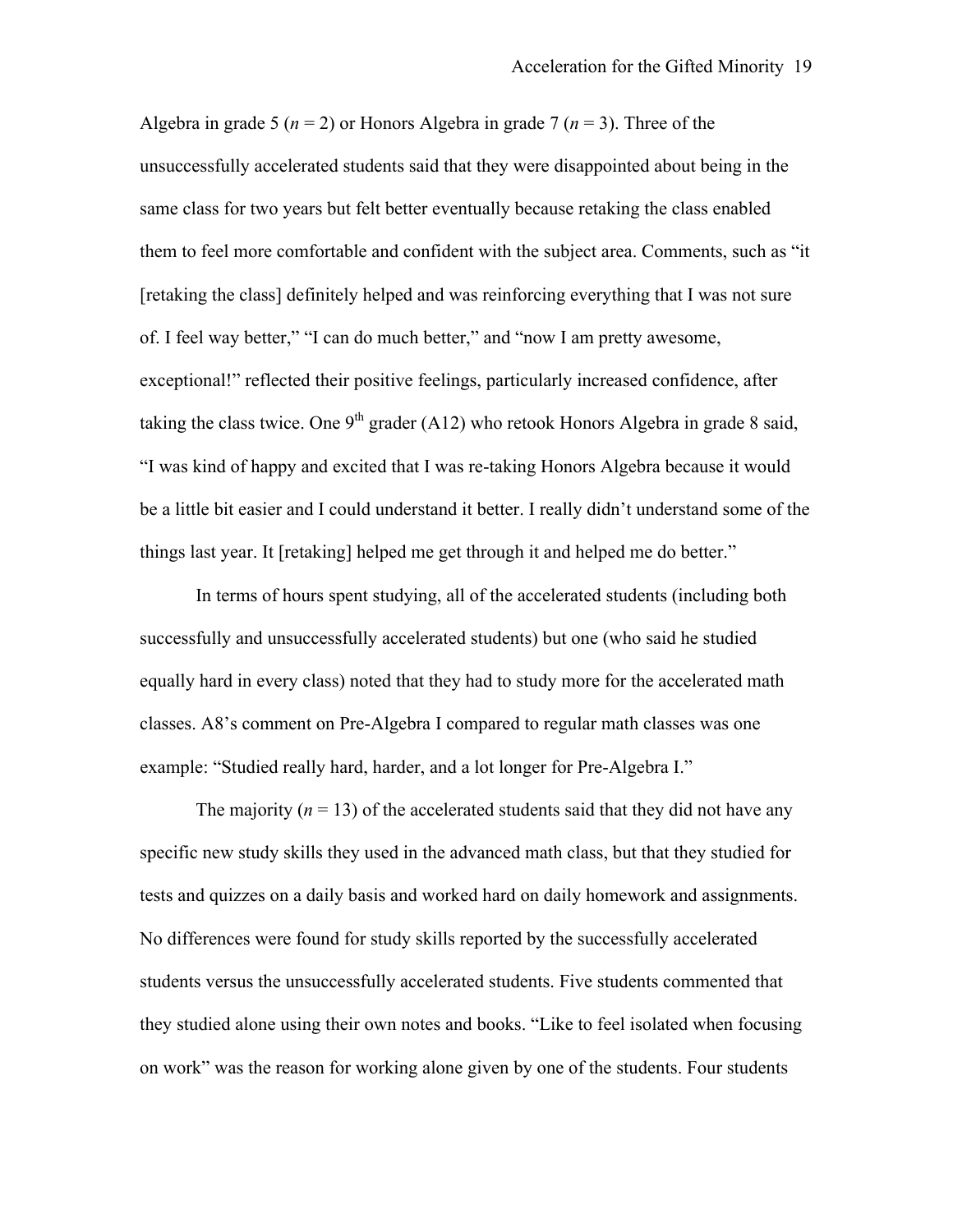mentioned taking notes, reviewing, asking questions, and peer-group study as study skills that they used for the advanced math class. A12's following comment is representative:

I have to work harder and stay with what was happening. What I should've done earlier was that I got myself more organized. That really helped me, so I knew where my study tools were each time. When I went to class, I had everything; I made flashcards sometimes, I would just go through the book and read each section, I take notes on post-its and find out what section I had to read. Basically I had to read notes and worked very hard. In my class, I had two really good friends in my class who had been friends since kindergarten. We had a free period in class, and we just took that time to study together.

Other comments were "taking notes that were needed and went over them," "taking flashcards and quizzed with friends," and "reminding myself to ask more questions in the class."

A3 took Pre-Algebra twice in both  $5<sup>th</sup>$  and  $6<sup>th</sup>$  grade. He admitted that he failed it the first time due to his poor study skills. Using strategies such as going over old tests and reviewing notes helped him to do better when he repeated the class.

#### *Help With Advanced Math*

The successfully accelerated students gained support and help for advanced math from different sources including teachers, family members, and friends. For eight accelerated students, including P13 who looked to his teachers for help to get "right" answers for problems in Algebra, classroom teachers were identified as the most helpful. P13 and four other students also relied on siblings for help with advanced math. P13 asked his gifted brother, who also participated in Project EXCITE, for help and explained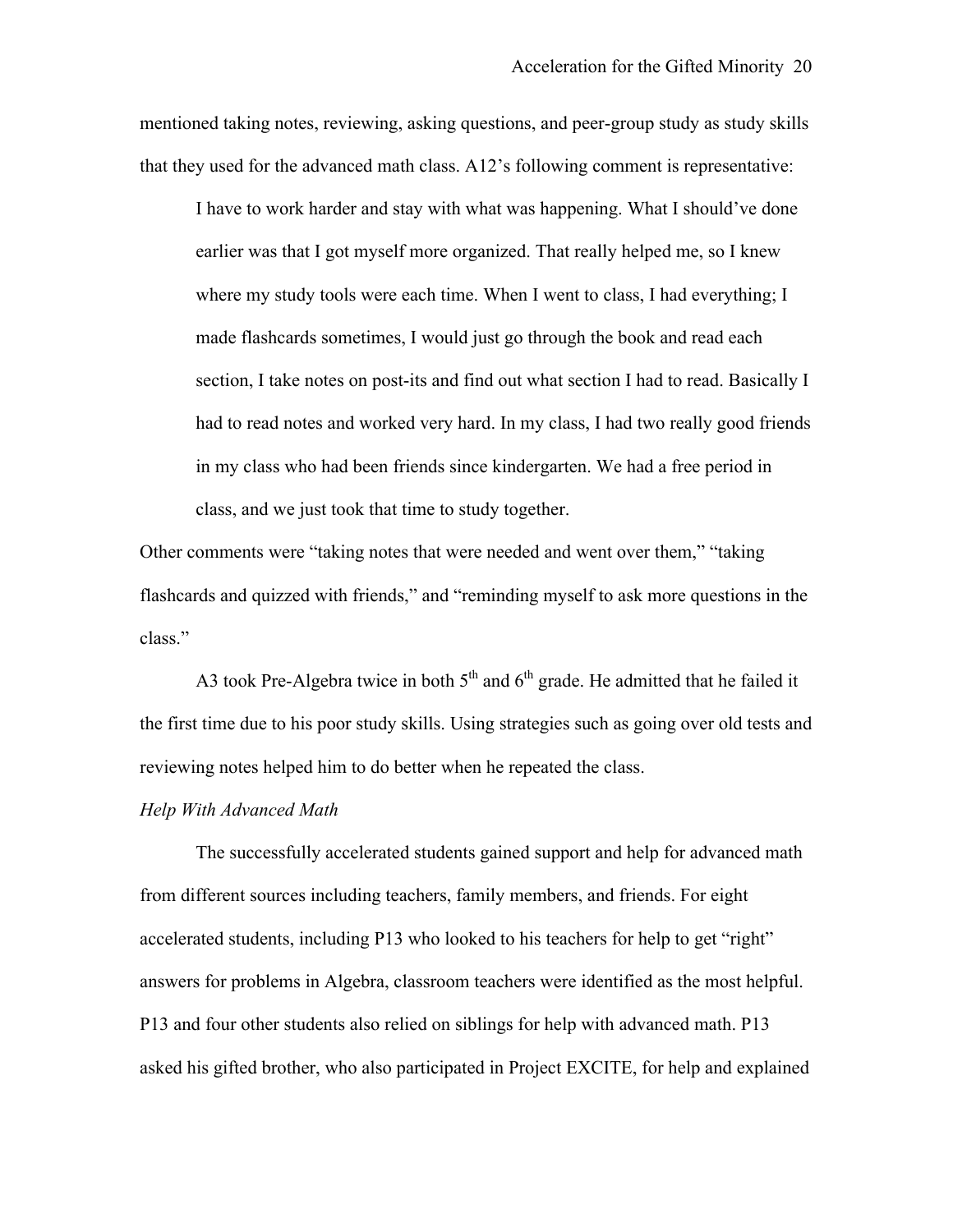[brother] is very good at math and now taking Calculus as a sophomore." Parents (the mother for two students and the father for two students) were another resource for four of their mutual support: "He could help on stuff that I didn't really get, and I could help him back." His older brother, A11, acknowledged that his brother was his primary help for studying for tests and quizzes in Algebra. There was another student who sought her older brother's help when she had trouble with Pre-Algebra I and Honors Algebra. "He the successful accelerants.

Five successfully accelerated students looked towards classmates when they needed help in their accelerated math class. Particularly, the question-and-answer method of studying with friends was a key support for four of the students. For example, A2 said that she studied with a group of friends who took the same accelerated math although she rarely hung out with them on a regular basis in or outside of school.

 sources of help and support. For two students, tutoring in Project EXCITE was the most Among the unsuccessfully accelerated students, tutoring programs offered through Project EXCITE  $(n = 2)$ , teachers  $(n = 2)$ , and parents  $(n = 2)$  were identified as helpful when they repeated Pre-Algebra I (for P12) and Honors Algebra (for A13). Both said that the undergraduate tutors helped them understand advanced mathematical concepts (P12) and taught at least one new thing to them each session (A13). A12 identified his teacher as being the most helpful: "He helped us learn advanced concepts a little better and helped us make connections among them." He also mentioned his parents as another resource. His parents established rules about finishing homework and helped him work through his frustration while retaking Honors Algebra. He said, "After the test in the first year, I was kind of sad. And they [parents] are like 'it's okay not everybody is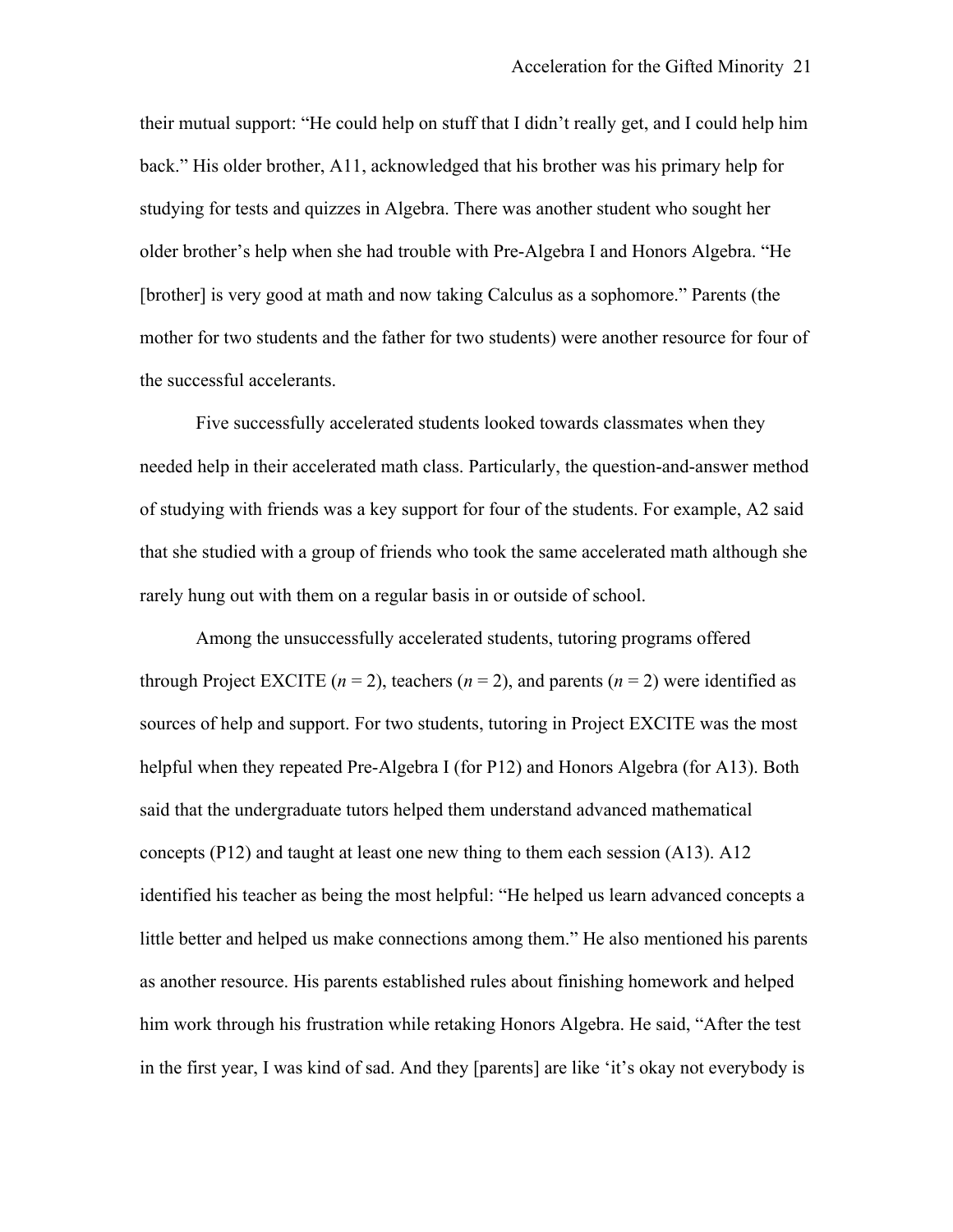good at everything, so just re-take it and do well and then you will get into the class." Parents were also referred to as the main help for another student; A4's parents made sur e that she finished all her homework, got everything right, and more importantly did not make her feel bad about retaking Pre-Algebra I. Other sources of help were the accelerated math and science classes in the CTD Saturday and summer programs. *Performance in Advanced Math* 

Twelve of the 17 accelerants revealed their grades in their first or second classes during the interview. Self-reported grades were A ( $n = 4$ ), B or C ( $n = 8$ ). Seven students said that they were satisfied with their grades and three said that they were not. Grades reported by the school district were not that different from the grades reported by the students. There were three As, seven Bs, five Cs and two Ds documented for these accelerated students in their latest accelerated courses in math. Both A15 and A14 believed that they should have gotten better grades; A15 expected to get all As but received a B in Algebra; A14 said that he should have studied harder and gotten a better grade. Distractions and ineffective study skills were the two reasons given by A8 for getting a C in Pre-Algebra I. "I could have done better and will get an A in Honors Algebra." Among the unsuccessfully accelerated students, two reported their grades for the courses they repeated as As and Bs.

#### *Peer Relationships*

Less than half  $(n = 6)$  of the accelerated students noted that they made new friends in their advanced classes. Three students said that they already knew most of their classmates in their advanced math class. Only one student spent time with new friends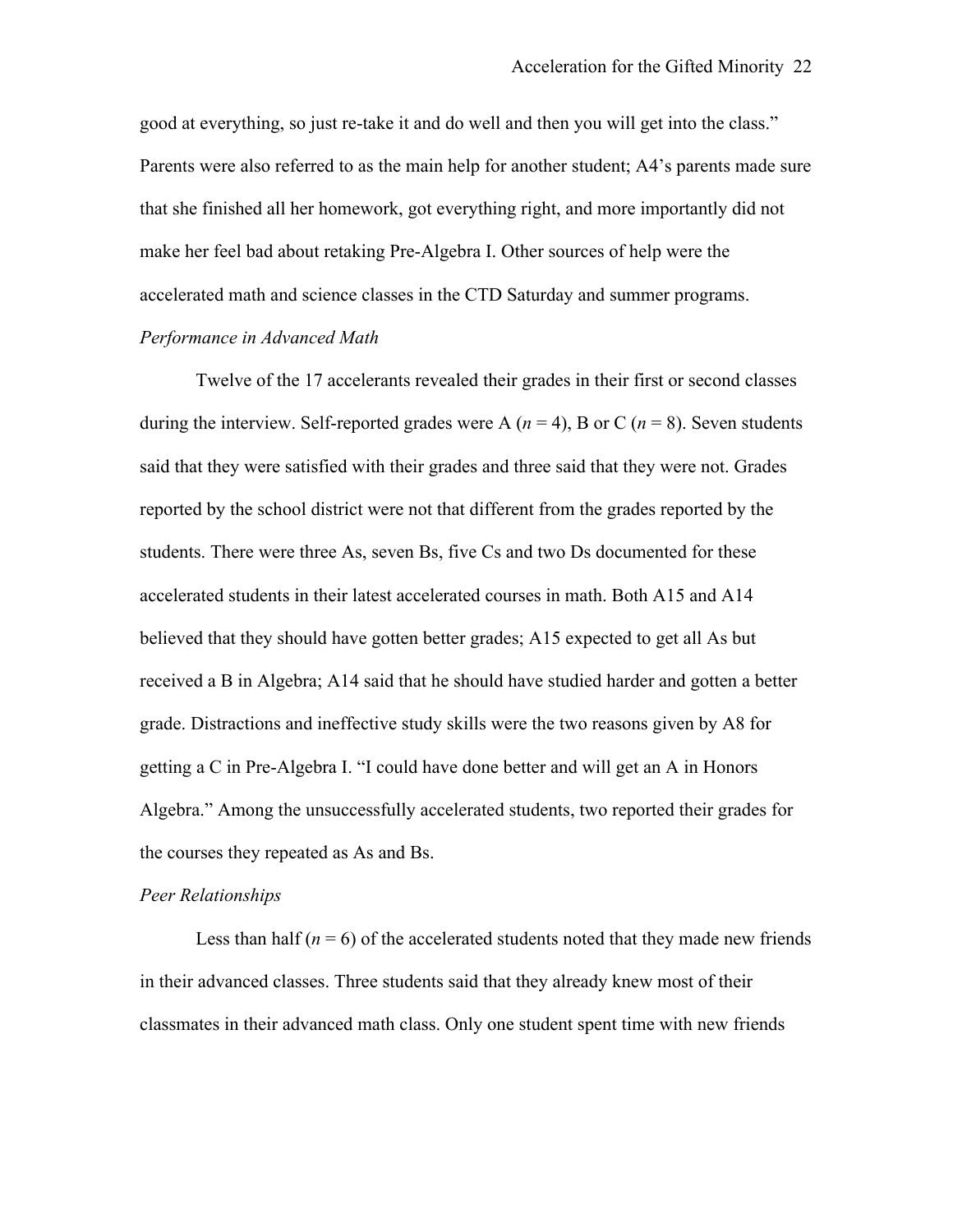after the class thanks to a common interest in math. The rest of the students socialized with "regular" friends whom they had known for years in and outside the school.

make vou laugh. It will be very annoving and distracting." Having close friends in the class did not make a difference in terms of students' willingness to take advanced math. Only three students stated that this made any kind of difference, and six students said, "It does not matter." A17 and A14 were hoping to have close friends in advanced math so that they could study with others with whom they felt more comfortable. A16 was aware that close friends in the class could distract him from his work. A8 was hoping not to have more than three friends in the class because it would divert him from studying. "They [close friends] will make a whole bunch of jokes to

Most of the students, 13 out of 17, regardless of how successfully they performed in the class, did not perceive negative peer pressure against studying or achievement, nor peer competition while taking advanced math courses. Two students said that they would just concentrate on what they were doing and ignore their friends' requests to socialize that they could not accept. For the rest of the students, friends were seen as supportive.

math classes. A8 said, "Some of the  $7<sup>th</sup>$  graders in my class are trying to outperform a lot said, "If you do worse than the  $7<sup>th</sup>$  graders, either you want to make fun of the  $7<sup>th</sup>$  graders Two students, one successfully accelerated and the other unsuccessfully accelerated, did comment on peer pressure or competition with peers in their advanced of 8<sup>th</sup> graders. I feel a lot of competition in my class." He also sensed jealousy from his friends regarding his accelerated class. Nonetheless, he said, "I could and should be strong in dealing with demands from friends." A6 noticed a little bit of peer competition and similar to A8's experience, she ascribed it to mixed grade levels within her class. She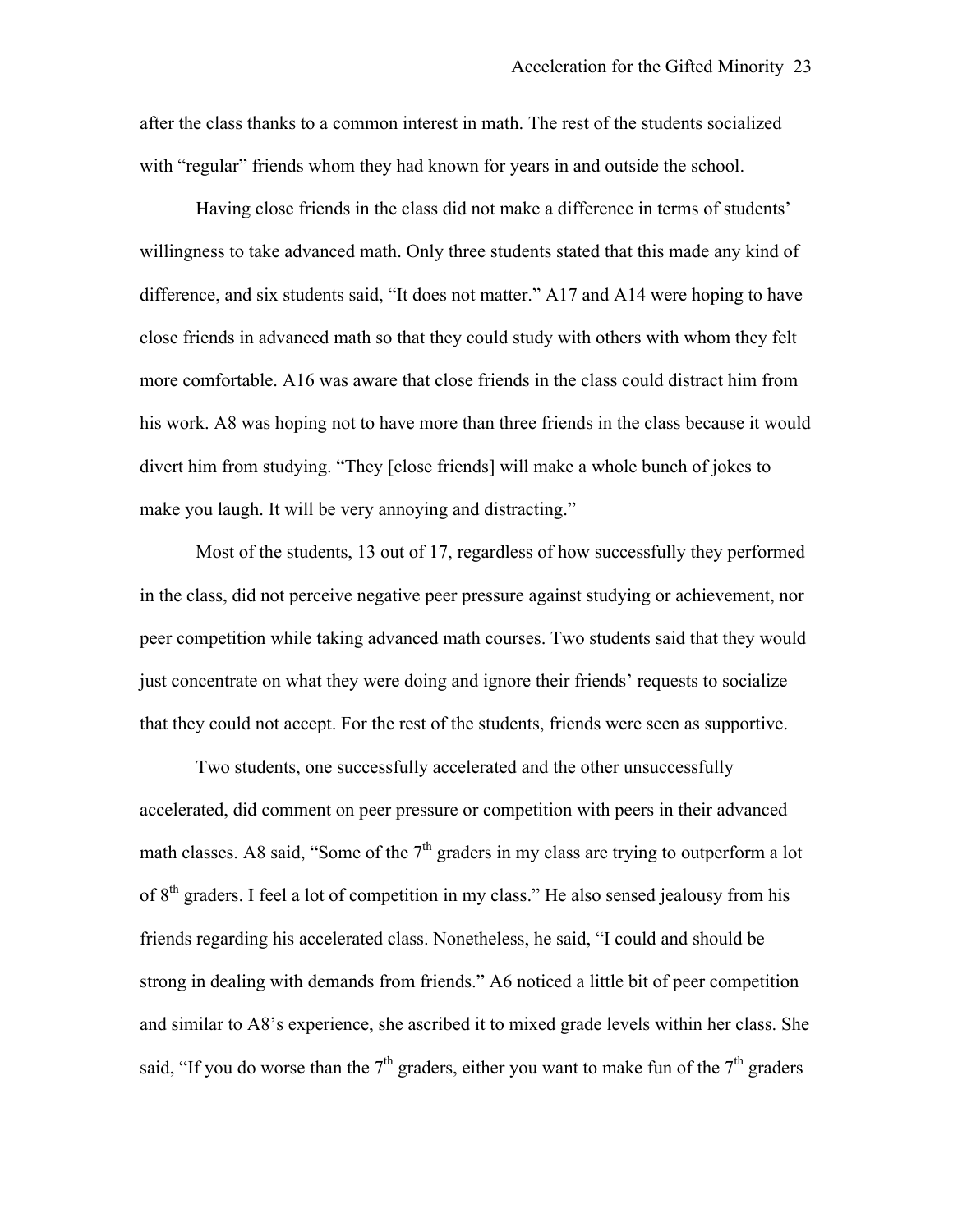or you will just be a little embarrassed. You also want to work hard so that you don't look bad next to them."

# *Benefits of Taking Advanced Math*

Generally, both successfully and unsuccessfully accelerated students were happy that they were ahead of others in math and believed that being accelerated would help them be better prepared for high school and college. Particularly, placement in (Honors) Algebra preceded by the successful completion of Pre-Algebra enabled the students to become more confident in themselves and in their academic abilities.

*Academic confidence*. The accelerated math courses helped eight of the accelerants strengthen their academic confidence. The students said that after completing the classes successfully, they felt more comfortable and confident in higher-level courses and were more interested in taking other advanced classes. Three of them admitted that they did not expect to do as well as they did and their success in the class was a pleasant and affirming surprise. Comments from A4 and A8 were: "In some ways, I didn't think I was that good in science. That's why I chose advanced science this summer to build up on science. I didn't expect myself to do that well in that class. It built my self-esteem about taking science classes and doing well;" "I think the students in advanced math class really felt confident in themselves just like I did when I got my grade and figured out how good I did in those classes. Because those were classes that you take in high school!"

The majority  $(n = 14)$  of the students believed that taking advanced math would help them do better across all academic subject areas. Reasons included enhanced confidence obtained from practice within challenging courses  $(n = 7)$ , connections to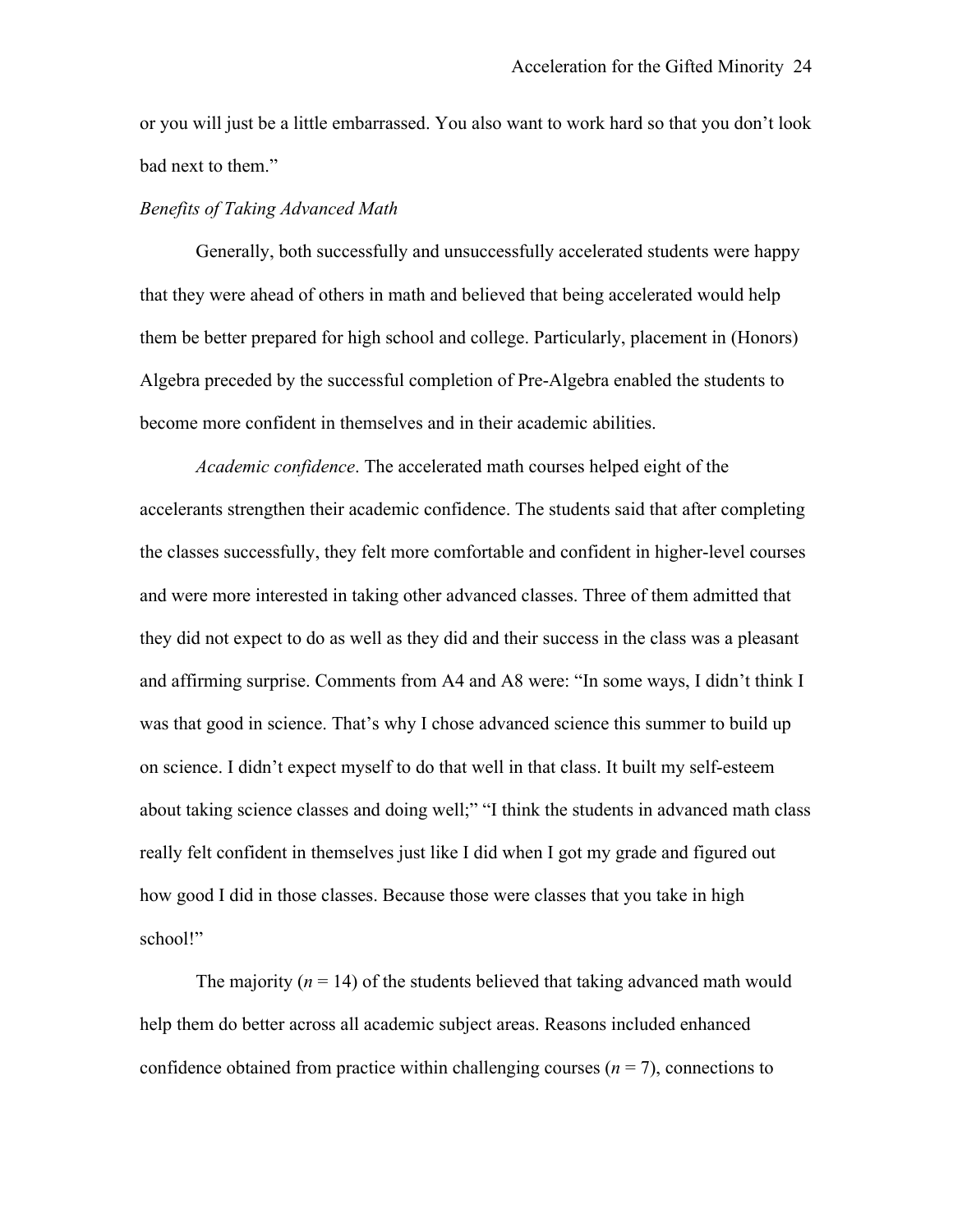mathematical terms and formulations ( $n = 5$ ), and better study skills ( $n = 2$ ). P13 said that "math is everywhere," so he is more confident in terms of his ability to succeed overall. A15 said that her advanced math class enabled her to work harder and better in other subjects besides math. A12 anticipated a good start and better grades in high school compared to same-age peers due to her accelerated math experience.

*Self-image as a smart student*. Another positive outcome was a stronger selfimage as a gifted and smart student. Good grades obtained in the advanced class enabled eight accelerated students to view themselves as smart as or smarter than other classmates. P12 said, "Yes, I could say that I am smart. It makes me feel good that I'm accelerating in the math program, and I am doing good. I'm gonna try to keep doing good when I get to Geometry next year." A12's comment reflected how he viewed his friends and himself in the advanced class: "I felt like it's kinda cool to be in the class because kids were extremely smart, and yeah, I'm part of the group. I felt pretty good that I'm really smart now. Being in advance math shows I am really smart."

Friends' comments about their acceleration in math and having like-minded intellectual peers in the accelerated class also reinforced their image as smart students.

Friends say that I am smart. Yes, because some of my friends are not going to be in the same math class…I am surprised that they're not going to take the same math class as me, but I was ahead of them up until last year in math. They think that we were the same when we were in middle school, but it's sort of different because I was and am in a higher math class. (A15)

First of all, I was the only African American in that [Pre-Algebra II] class, which first intimidated me. I was thinking what was the reason for that…Sometimes, if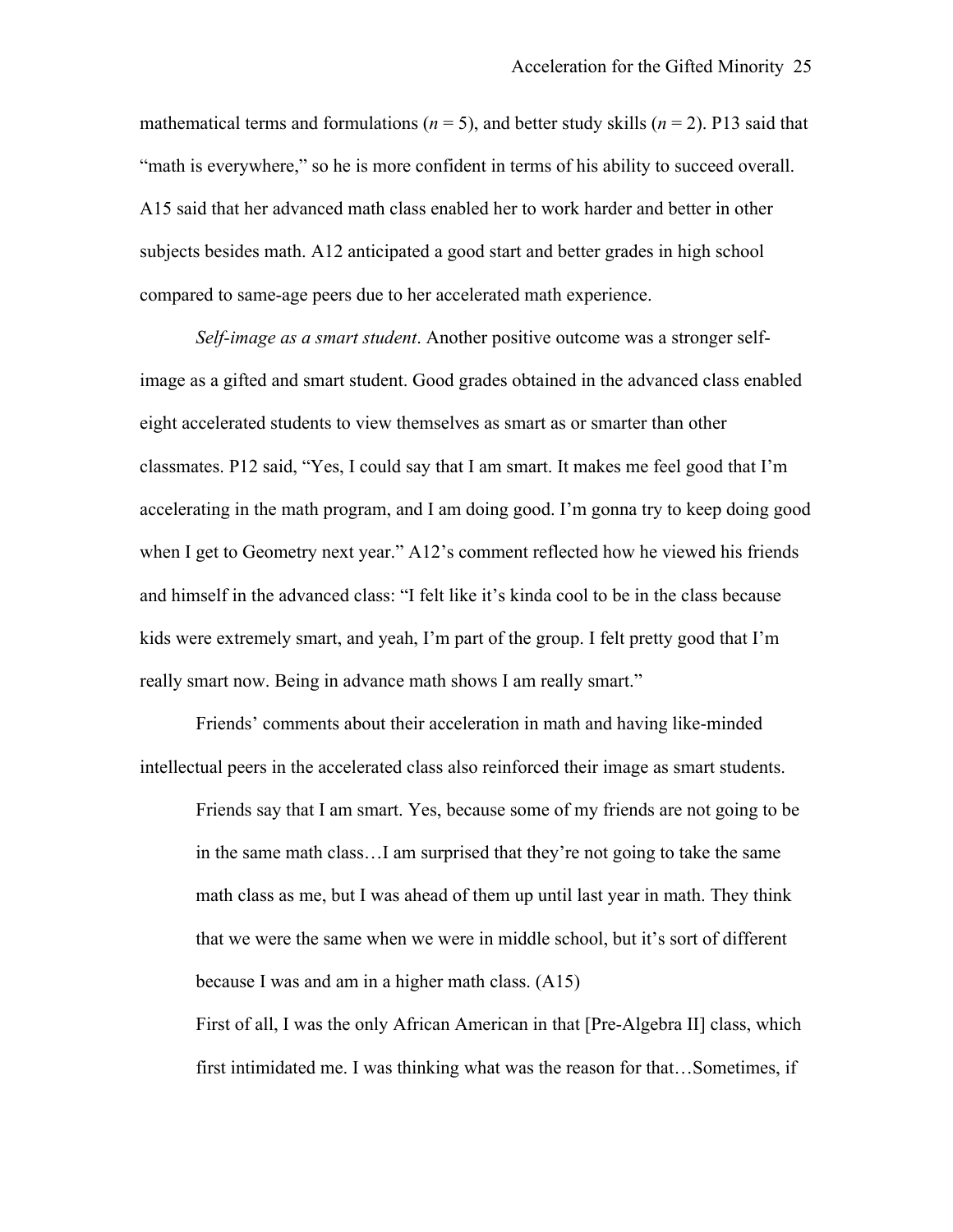there were really smart kids in the class, you would think about them, and you could be really smart like them. You could all be at the same level, and I felt good about that. (A12)

*Help with college entrance and higher education*. Two students believed that taking advanced math would lead to having stronger college applications and eventually enhance their college admissions. A14 believed that he would be a more attractive college applicant because of taking her advanced classes. She also said that taking Honors and AP math courses continuously in middle and high schools would bring her good grades in college math. A17 was proud of being ahead in math compared to classmates and explained how she viewed the benefit of taking Geometry for her college application. She said:

I am in Geometry and most of freshmen are in Algebra [which] makes me happy in that I am in the higher educational range than most of the average freshmen. I can get into higher math classes throughout my high school years, instead of just being with the regular math classes all my high school life. I think it's going to help me because I get into higher and higher math classes, in my senior year, and thus, I'll have a really, really impressive math class to put on my college forms. So, it will help me get into colleges.

*Other perceived benefits*. The experience of being accelerated in math reminded A16 of the importance of hard work and resilience. Even though he was very upset when he got poor grades in his advanced math class, he then pushed himself to work harder: "You gotta get up and keep trying, always try your hardest, never give up." Other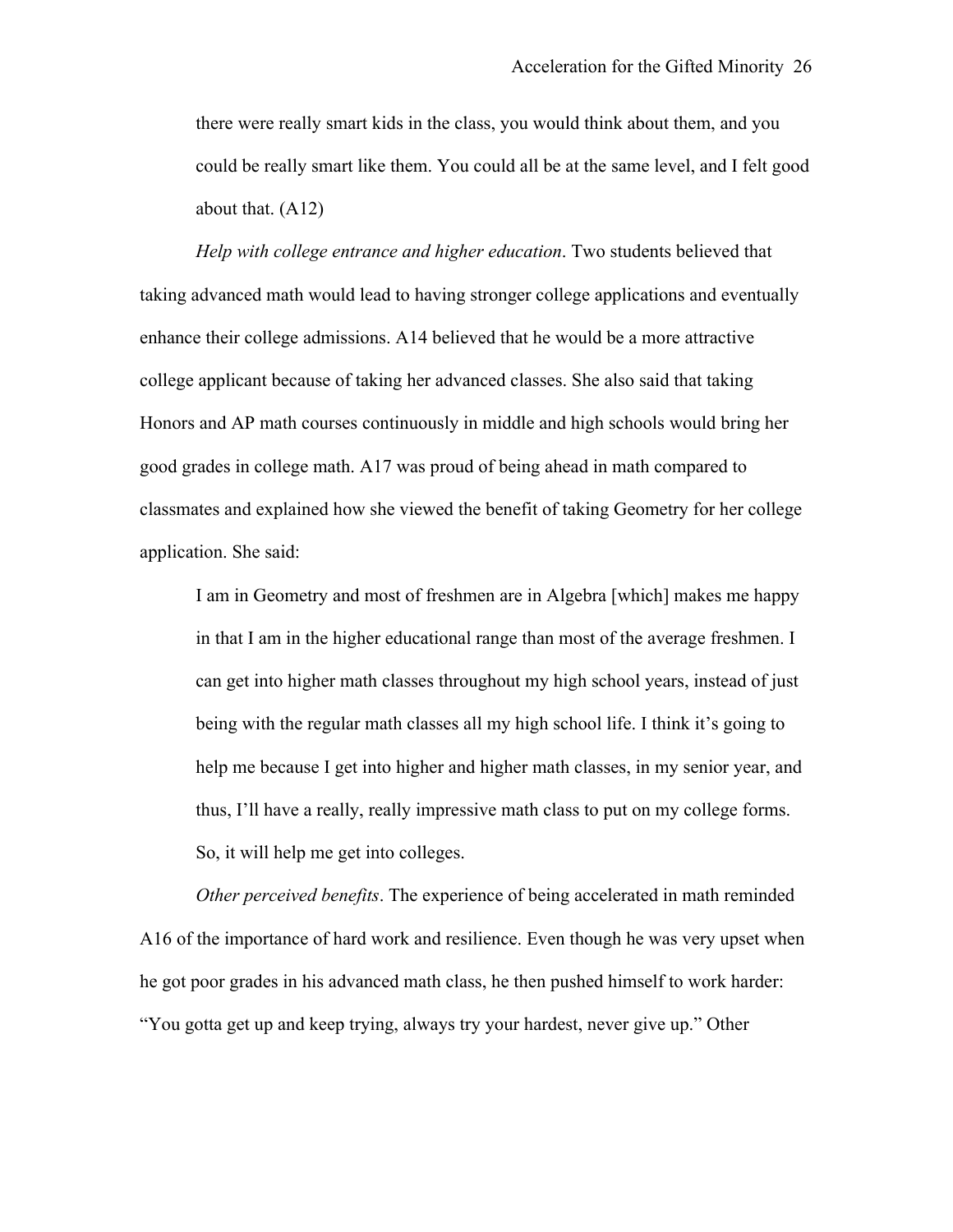benefits, according to the students, were working harder, having higher expectations for high school and gaining critical thinking skills.

# *Pre-Accelerated Students*

### *Perceptions and Expectations of Advanced Math Class*

The majority  $(n = 10)$  of the pre-accelerated students believed that advanced math would be more difficult than regular math classes, and no one expected it to be easier. Although they were expecting substantial challenges from the accelerated class, all students, except one, noted that they would feel (very) good about being ahead of others by being accelerated. Eight students said that they like challenges because they make them "excited, happy, fun, and inspired to learn more in the class." P6's comment was: "It's pretty cool to take advanced math because I get a little bit farther ahead in math and otherwise the class would be boring." P7 admitted that she did not want to go to school because she gets bored. She stressed that she needs "real work" and "technology such as computer" to get excited, and thus, expected that advanced math would be a good thing for her. P4 described herself as "really, really good at math" and noted that she would like to take advanced classes because she can learn from a class where students ask thought-provoking questions and stimulate each other. P13 said, "Advanced math will be a difficult challenge, but it helps you a lot. It will help me in the long run because then you'll be ahead of your class and you won't be slow and you won't be having to stress out and trying to catch up with all the other kids."

Five of the pre-accelerated students expressed that being accelerated would likely give them enhanced academic confidence and reinforce that they are talented. P5 commented that advanced classes would make him feel special because he would be one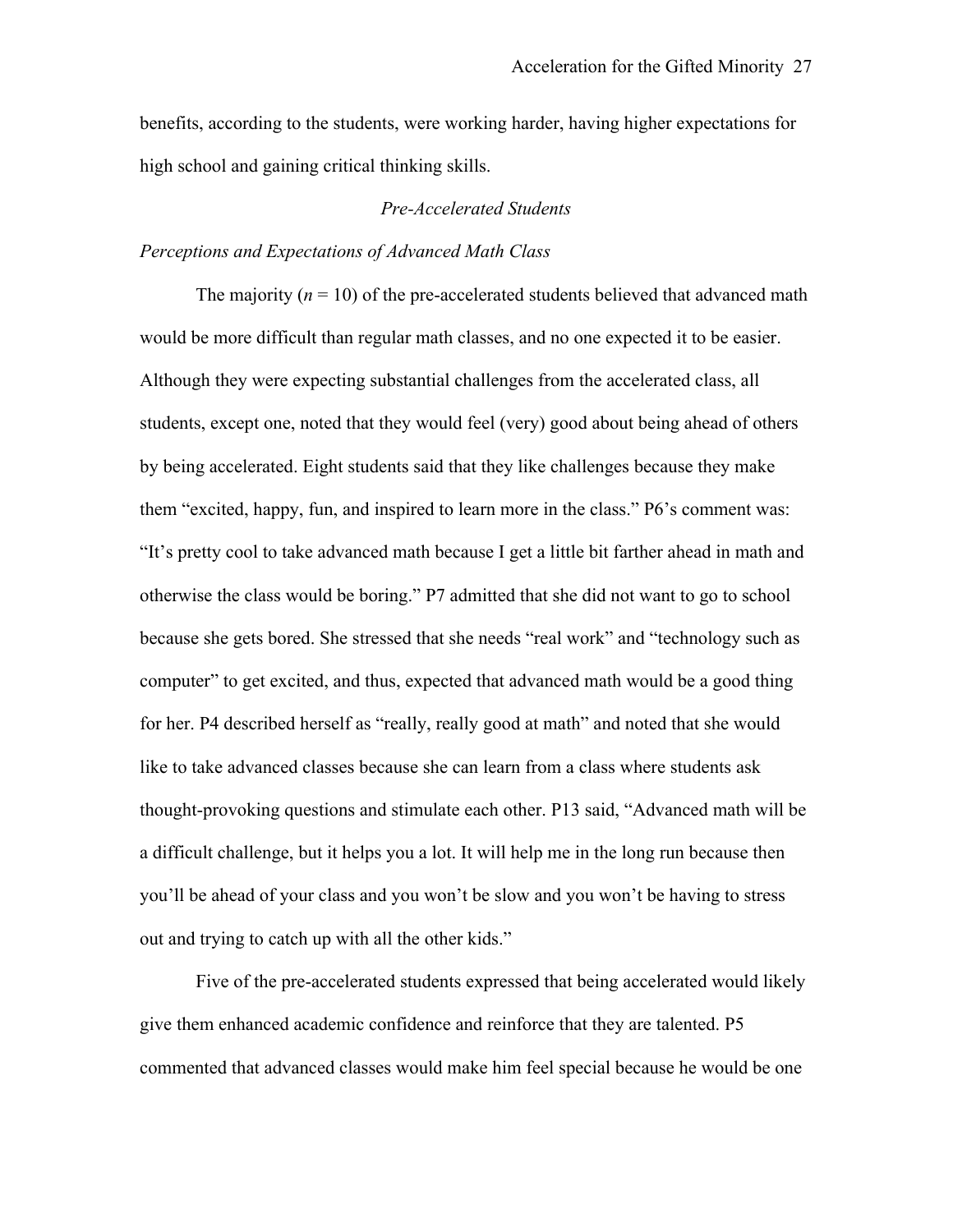of only a few students taking higher courses. P10 made a similar comment that she would be proud of herself because advanced placement would prove that she is smart and works hard. Another student (P11) said that he would be really excited to take higher-level courses because being ahead of others would remind him of his superior intellectual ability. He said, "I already know that I would be doing really well in advanced classes."

To be able to help friends with math was perceived by two of the students as a benefit of the advanced class. P1 said, "It makes me feel really important because I get to know lots of things that my friends don't know. If they don't know anything, I could help them with and advance them in their stuff." Id be doing really well in advanced classes."<br>I was perceived by two of the students as a<br>nakes me feel really important because I get to<br>now. If they don't know anything, I could hel

Despite these positive comments and the good experiences anticipated by most students, five students expressed concerns about being in an advanced class. P12 said, "Sometimes, worried. Just being next to all the smart kids like myself would make me nervous." P6 and A1 said that they were concerned about being different from others in the class who could be more advanced than themselves. P2 explained, "Feeling weird because they [students] are going to be much more different than I used to have in class."

Most  $(n = 13)$  of the students projected that they would do well. Except one student who had "no idea," all the pre-accelerated students responded that they would get at least a B in advanced math, and six were confident about earning an A.

#### *Preparation and Study Skills*

Ten of the 13 pre-accelerated students mentioned their readiness for advanced math. Eight students said that they felt ready for the class and cited the following reasons: smart ( $n = 5$ ), hard work ( $n = 2$ ), and great interest in math ( $n = 1$ ). Two students were wary and said, "We'll see" or "a little bit ready."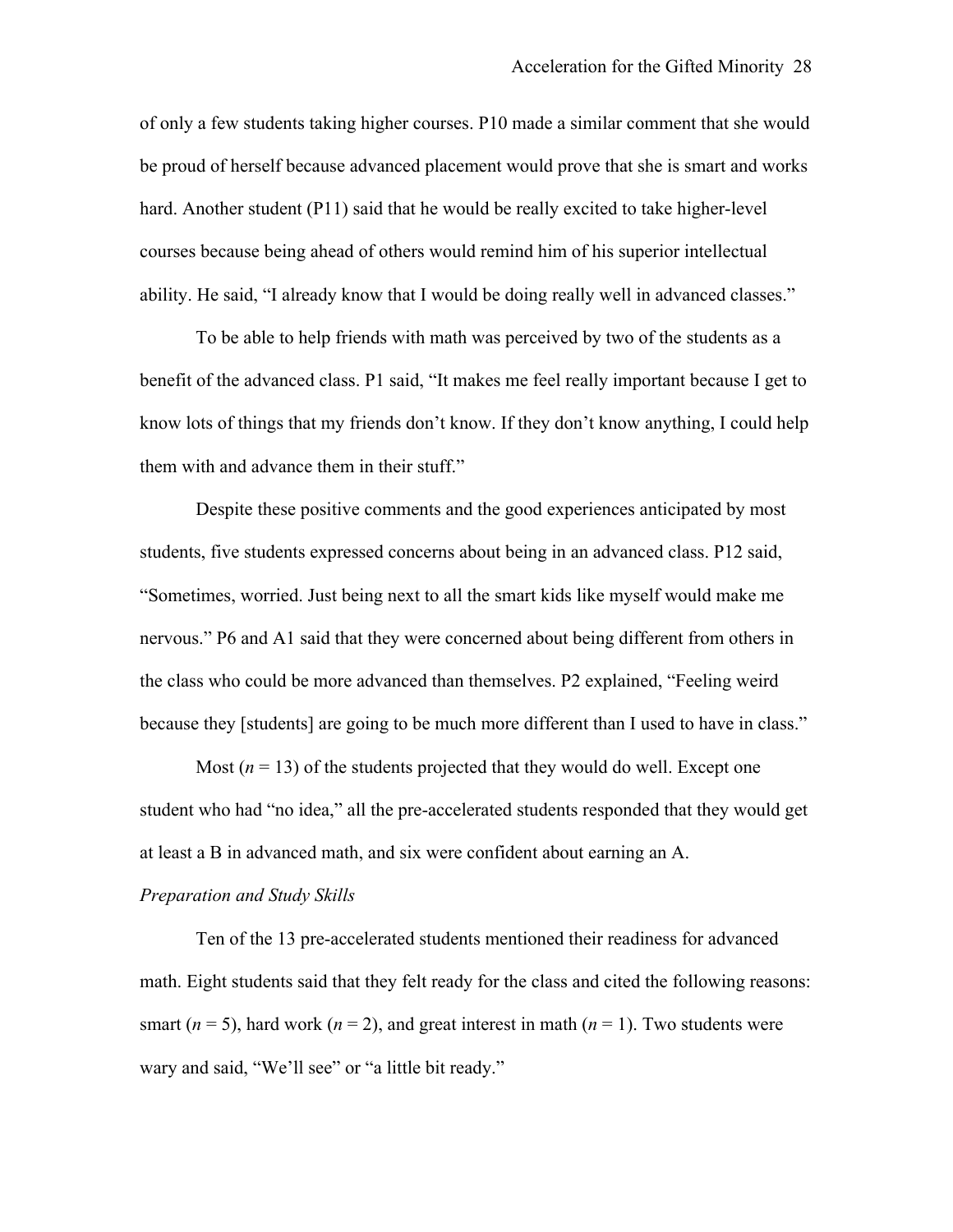to a good college, and it is very important for me." All the pre-accelerants said that they would study more, harder, and intensively if they took advanced math because it would be much more challenging than what they were used to. A3 mentioned that he would stop watching TV to gain more study time and double his efforts in the class. P1 said that she would study really hard in the advanced math class because she does not want to "flunk any of her grades." As a fourth grade student, she already worried about grades and college applications: "Because grades [in advanced math] go on my permanent record, and colleges will look it over. I want to go

Studying differently was also referred to by many  $(n = 10)$  of the pre-accelerated students in anticipation of the advanced class. P7 stated that he usually looked over the study sheets given by teachers or created his own in preparing for regular math but he would study differently for advanced math with friends of his own ability. He noted that his everyday math class was really easy, which discouraged him from putting much effort into it.

The majority  $(n = 10)$  of the students said that they would go over tests and ask my mom or family for some help to make sure that I really understand what I did."<br>P11 was one of the three pre-accelerants who said he would not change his study quizzes and practice on their own to prepare for their advanced math class. Comments were: "Practice differently, I would try doing more advanced problems to see if I can solve them," and "I would probably take 15 minutes to test and quiz myself. Or I could

skills for advanced math even though he would spend more time studying. He reviewed notes and made questions to practice for the regular class and would do the same for the advanced class. "Just a little more reviews and questions for advanced math" was his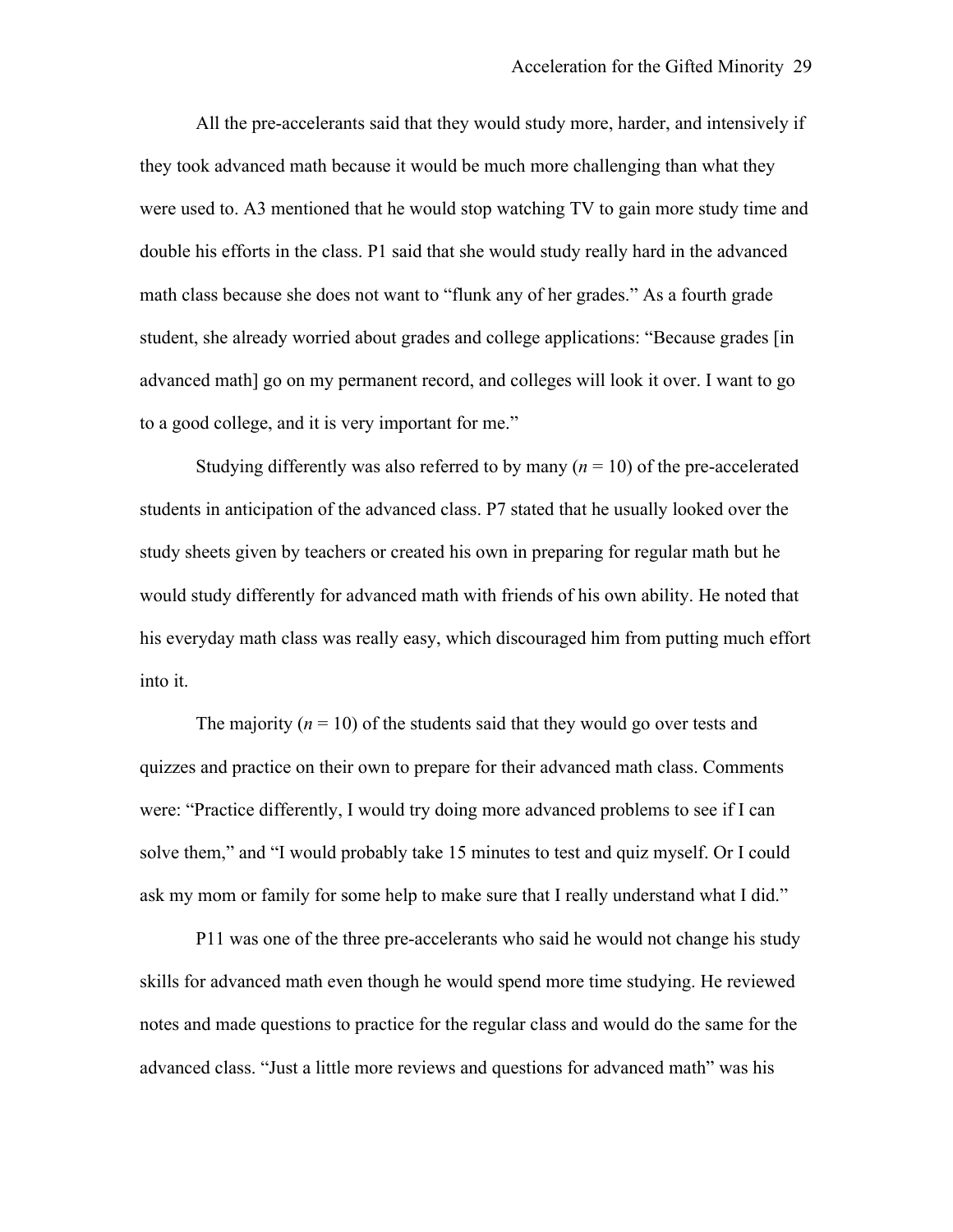explanation. P13 was not sure if she needed different techniques for the higher level class, but she said that she would apply the same methods, such as "practice on her own and follow up with parents to have extra questions for further practice," strategies she believed had contributed to her success in the past. Overall, the students had good study strategies in mind to help them in the accelerated class.

# *Parent and Teacher Expectations*

All of the pre-accelerated students assumed that their parents were and would be very excited, proud, and supportive of their placement in advanced math. Reasons consisted of parents' belief in their ability  $(n = 7)$ , parents' desire for better preparation for higher education and future career  $(n = 3)$ , and parents' hope for them to be intellectually stimulated  $(n = 2)$ .

P12 said that his parents were very proud of him for taking an advanced class next year: "They think I can pass anything if I just put my mind to it." Two other students in  $6<sup>th</sup>$  grade (P10 and P8) were confident that their parents would be excited about their accelerated class because they believe that their child is smart. P4 felt that her parents were very proud of her for enrolling in advanced math next year, which made her feel good about herself as well. She said, "They are really proud that I am going to get into bigger and better things. They think that it is going to be a really good thing for me like achieving things faster. They said that I am lucky to have advanced classes."

P4 said that she did not want to take advanced math next year because it seemed too difficult. It was her father who wanted her to take higher-level math and convinced her to do so. She explained, "My dad told me that my teachers want me to do it and they think I can do it. He thinks I should try it."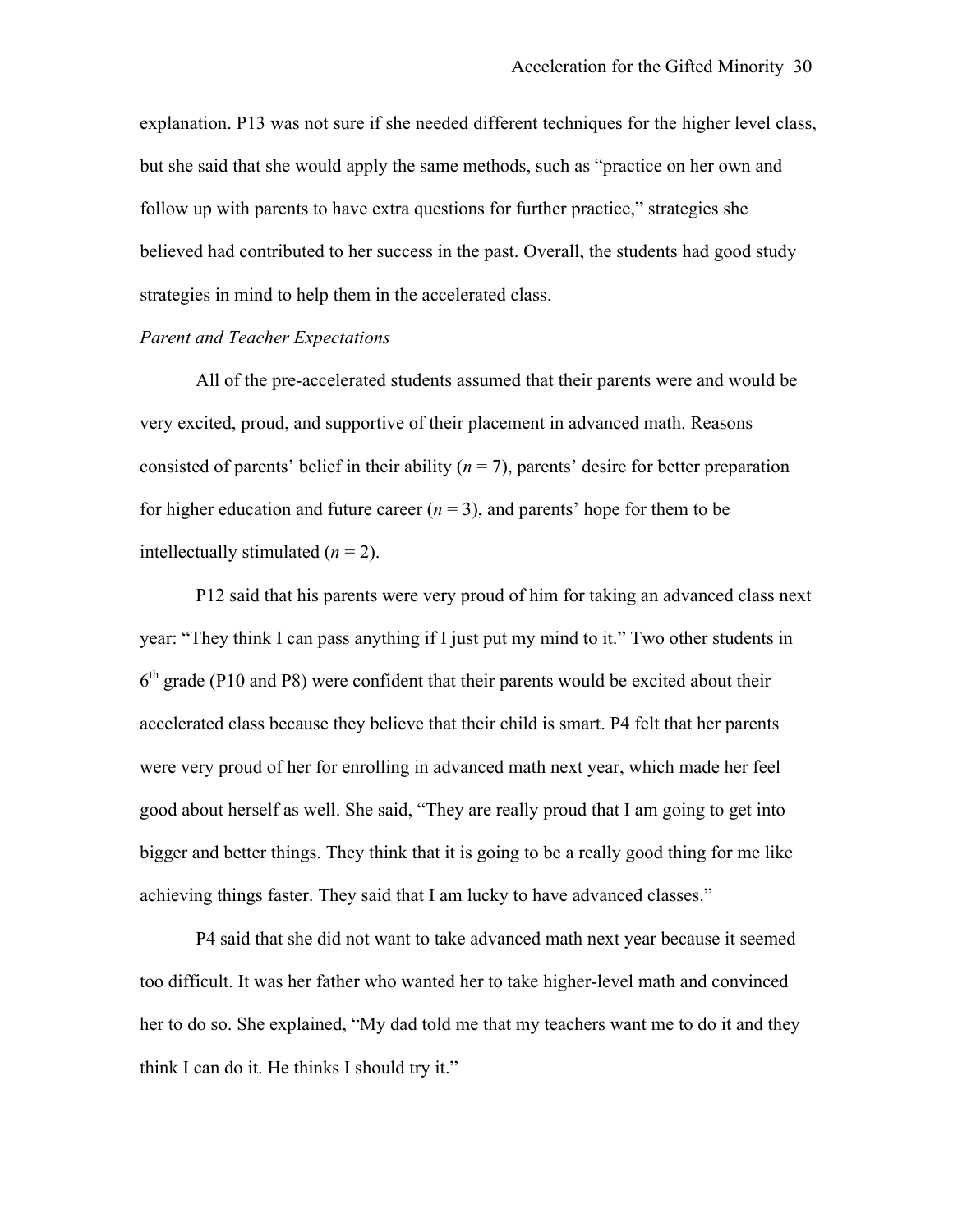Overwhelmingly, the 10 pre-accelerated students did not perceive a lot of support from their teachers to accelerate. Only three students recollected that they learned about the accelerated math class from their teachers or felt that their teachers were truly supportive of them being in the higher-level class. P9 said, "They try to encourage me to be in advanced math classes, saying that I need to keep it up because they know I can. They actually think I could do better than where I am in." Other comments related to teachers' support were "very proud of me," "really surprised that I would be in the advanced class," and "felt that I am smart."

### *Helpful Factors for Advanced Math*

For the accelerated math class, Project EXCITE staff  $(n = 10)$ , teachers  $(n = 5)$ , friends ( $n = 3$ ), and parents ( $n = 1$ ) were identified as future sources of assistance. Among the students who referred to Project EXCITE, two students pointed out the hands-on activities, field trips, and group work as helpful in preparing for accelerated classes. Three students said that learning new content and strategies and experiencing challenges from the EXCITE program would enable them to succeed in future courses. P12 described Project EXCITE as an "asset" for his future coursework. P9 expected to maintain good grades in high school due to Project EXCITE, which helped him get better grades over the two-year period in the program. For P1, Project EXCITE enhanced her interest in math and enabled her to develop better study skills for math and science, which she had not acquired in school. She said that she would apply those skills in the accelerated math class.

For eight pre-accelerants, either teachers or friends were identified as their primary support for success in their future accelerated math classes. P13 referred to her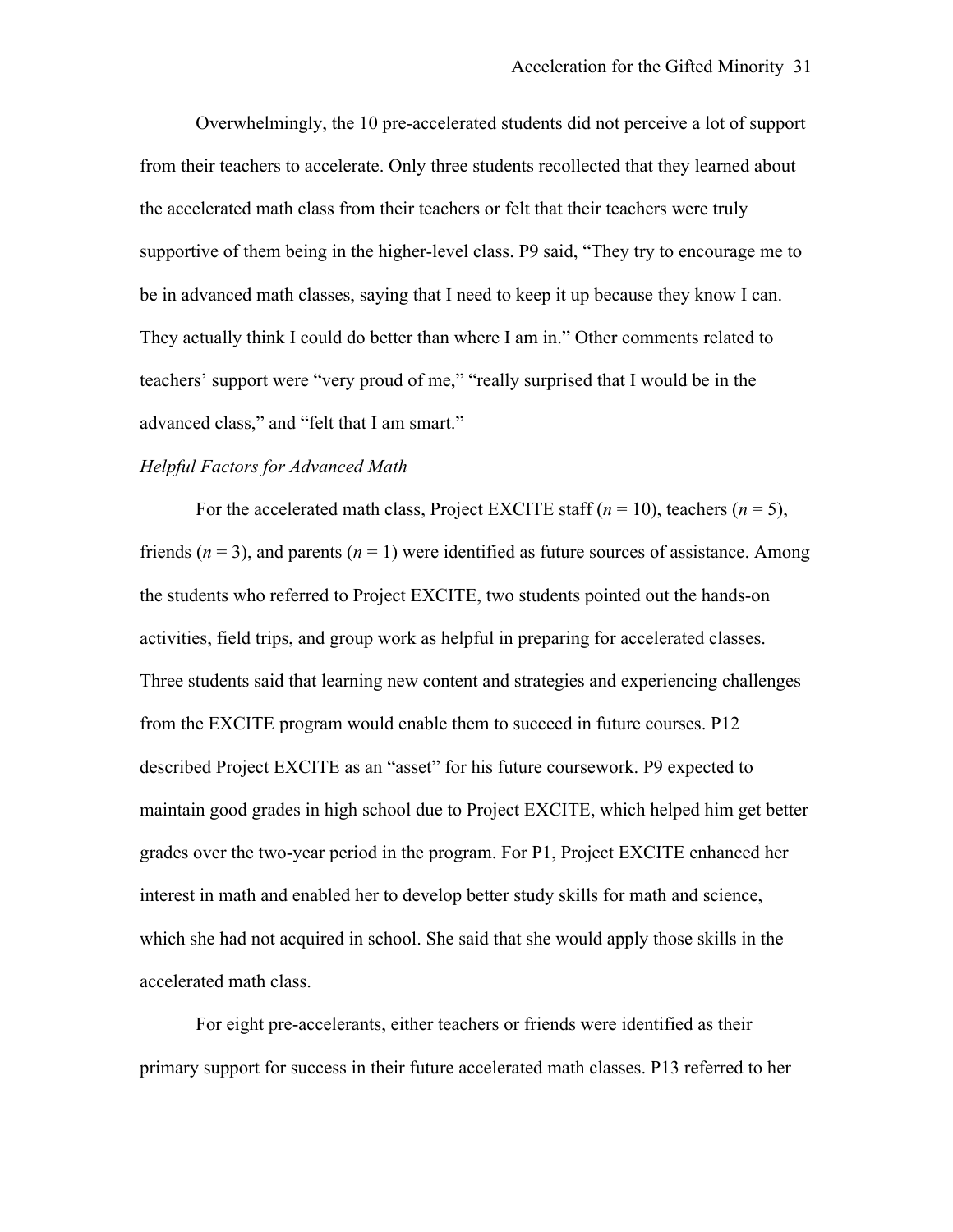parents and teachers as the support she would rely on because both were always supportive of her accomplishments and more importantly, believed in her. P3 identified teachers, who always listened to her, as the most critical resources for her. Reasons for viewing friends as supports were that friends could challenge each other via questions and answers  $(n = 3)$ .

# *Challenging Aspects of Advanced Math*

Overwhelmingly, the pre-accelerated students perceived that taking accelerated math classes would be more challenging than any other course they had taken. A large number  $(n = 10)$  of students identified advanced content and greater effort as the two main challenges of taking accelerated math. Other perceived challenging factors were teachers' expectations for higher achievement and competition with or comparisons to gifted peers. P13 said, "Teachers expect a lot of me, want me to try my best, and sometimes I feel pressure from that and get upset. Like people are expecting the best from you, so you get frustrated." P12 said that he would be nervous in the class by "just being next to all the smart kids" like himself.

None of the students mentioned that the absence of close friends in the class would be a negative aspect of the accelerated course. All of the pre-accelerated students said that taking accelerated math would not affect their relationships with friends outside of the classroom because friends were always supportive and understood differences in academic abilities. "Good job, keep up the good work" was what P2 received from his friends when he told them that he had to leave to participate in Project EXCITE. Except for one student, whose best friend was in Project EXCITE, all of the students said they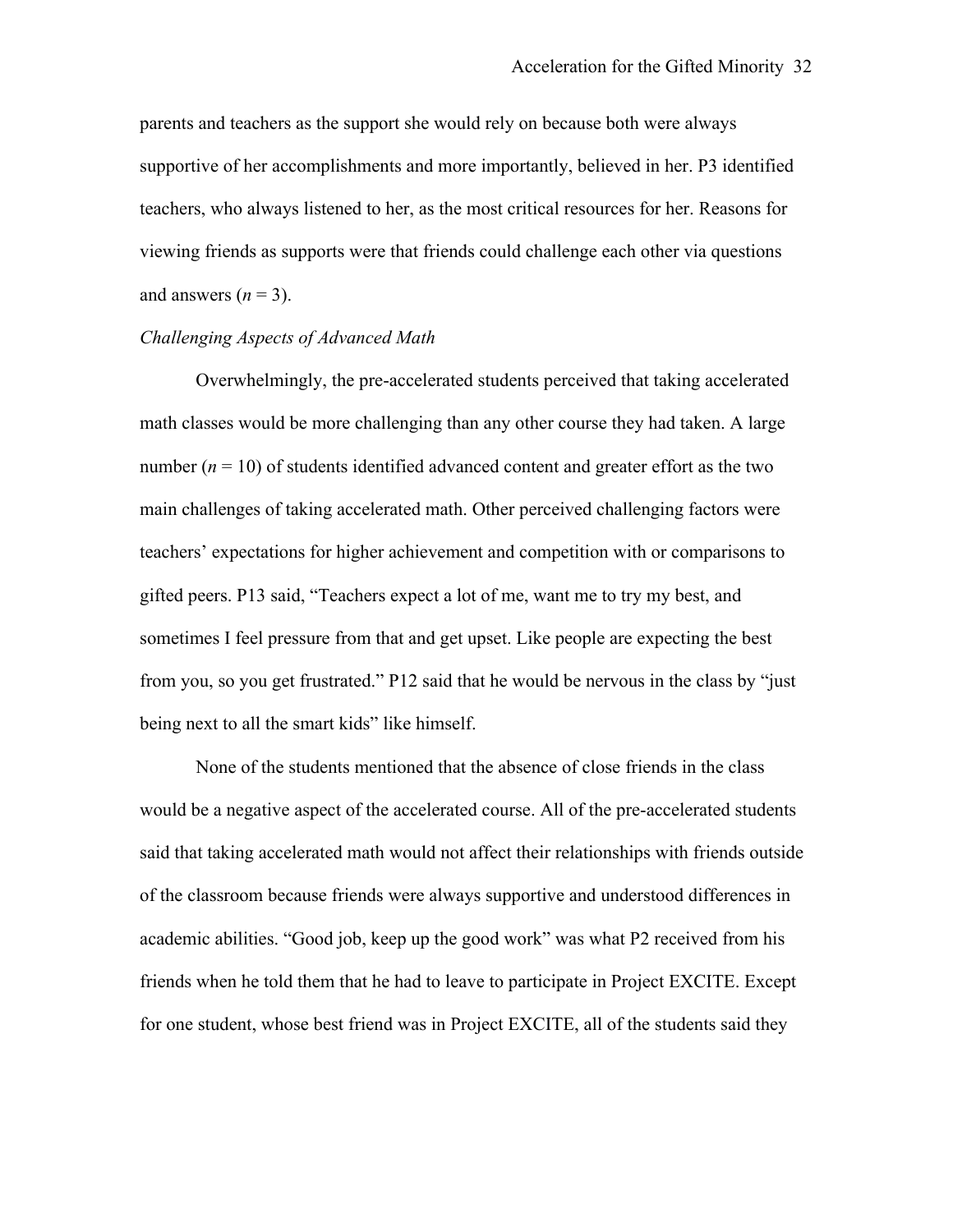usually socialized with friends whom they have known since childhood and did not make many new good friends through the EXCITE program.

# *Teachers' Perspectives*

## *Perceptions of Academic Acceleration*

All seven teachers supported acceleration in general, particularly for academically gifted students. They said that acceleration is appropriate for students because it provides the challenges necessary for academic talent development. However, they made it clear that the way acceleration is implemented must vary by individual. RB said that gifted students must not have to sit through drills and skills tests but need positive reinforcements, commensurate with their abilities. She elaborated, "I think everybody should be pushed to do as much as they can and to excel in all content areas. I wouldn't narrow it just to math or just to minority students."

MV described himself as a big believer in acceleration. He stressed that students get bored without challenges in school and recollected his own high school where no AP courses were offered. He said, "I don't want that to happen to any of my students, certainly. My friends and I got bored all the time at school." TM believed that acceleration should be carefully orchestrated and applied for students across subject areas based on the maturity level of the students. She recommended that acceleration must be considered "purposefully" based on students' developmental readiness.

JB pointed out that acceleration is an essential part of any quality math program because it sustains students' interests. He noted that the level of instruction must be matched to students' academic readiness and that the teachers need to maintain students' interest in learning and advance them further with appropriate educational stimulation.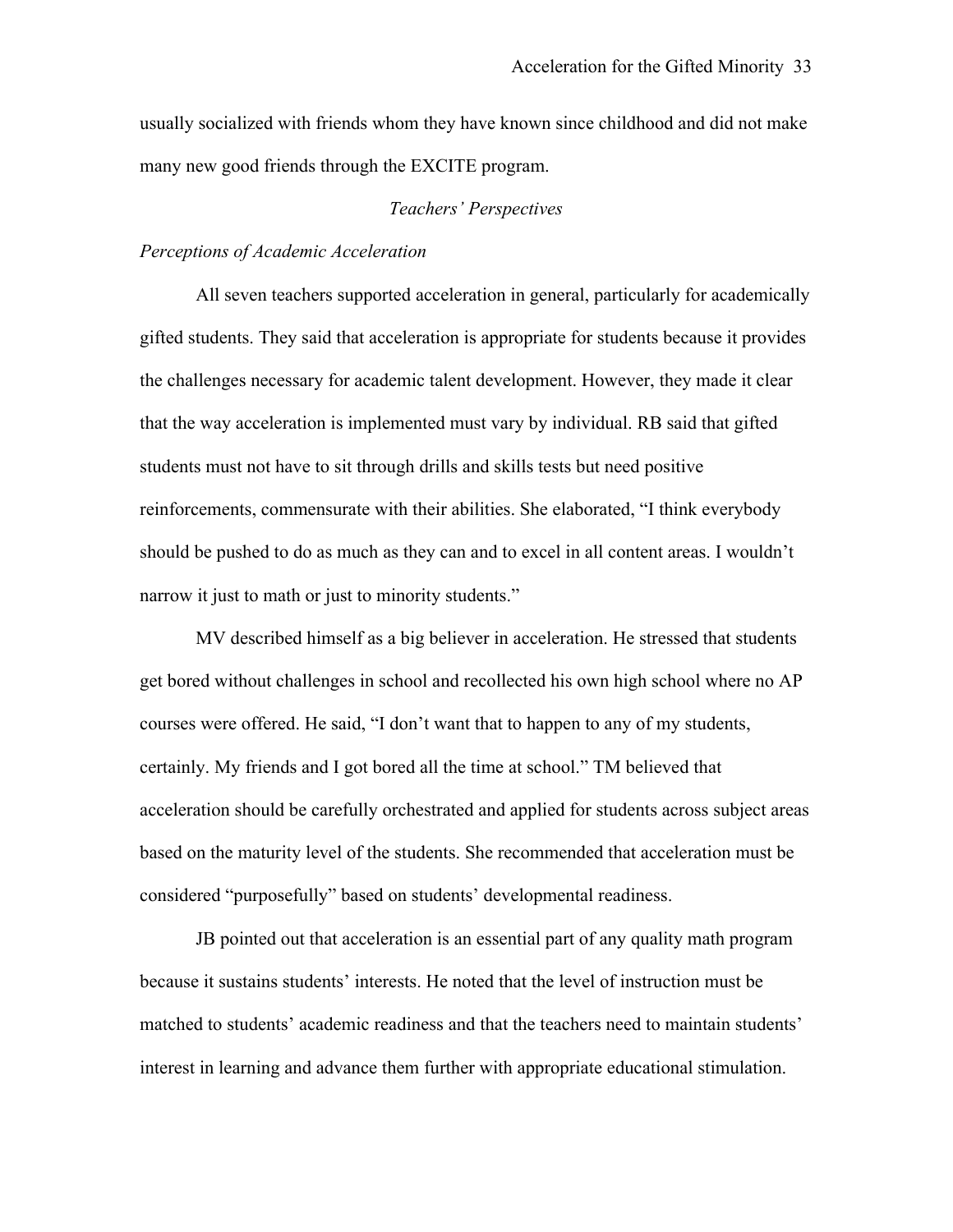PM supported acceleration in math but was wary of applying acceleration in every due to the nature of the subject matter. subject. She asserted that acceleration could not be effective across all academic areas

 SF was most cautious in applying acceleration. She expressed her concern about emotional development. She explained: what she called "over-acceleration," a large discrepancy between students' academic and developmental readiness and their actual grade levels that results in poor social and

 the rigor of calculus classes at a very young age. Their social and emotional development makes it difficult for them to maintain the accelerated pace. emotional development. She explained:<br>
One of the challenges we face is over-acceleration of kids, and this really happens<br>
at middle school when we're placing children in Honors Algebra in grade 7. Children who are enrolled in Honors Algebra in grade 7 have a very accelerated high school track, and frequently, their emotional stability is really not ready for

 herself as a "great fan of accelerating elementary school students just for math." While reluctant to use acceleration for students at the middle school level, SF described *Social and Emotional Aspects of Students and Academic Acceleration* 

 and re-think of how you're going to accelerate them." SF was not the only teacher who expressed concerns about social and emotional development and academic acceleration. All of the other teachers agreed that social and emotional readiness must be assessed on a case-by-case basis in terms of making a decision about acceleration. TM agreed with SF that acceleration might hinder students' social and emotional well-being, but supported academic acceleration as a good strategy overall: "But do these kids still need to be accelerated? Yes, but you have to be creative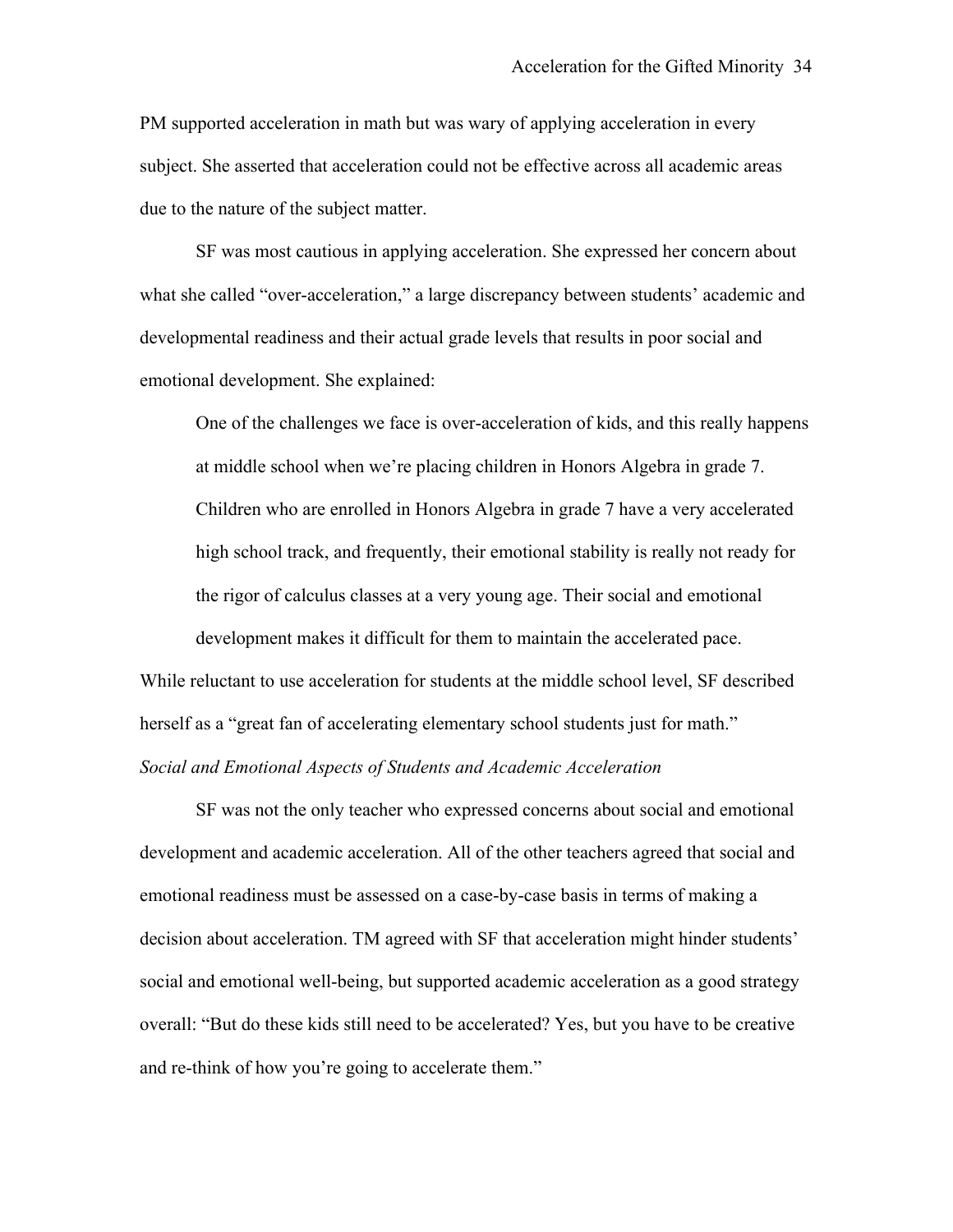MV was more positive in terms of social and emotional development related to acceleration. He believed that acceleration would benefit students by making them excited and motivated: "The students I've worked with, socially, I haven't seen any real difficulties. Those types of students tend to be motivated anyhow. If they have been bored, they tend to be excited by acceleration, and there's an additional motivation, like finally I can do what I'd like to do, what I'm capable of doing."

JB was also less concerned about social and emotional issues than academic misplacement in school. He believed that appropriate academic placement is more crucial than social and emotional development because the latter "can be worked out nicely" if teachers understand their roles as educators and are able to solve social and emotional issues that students face with older students in accelerated classes. His support for academic acceleration was strong: "It's much better for students to have people they can mathematically communicate with and who are on the same intellectual level." *Academic Acceleration and Peer Pressure* 

PM was the only teacher who denied any peer pressure existed (e.g., viewing achievement as "acting White") for her minority students in the accelerated math class, while the rest of the teachers perceived it as a problem for minority students. PM mentioned that the most successful students she taught were minority students who bonded with teachers who supported them and were indifferent to being one of the few minority students in the class. TM echoed PM, recalling her own experience of being a minority student in the accelerated class: "I was in AP classes and BC Calculus and was the only African-American student in there. But I'm going to tell you something; when I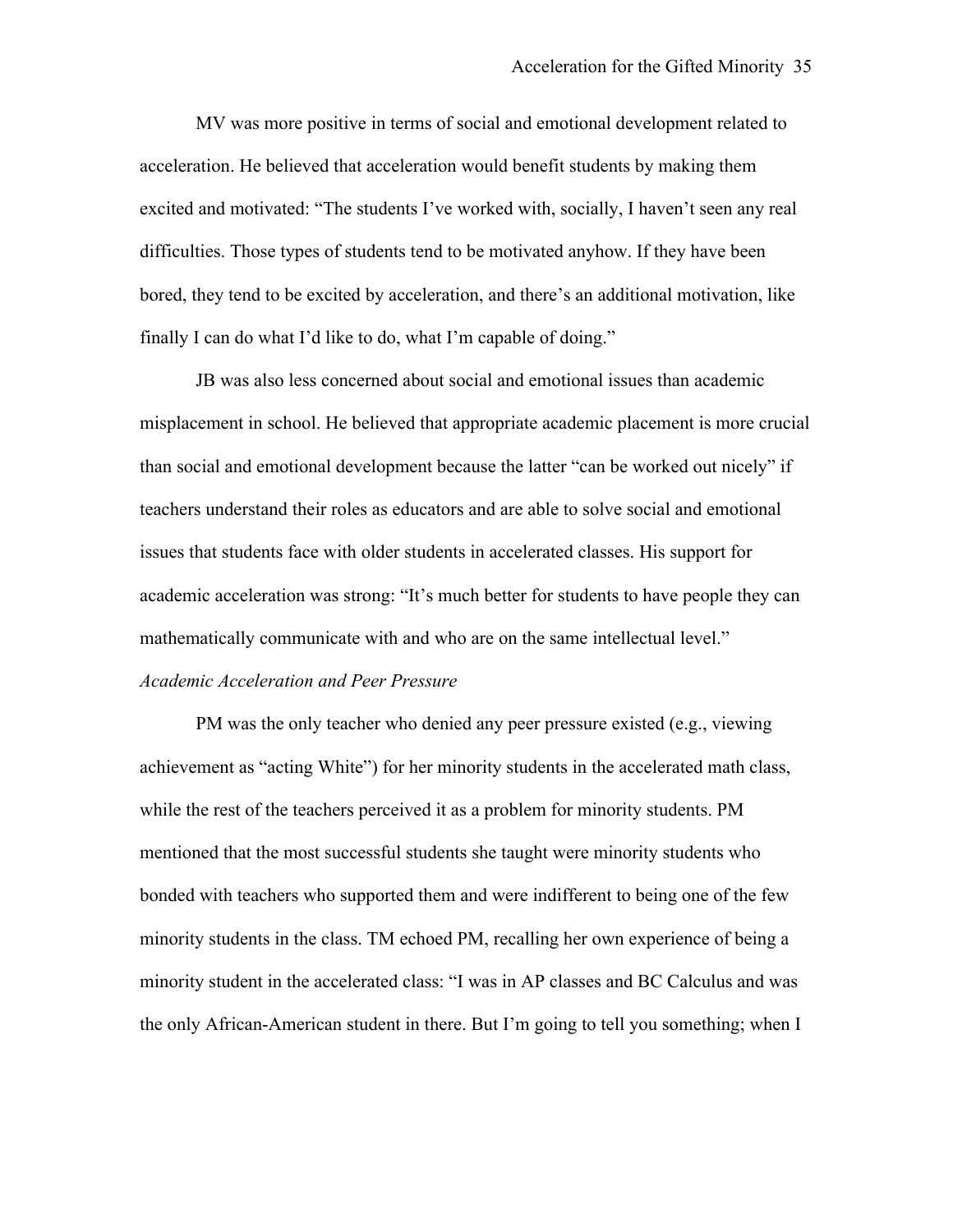was in Mr. B's class, I knew he loved and cared about me. I could tell he wanted me to be successful. He was just there to facilitate."

MV said that he could list many cases where minority students experienced isolation in a class where most of the students were White. He noticed that minority students were aware of their differences from the majority of the students and were conscious of standing out in the crowd. SM agreed that gifted minority students had to deal with the stigmatization of being a double minority--racial minority and gifted, following their accelerated placement in math: "Absolutely, minority students have told me about being double minority. They've told me that they don't want to be smart because it's acting White." She also mentioned the impact of one's peer group: "There are some who are depending on their social group. If peer groups are not in their class, then many times, they've been accused of acting White or being White." She recalled one gifted minority student who always ranked at the top of the class and never succumbed to negative peer pressure. She said that "his personality" enabled him to transcend all academic levels and racial barriers and was the key to his success.

JB did not observe peer pressure in his own teaching class but admitted that negative peer pressure for gifted minority students was a real possibility. He compared being a minority student in the accelerated class with being the only female in the class: "Like no matter what you do, there is a certain level of discomfort when you are clearly the only female in the room."

# *Factors Contributing to Success in Academic Acceleration*

The teachers referenced several factors as crucial for successful acceleration, including good study skills or habits, hard work, interest in subject area and passion for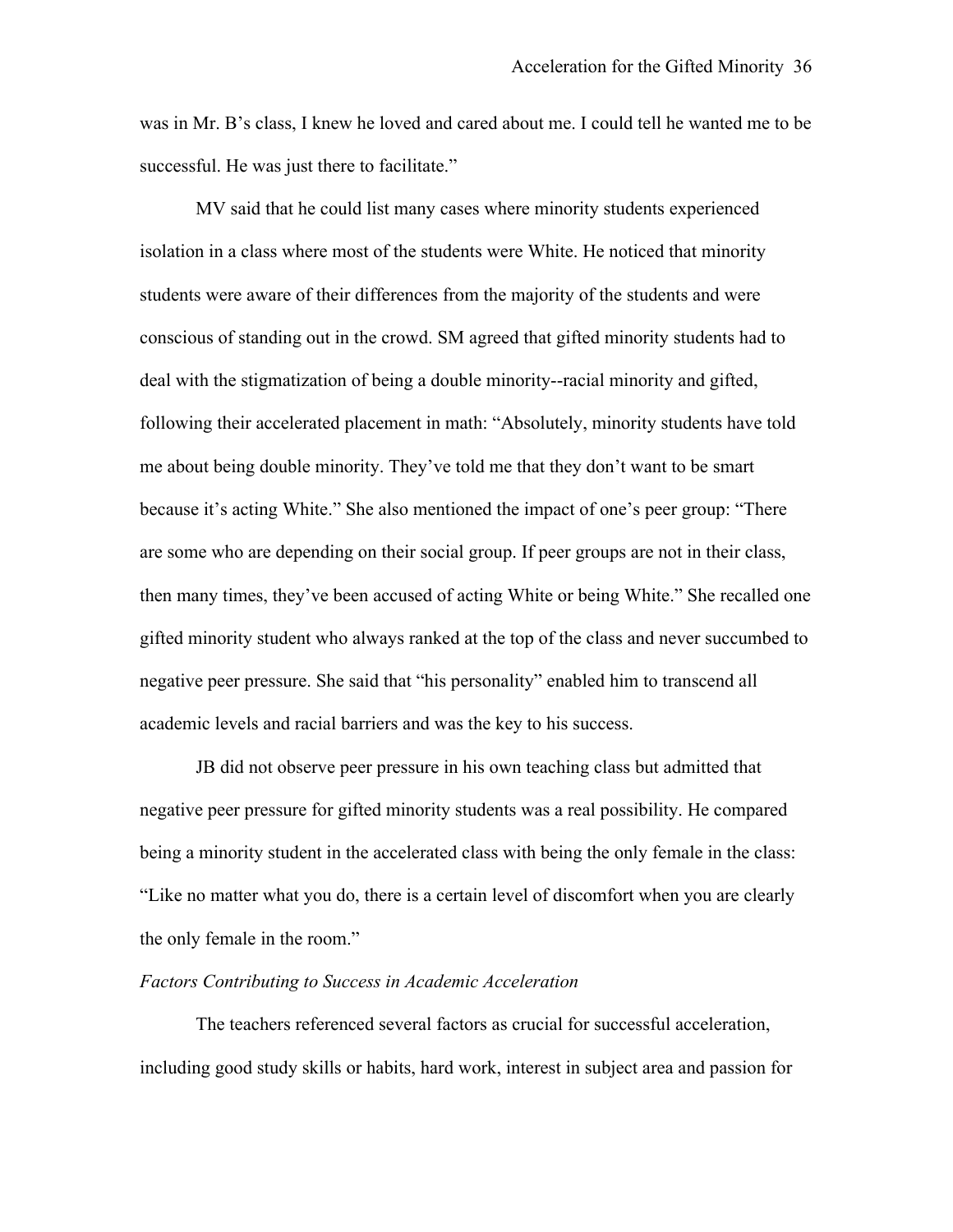learning. For example, PM identified organization and higher level thinking skills as essential for successful acceleration. She also referred to motivation, positive support at home and the ability to enjoy math as most needed by gifted minority students in preparation for accelerated placement in math.

MV and SF stressed mastery in reading for successful acceleration. MV noted that students were not able to demonstrate their advanced knowledge in math due to their lack of fundamental reading comprehension skills. For JB, perseverance, confidence and patience were the three most important attributes contributing to successful performance in accelerated classes.

Readiness for advanced coursework was the key element for SM. She said that students need to be emotionally ready, mature and responsible for their own learning. She illustrated this by citing several cases where her students dropped out of Honors Algebra. "There were gaps in learning that interfered with their progress in work, and emotionally they were not ready; they were not ready for the challenge and the amount of work the accelerated class offered. They just were not used to having answers right away and having to work with something more responsibly."

# Summary and Discussion

Overall, the findings of this study supported the use of acceleration for minority students with mathematical talent. Like many majority students in accelerated classes, the minority students viewed taking accelerated math courses as exciting, beneficial, and challenging and liked working ahead and having a "leg up" compared to other students. It was striking that many of the students felt bored at school; they were looking for challenges that made them excited and stimulated and that also put them ahead of others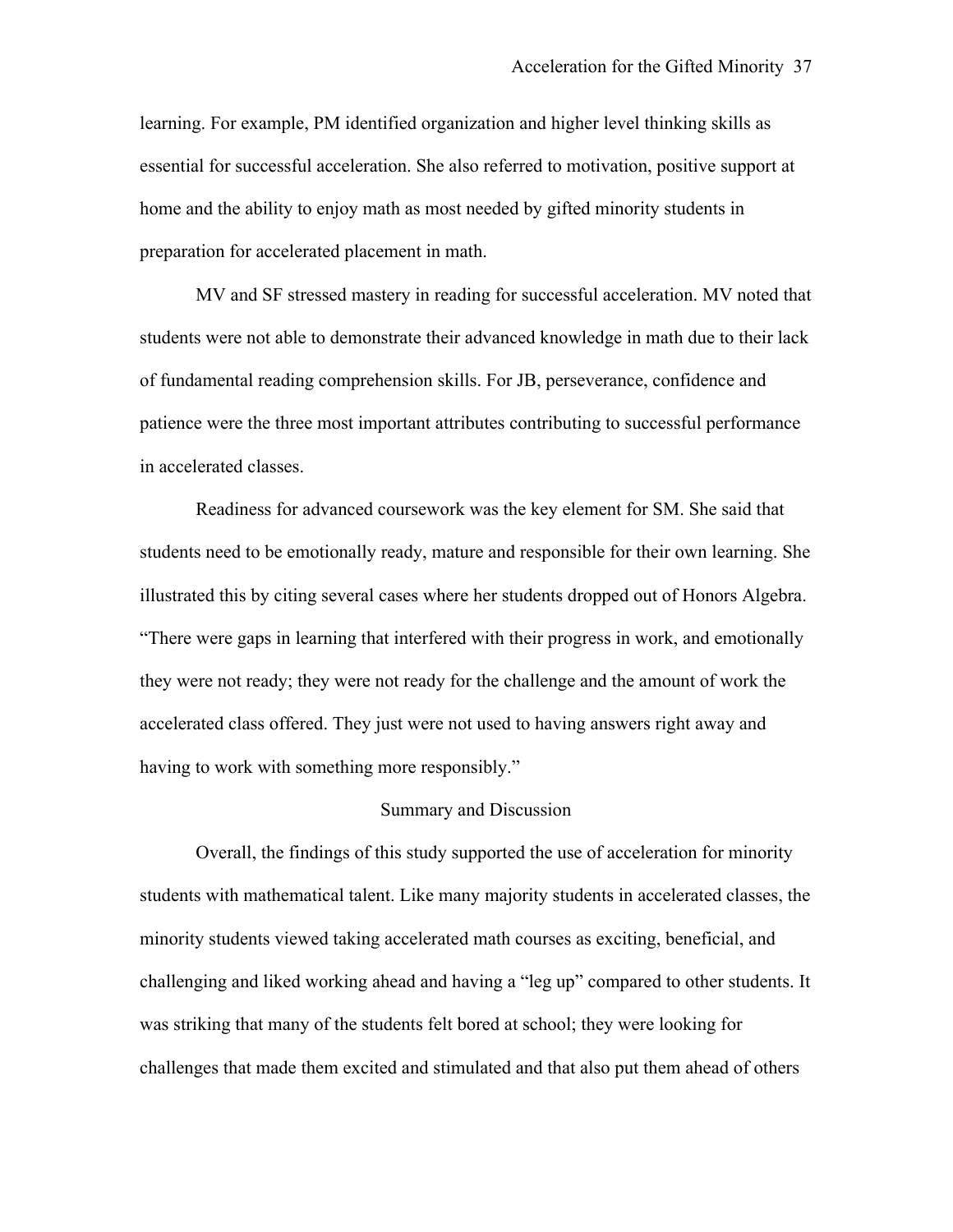favorite aspects of being in the accelerated math courses. favorite aspects of being in the accelerated math courses. Both accelerated and pre-accelerated students were steadfast in their belief that in high school. These were the primary reasons for seeking academic acceleration and the

advanced placement in math would enable them to do better in high school and better prepare for college admissions. Acceleration in math infused them with a special feeling of being talented and smart and stimulated their academic motivation and confidence. They were very favorable towards academic acceleration because not only did they experience positive outcomes from acceleration, but they also became more confident about their ability. For many accelerated students, the presence of like-minded intellectual peers in the advanced class also strengthened a positive self-image about themselves.

The majority of the accelerated students, particularly the successfully accelerated students, felt ready for advanced math when they first took the class. In contrast, all five students who failed in the accelerated class did not feel ready for accelerated math at the time they were placed in it. This was the major and only difference found between the successfully and unsuccessfully accelerated students throughout the interviews. It is interesting to contemplate whether students' perceived readiness should be used as a major factor in determining whether to accelerate a student or not. Some students may be overly fearful and lacking in confidence and they might actually do well in an accelerated placement. Other students may be very reliable judges of their likelihood to succeed in an accelerated class. An interesting issue is whether lack of readiness induces low selfconfidence or low self-confidence induces debilitating anxiety and lack of effort. However, retaking the same course did not unduly discourage the unsuccessfully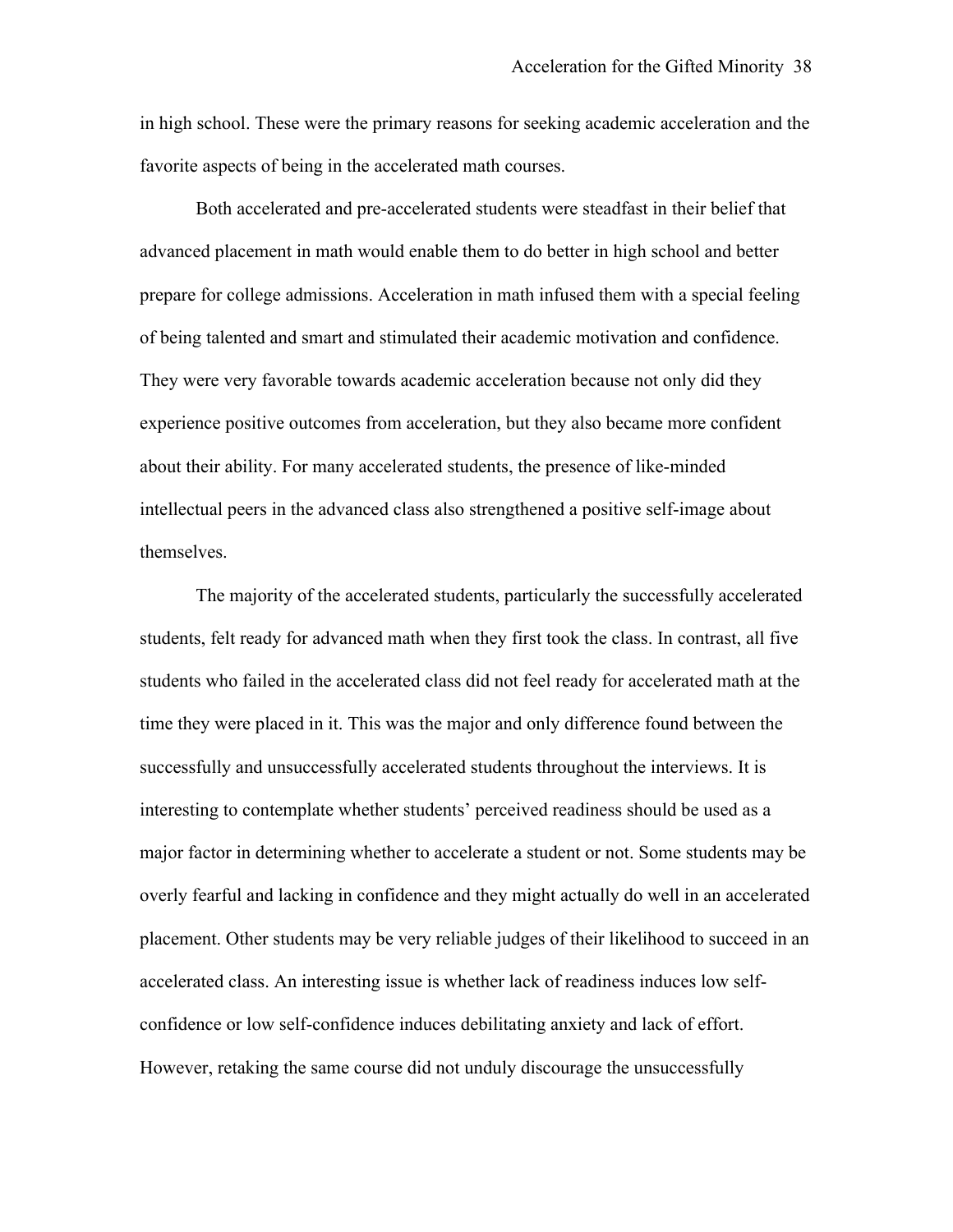accelerated students from pursuing further academic challenges, and importantly, did not leave lasting negative feelings or consequences for acceleration as a result of repeating the course. Moreover, some of the students reported that they finally obtained satisfactory grades (As or Bs) after retaking the classes. Reasons may be tied to the fact that these students were still ahead of others in school despite experiencing failure and had the support of parents, teachers and Project EXCITE staff to continue excelling and achieving. Accelerated placement in middle school was a head start for them, and they were positive that they would eventually succeed by repeating the course. They focused on gradual improvements in their learning rather than a single achievement.

 effectively or consistently. No differences were found between the successful and acceleration in math in school (Lee et al., 2009; Olszewski-Kubilius, 2003). Special learning strategies or new study skills were not identified among the majority of the accelerated students since they appeared to already have a wide range of study skills in their repertoire although we do not have evidence that they used them unsuccessful accelerants; both said they studied hard for tests and plodded away at their daily homework. For pre-accelerated students, Project EXCITE was identified as a major source of help in preparing for future higher-level courses and acceleration. The Project EXCITE activities consist of a wide array of enrichment and accelerative classes and involve mostly minority students of comparable abilities. Hence, participation in Project EXCITE was perceived as good preparation for the students who were getting ready for

Teachers did not believe that acceleration was particularly needed for minority students, nor aware that minority students are underserved in accelerated classes. They did not believe that there were any special qualifications or considerations needed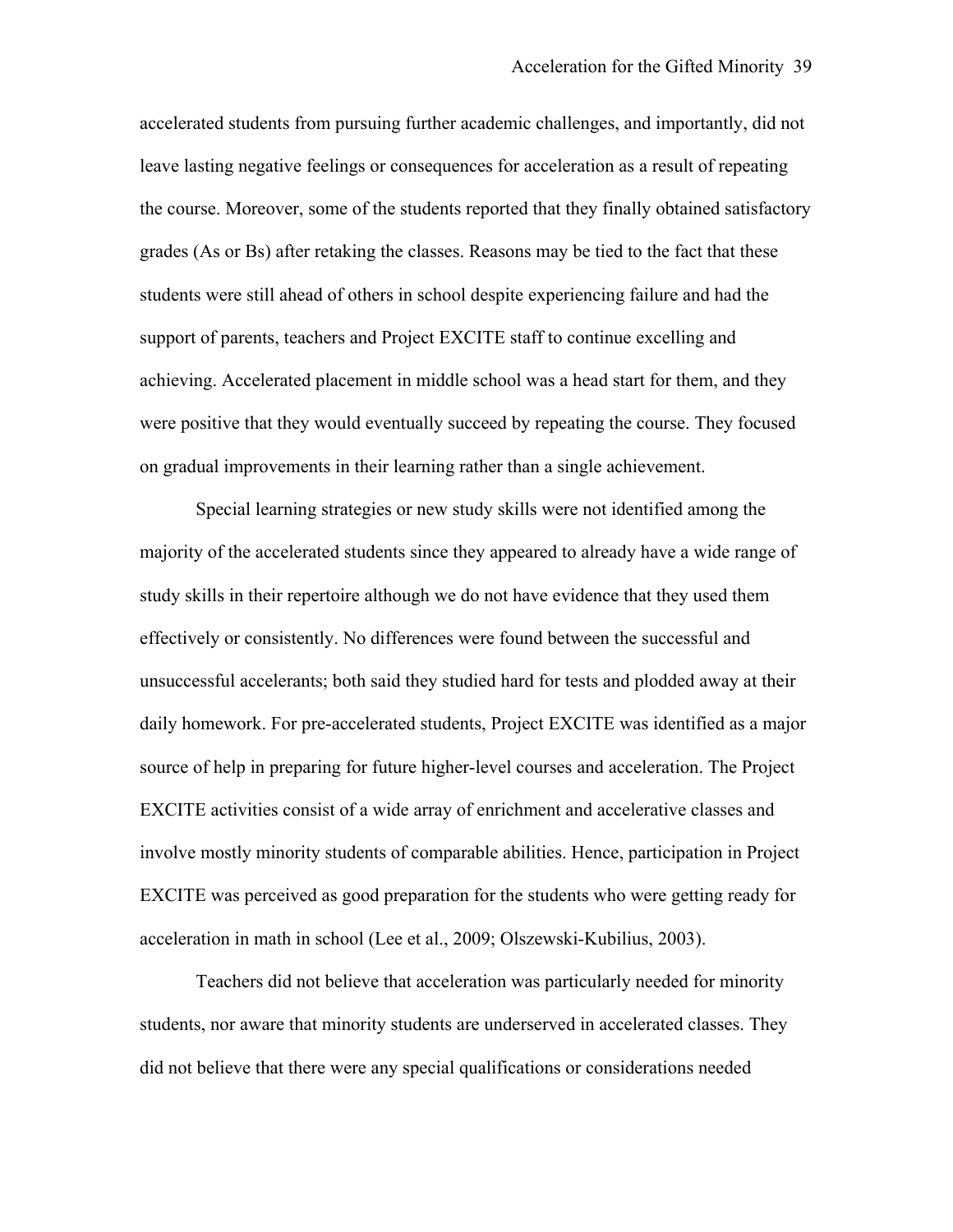students and unaware that this practice is under-utilized with gifted students. regarding using acceleration with minority students. They supported acceleration in general and their support was based on their own experiences with teaching and observations that acceleration excites learners and enhances their academic achievement if they are capable and willing to work hard. The teachers stressed the need to be cautious and consider students' readiness, particularly their social and emotional maturity and mastery in reading. Concerns about the discrepancy between students' readiness for the cognitive versus the social demands of accelerative programs have been noted in studies about acceleration (Cornell, Callahan, & Loyd, 1991; Gagne & Gagnier, 2004; Muratori, Colangelo, & Assouline, 2003; Stanley, 1991). The results of the study are similar to others, which found that teachers were wary and cautious about acceleration for gifted

 students was endorsed by most of the teachers but was not a strong theme emerging from which were overwhelmingly positive. An important issue that warrants further examination is negative peer pressure and competition. The existence of negative peer pressure for high achieving minority either group. The majority of the students showed strength and resilience to resist the temptations from peers to put social activities before schoolwork. None of the students spoke of discomfort in the accelerated class as a result of peers or being one of a small group of minority students in the class (see Ford, 1996; Ford, Howard, Harris III, & Tyson, 2000; Miller, 2004; Morris, 2002; Tatum, 1997). Apparently, the students and teachers were somewhat dissimilar in their views on this matter although the teachers were primarily speaking about their fears and possible negative effects from peers, while the students based their comments on their actual experiences in accelerated classes,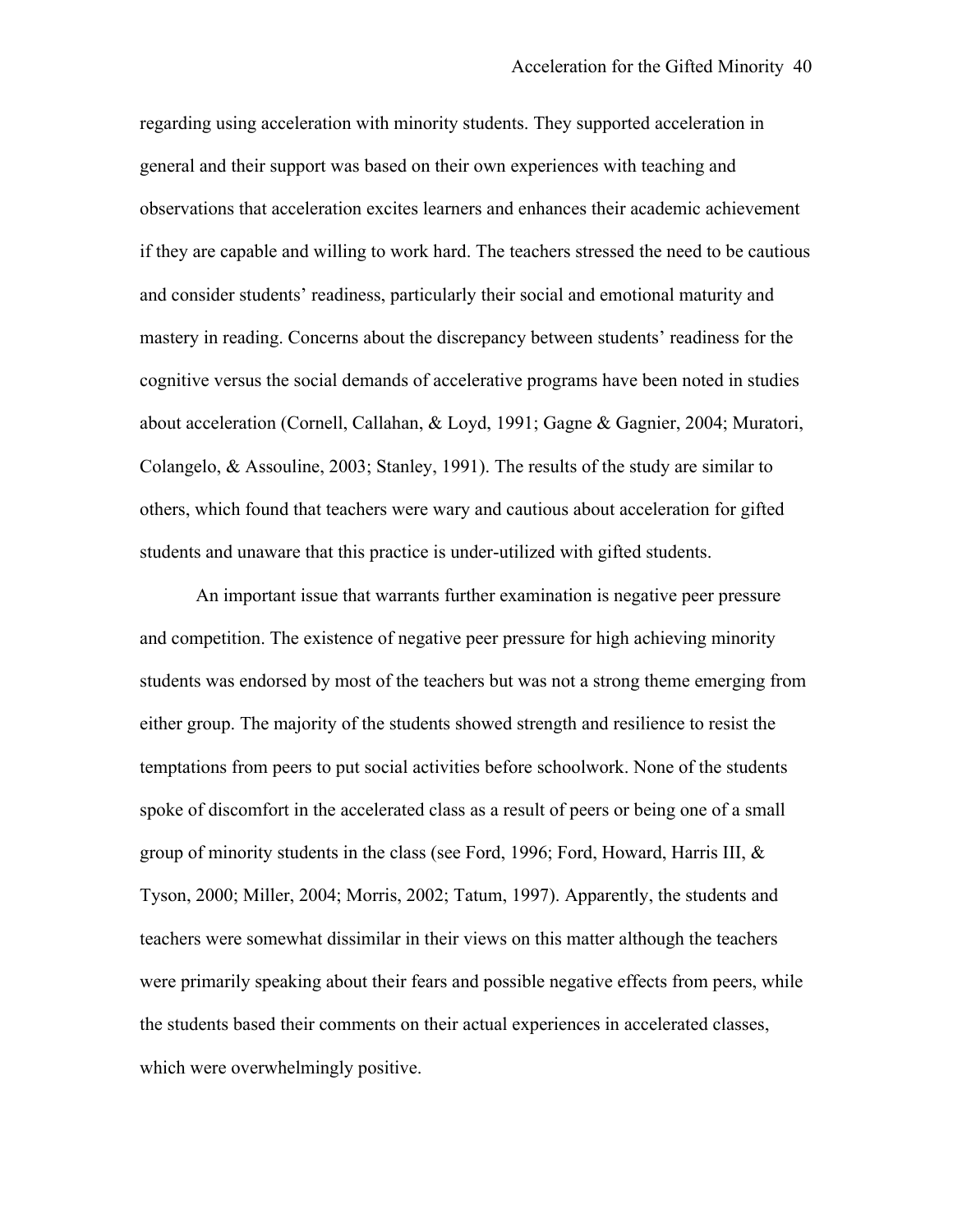Researchers (Banks, 1999; Ford, 1996; Ford & Grantham, 2003; Ford, Harris III, Tyson, & Trotman, 2002; Hanushek & Rivkin, 2006; Irvine & York, 1995; Milner, Tenore, & Laughter, 2008) call for teachers to present multicultural content and be knowledgeable of how culture impacts learning. Particularly, they point to the negative effects on achievement due to lower academic expectations of teachers for students of color and by misconceptions about minority students' abilities. The teachers in this study did not show signs of unequal expectations of students according to ethnicity, but they were certainly aware of and outspoken about negative peer pressure and its consequences as experienced by minority students in their classes based on their own teaching experience with minority and non-minority students for many years. For students, it is possible that Project EXCITE activities, which sought to create a supportive peer network specifically, had affected their perceptions regarding negative peer pressure and buttressed or inoculated them against it.

In conclusion, this study provides a foothold for understanding the use of academic acceleration with gifted minority students. While the students were only accelerated in a single subject area, their accelerative experiences in math were consistently positive. Solid preparation for academic acceleration by means of a preparatory educational program, such as Project EXCITE, likely enhance a positive result.

### Limitations and Future Research

Major limitations of this study lie in convenient sampling. Students were all Project EXCITE students who volunteered to participate in this study. The focus of the interviews was on academic acceleration. However, the students who agreed to be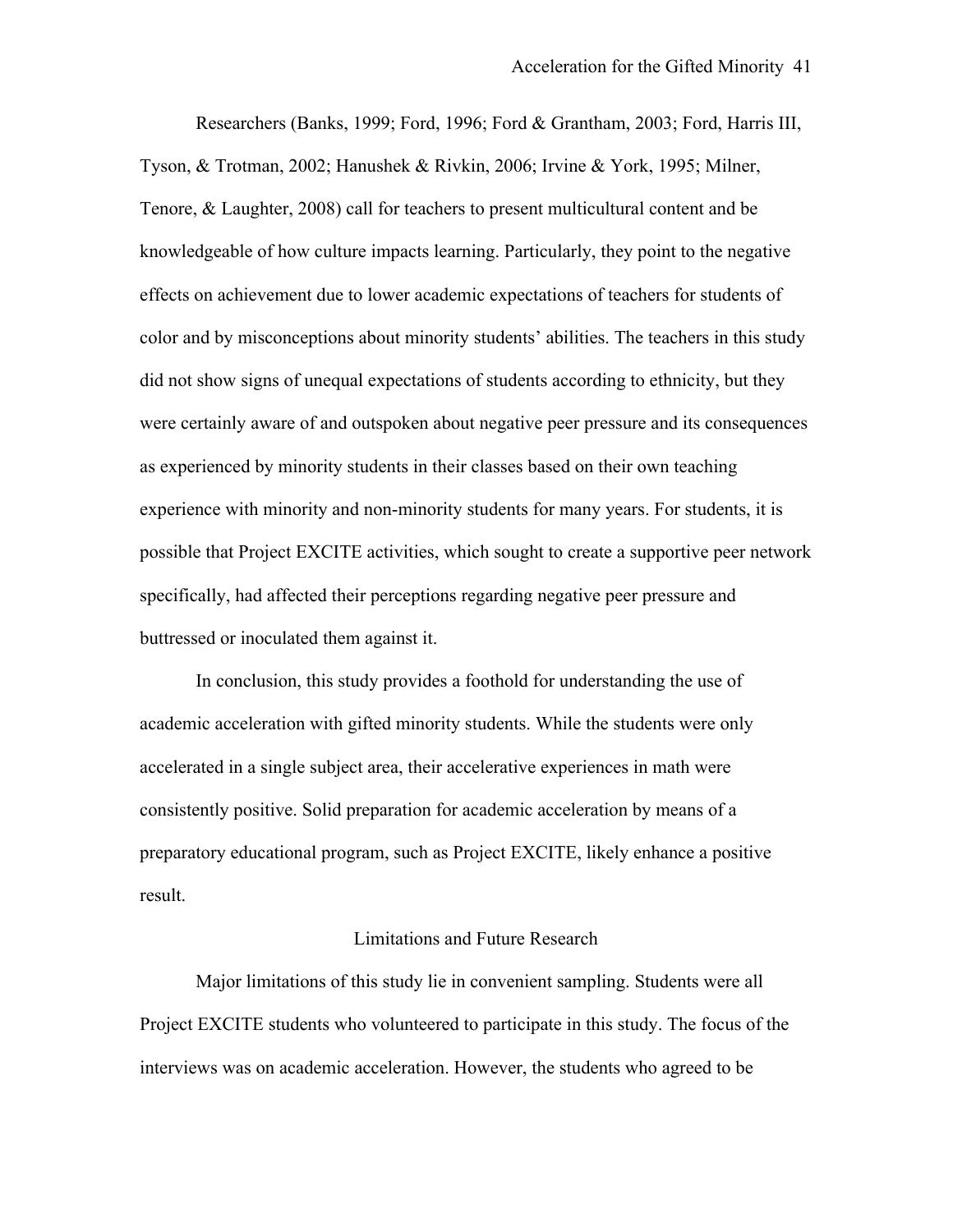interviewed may have been those who had the most positive experiences in Project EXCITE. Therefore, the students' favorable experiences with Project EXCITE might have been somewhat skewed. Research on the long-term effects of acceleration via a follow up study would be helpful.

 Another limitation is the uneven sample size, particularly for students who were with varying levels of success of acceleration as this study did. successfully accelerated versus those who were not. Given that Project EXCITE participants were selected based on their performance and interest in math, few EXCITE students were unsuccessfully accelerated. Future research needs to also include students

 accelerants does in fact successfully accelerate during middle school. Future research should examine whether programs like Project EXCITE and specifically in-school accelerated classes have long-term, sustained effects in terms of courses, particularly advanced courses, creating positive attitudes, self-perceptions or expectations for achievement. For example, do programs like Project EXCITE protect students from underachievement later on and will negative peer influences become more prominent in high school? Also, research is needed to see if the current group of pre-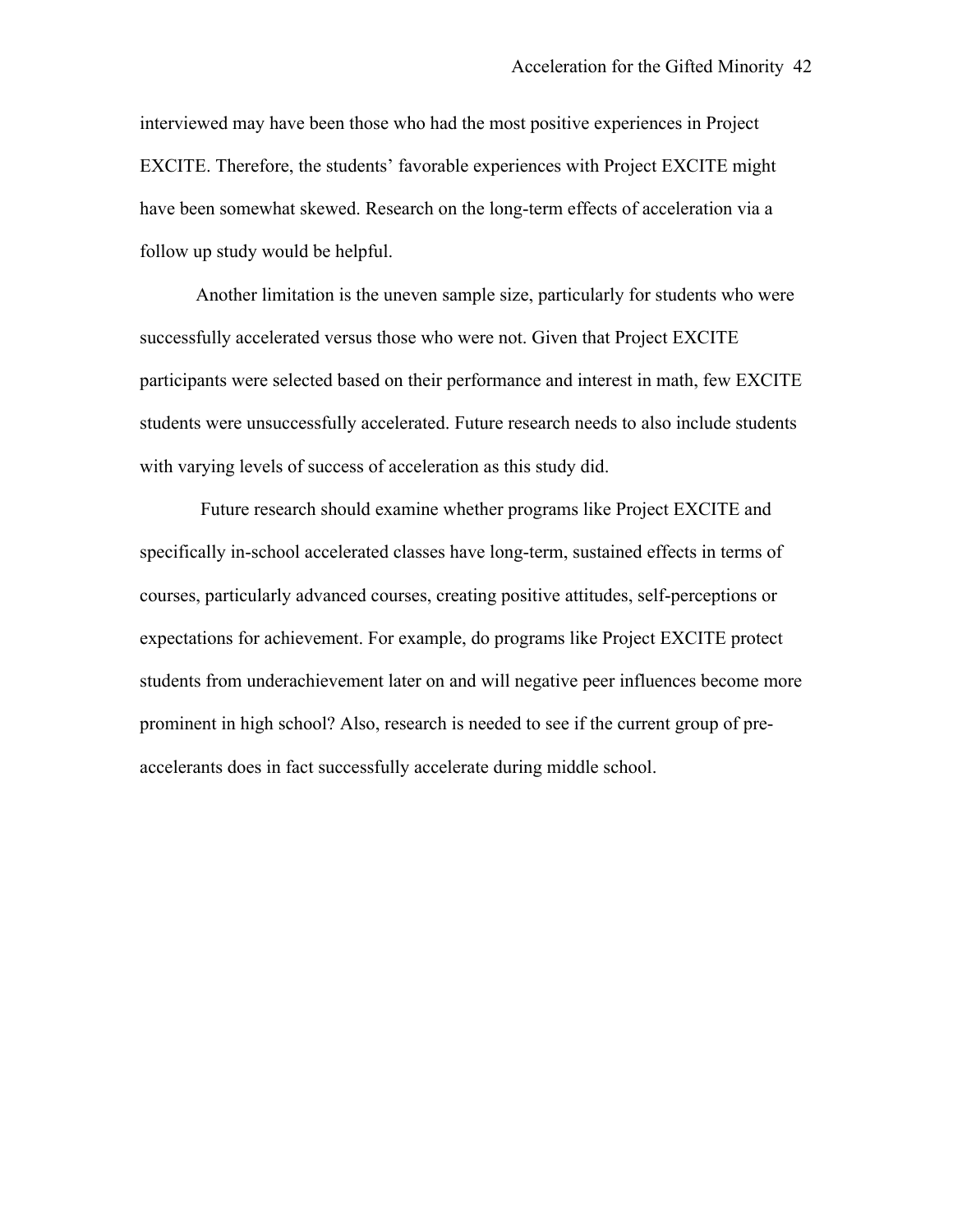### References

- Banks, J. A. (1999). *Introduction to multicultural gifted education* (2nd ed.). Boston, MA: Allyn and Bacon.
- Benbow, C. P., Lubinski, D., & Suchy, B. (1996). The impact of SMPY's educational programs from the perspective of the participant. In C. P. Benbow  $\&$  D. Lubinski (Eds.), *Intellectual talent: Psychometric and social issues (pp. 266-300). Baltimore, MD: The* Johns Hopkins University Press.
- Bernal, E. M. (2002). Three ways to achieve a more equitable representation of culturally and linguistically different students in GT programs. *Roeper Review, 24*(2), 82-88.
- Borland, J. H., & Wright, L. (1994). Identifying young, potentially gifted economically disadvantaged students. *Gifted Child Quarterly, 38*(4), 164-171.
- Brody, L. E., & Benbow, C. P. (1987). Accelerative strategies: How effective are they for the gifted? *Gifted Child Quarterly, 31*(3), 105-110.
- Charlton, J. C., Marolf, D. M., & Stanley, J. C. (1994). Follow-up insights on rapid educational acceleration. *Roeper Review, 17*(2), 123-129.
- Charlton, J. C., Marolf, D. M., & Stanley, J. C. (2002). Follow-up insights on rapid educational acceleration *Roeper Review, 24*(3), 145-151.
- Colangelo, N., Assouline, S. G., & Gross, M. U. M. (Eds.). (2004). *A nation deceived: How schools hold back America's brightest students* (Vol. II). Iowa City, IA: The Connie Belin & Jacqueline N. Blank International Center for Gifted Education and Talent Development.
- Cornell, D. G., Callahan, C. M., & Loyd, B. H. (1991). Socioemotional adjustment of adolescent girls enrolled in a residential acceleration program. *Gifted Child Quarterly, 35*, 58-66.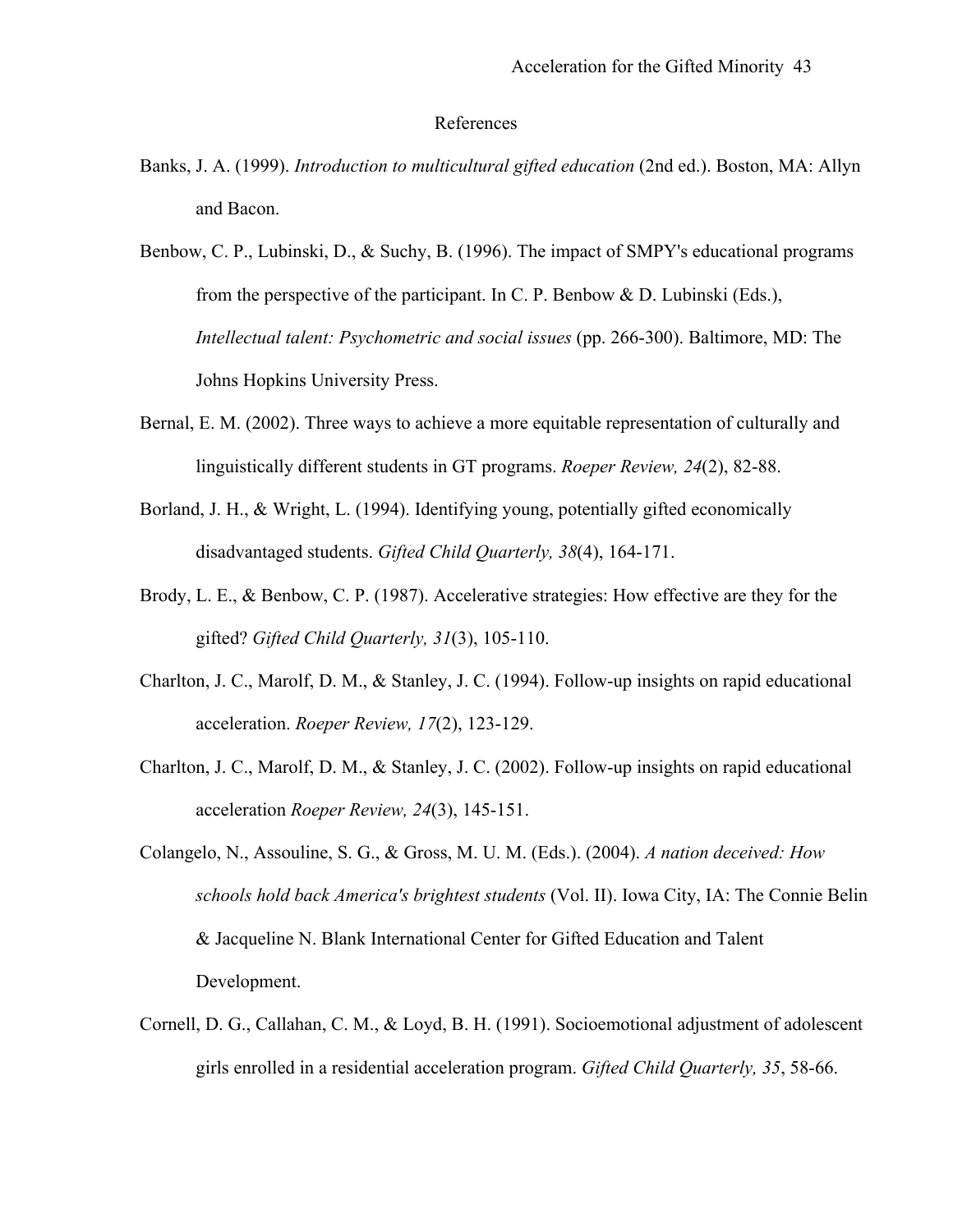- Education Week. (2007). *Achievement gap, Retrieved September 5, 2007, from http://www.edweek.org/rc/issues/achievement-gap/*
- *Psychometric and social issues* (pp. 145-158). Baltimore, MD: The Johns Hopkins University Press. Feldhusen, J. F. (1996). Motivating academically able youth with enriched and accelerated learning experiences In C. P. Benbow & D. Lubinski (Eds.), *Intellectual talent:*
- Ford, D. Y. (1996). *Reversing underachievement among gifted black students: Promising practices and programs*. New York, NY: Teacher College Press.
- Ford, D. Y., Harris III, J. J., Tyson, C. A., & Trotman, M. F. (2002). Beyond deficit thinking: Providing access for gifted African American students. *Roeper Review, 24*(2), 52-58.
- responsive classrooms for gifted African American students *Journal for the Education of*<br>*the Gifted, 23*(4), 397-427. Ford, D. Y., Howard, T. C., Harris III, J. J., & Tyson, C. A. (2000). Creating culturally
- Ford, D. Y., & Grantham, T. C. (2003). Providing access for culturally diverse gifted students: From deficit to dynamic thinking *Theory into practice, 42*(3), 217-225.
- Gagne, F., & Gagnier, N. (2004). The socio-affective and academic impact of early entrance to school. *Roeper Review, 26*(3), 128-139.
- Glaser, B. G., & Strauss, A. L. (1967). *Discovery of grounded theory: Strategies for qualitative research.* Chicago: Aldine.
- Grantham, T. C. (2003). Increasing Black student enrollment in gifted programs: An exploration of the Pulaski county special school district's advocacy efforts. *Gifted Child Quarterly, 47*(1), 46-65.

Gross, M. U. M. (1992). The use of radical acceleration in cases of extreme intellectual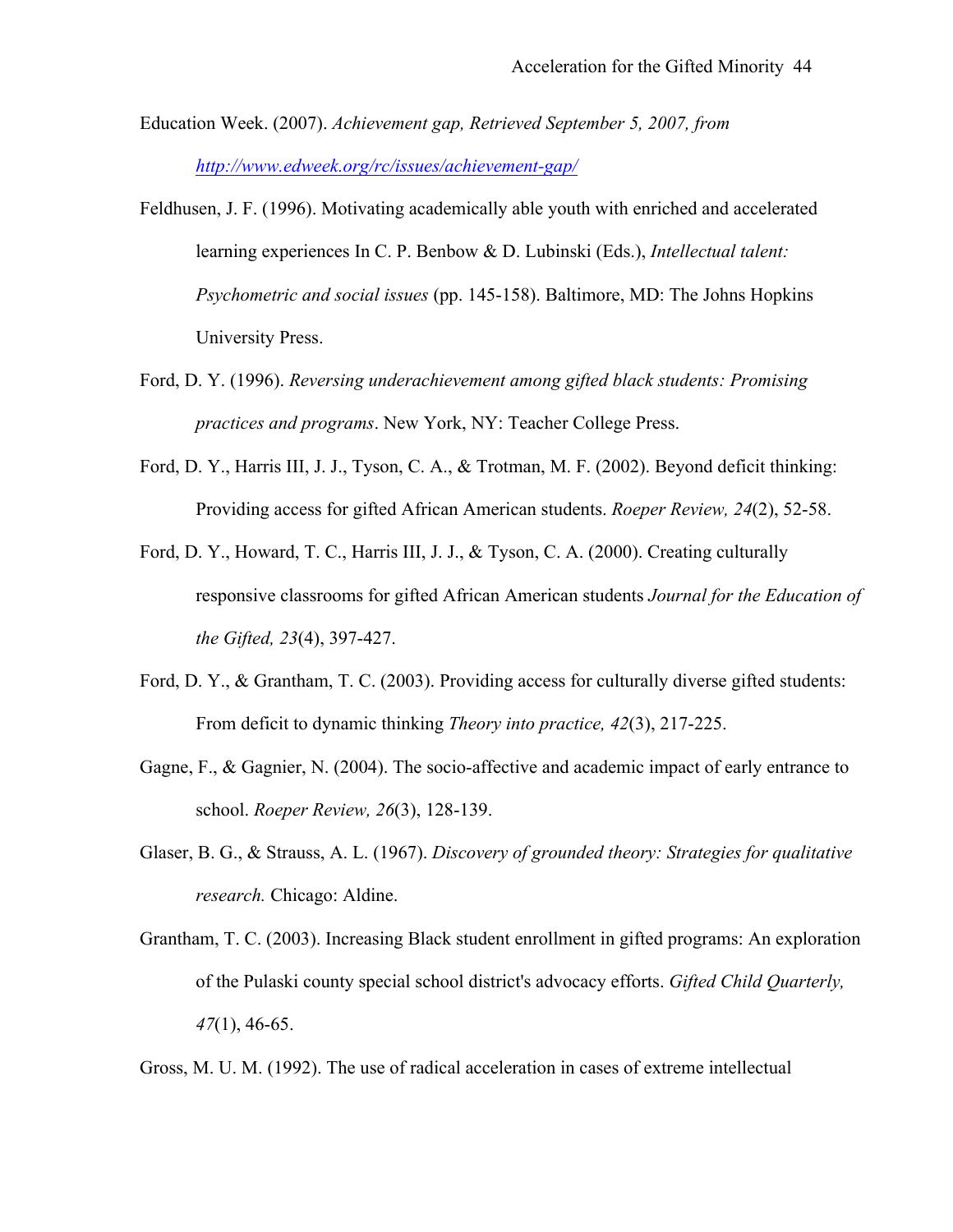precocity. *Gifted Child Quarterly, 36*(2), 91-99.

Gross, M. U. M. (2003). *Exceptionally gifted children* (2nd ed.). New York: Routledge.

- Gross, M. U. M., & van Vliet, H. E. (2005). Radical acceleration and early entry to college: A review of the research *Gifted Child Quarterly, 49*(2), 154-171.
- Hanushek, E. R., & Rivkin, S. G. (2006). *School quality and the Black-White achievement gap*. Cambridge, MA: Working paper 12651 of the National Bureau of Economic Research.
- Ingersoll, K. S., & Cornell, D. G. (1995). Social adjustment of female early college residents in a residential program. *Journal for the Education of the Gifted, 19,* 45-62.
- Irvine, J. J., & York, E. D. (1995). Learning styles in culturally diverse students: A literature Irvine, J. J., & York, E. D. (1995). Learning styles in culturally diverse students: A literature<br>review. In J. A. Banks & C. A. M. Banks (Eds.), *Handbook of research on multicultural*<br>*education* (pp. 484-497). New York:
- Irving, M. A., & Hudley, C. (2009). Cultural identification and academic achievement among African American males. *Journal of Advanced Academics, 19*(4), 676-698.
- Janos, P. M., & Robinson, N. M. (1985). The performance of students in a program of radical acceleration at the university level. *Gifted Child Quarterly, 29*(4), 175-179.
- Janos, P. M., Robinson, N. M., Carter, C., Chapel, A., Cufley, R., Curland, M., et al. (1988). A cross-sectional developmental study of the social relations of students who enter college early. *Gifted Child Quarterly*, 32 cross-sectional developmental study of the social relations of students who enter college
- *contemporary perspective: Research-Based Decision Making Series*. Storrs, CT: The National Research Center on the Gifted and Talented, University of Connecticut. Kulik, J. A. (1992). *An analysis of the research on ability grouping: Historical and*
- A. Davis (Eds.), *Handbook of gifted education* (pp. 178-196). Needham Heights, MA: Kulik, J. A., & Kulik, C. C. (1991). Ability grouping and gifted students. In N. Colangelo & G.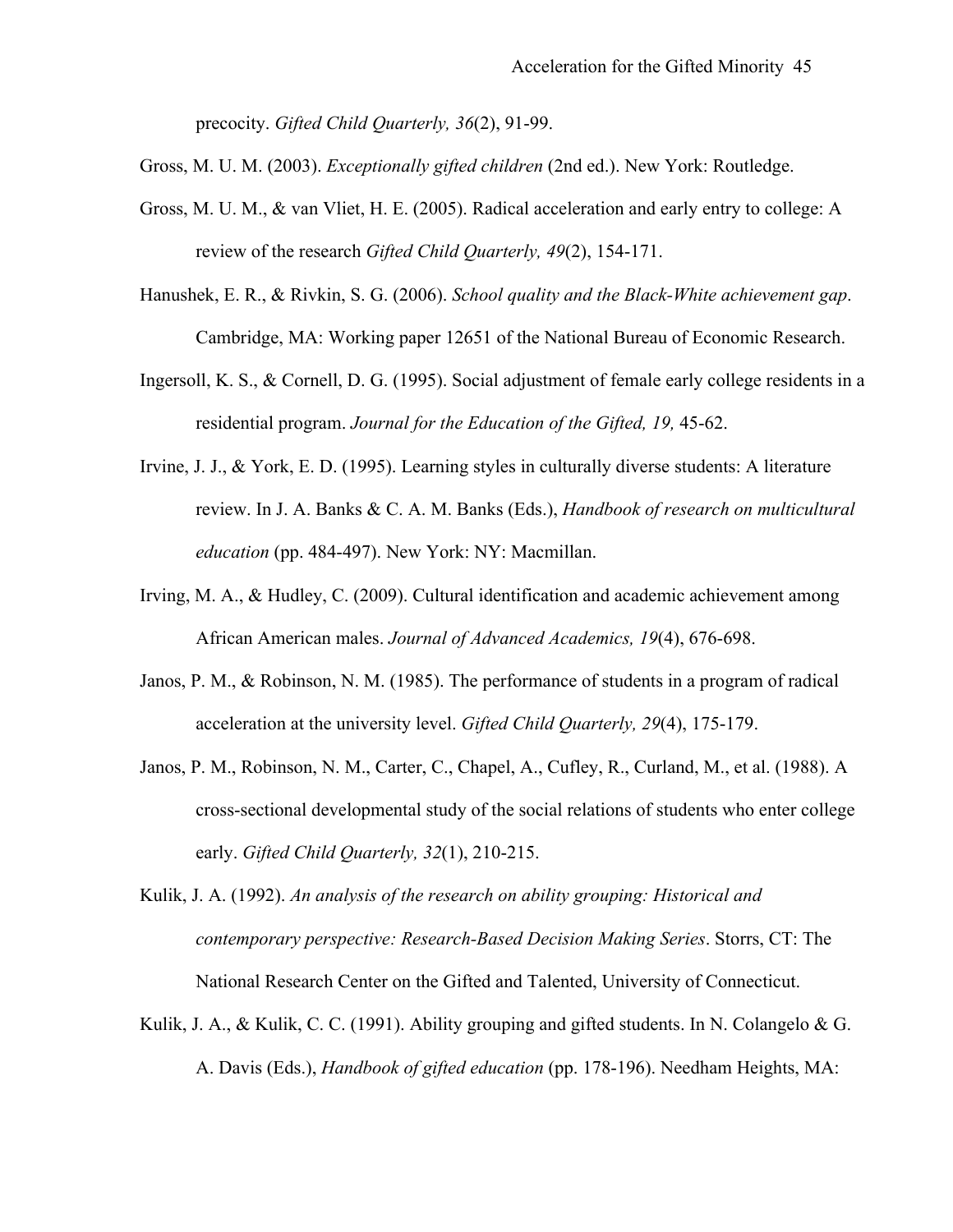Allyn and Bacon.

- Kulik, J. A., & Kulik, C. C. (1992). Meta-analytic findings on grouping programs. *Gifted Child Quarterly, 36*(2), 73-77.
- Lee, S.-Y., Matthews, M. S., & Olszewski-Kubilius, P. (2008). A national picture of talent search and talent search educational program. *Gifted Child Quarterly, 52*(1), 55-69.
- Lee, S.-Y., Olszewski-Kubilius, P., & Peternel, P. (2009). Follow up with students after six years of participation in Project EXCITE. *Gifted Child Quarterly*, *53*(2), 137-156.
- *Latinos, and Native Americans among top students in the United States at all levels of the education system*. Storrs, CT: The National Research Center on the Gifted and Talented. Miller, L. S. (2004). *Promoting sustained growth in the representation of African Americans,*
- Milner, H. R., Tenore, F. B., & Laughter, J. (2008). What can teacher education programs do to prepare teachers to teach high-achieving culturally diverse male students? *Gifted Child Today, 31*(1), 18-23.
- Morris, J. E. (2002). African American students and gifted education: The politics of race and culture. *Roeper Review, 24*(2), 59-62.
- Muratori, M., Colangelo, N., & Assouline, S. (2003). Early-entrance students: Impressions of their first semester of college. *Gifted Child Quarterly, 47*(3), 219-237.
- Neihart, M. (2007). The socioaffective impact of acceleration and ability grouping: Recommendations for best practice. *Gifted Child Quarterly, 51*(4), 330-341.
- Noble, K. D., & Drummond, J. E. (1992). But what about the prom?: Students' perceptions of early college entrance *Gifted Child Quarterly, 36*(2), 106-111.
- Noble, K. D., Arndt, T., Nicholson, T., Sletten, T., & Zamora, A. (1998/1999). Different strokes: Perceptions of social and emotional development among early college entrants. *The* Perceptions of social and emotional development among early college entrants. The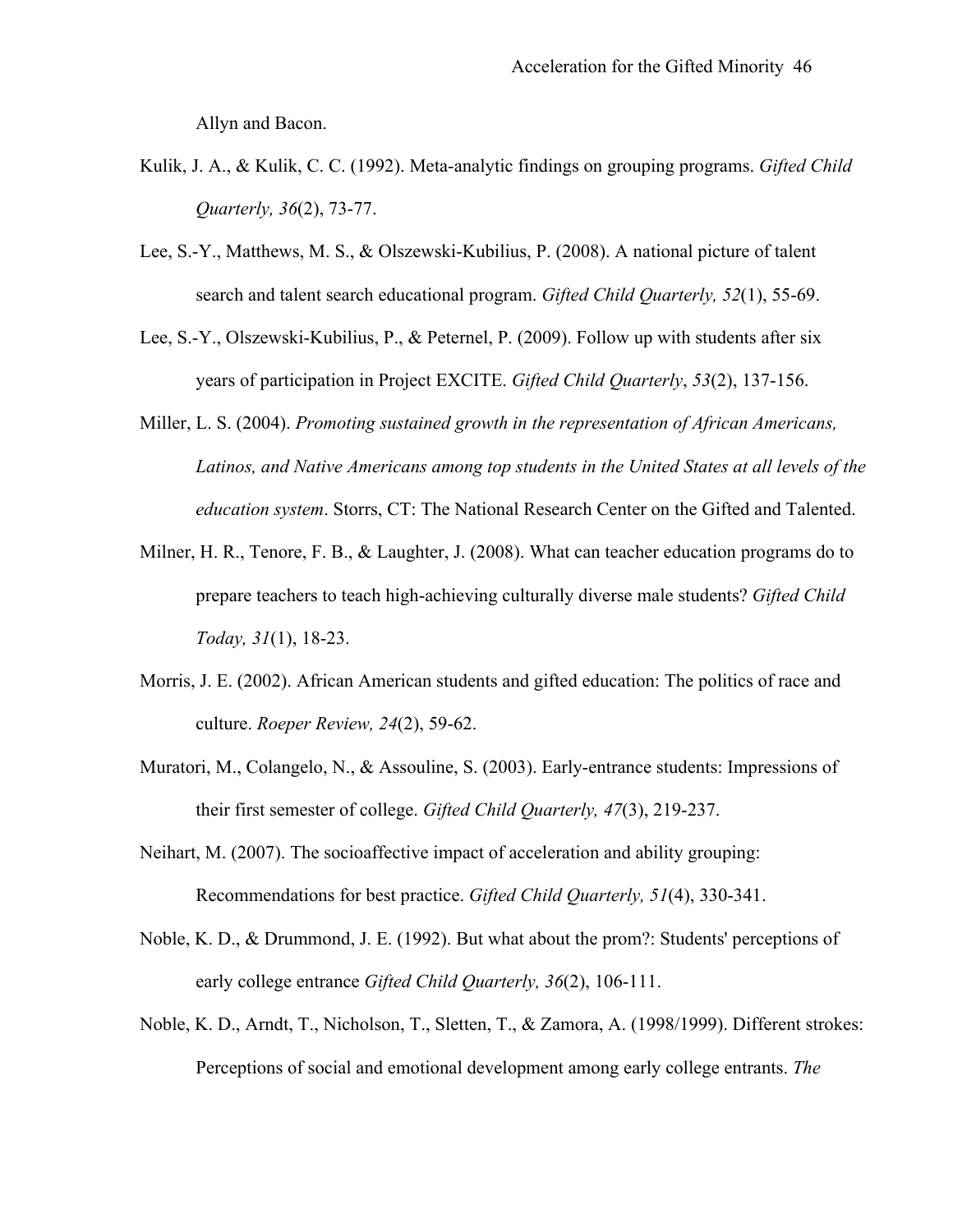*Journal of Secondary Gifted Education, 10*(2), 77-84.

- Noble, K. D., Childers, S. A., & Vaughan, R. C. (2008). A place to be celebrated and understood: The impact of early university entrance from parents' points of view. *Gifted Child Quarterly, 52*(3), 256-268.
- Ogbu, J. U. (1992). Understanding Cultural Diversity and Learning. *Educational Researcher, 21*(8), 5-14.
- Olszewski-Kubilius, P. (2003). Special summer and Saturday programs for gifted students. In N. Colangelo & G. A. Davis (Eds.), *Handbook of gifted education* (3rd ed., pp. 219-228). Boston, MA: Allyn and Bacon.
- Olszewski-Kubilius, P. (2006). Addressing the achievement gap between minority and nonminority children: Increasing access and achievement through Project EXCITE. *Gifted Child Today, 29*(2), 28-37.
- In J. VanTassel-Baska & T. Stambaugh (Eds.), Overlooked gems: A national perspective *on low-income promising learners: Conference proceedings from the National* Olszewski-Kubilius, P. (2007). Working with promising learners from poverty: Lessons learned Leadership Conference on Low-Income Promising Learners (pp. 43-46). Washington, DC: National Association for Gifted Children.
- (Ed.), *Handbook of giftedness in children: Psycho-educational theory, research, and best*<br>practices (pp. 53-70). New York: Springer. Olszewski-Kubilius, P. (2008). The role of the family in talent development. In S. I. Pfeiffer
- Olszewski-Kubilius, P., Lee, S.-Y., Ngoi, M., & Ngoi, D. (2004). Addressing the achievement gap between minority and nonminority children by increasing access to gifted programs. *Journal for the Education of the Gifted, 28*(2), 127-158.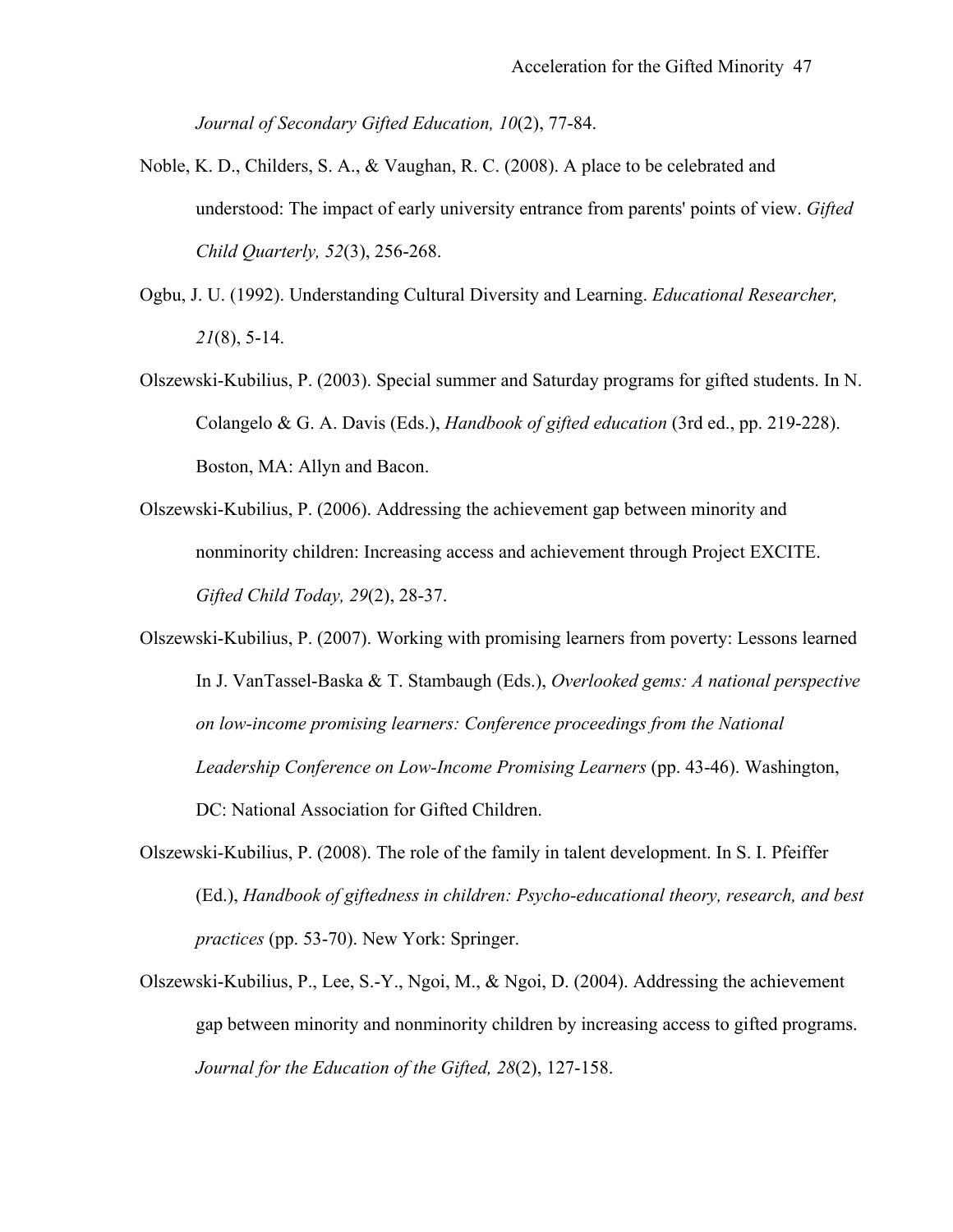- students does not solve society's unsolved problems *Journal for the Education of the Gifted, 26*(4), 251-273. Robinson, N. M. (2003). Two wrongs do not make a right: Sacrificing the needs of gifted
- *talented learner: Research-Based Decision Making Series*. Storrs, CT: The National Research Center on the Gifted and Talented, The University of Connecticut. Rogers, K. B. (1991). *The relationship of grouping practices to the education of the gifted and*
- Rogers, K. B. (2002). Grouping the gifted and talented: Questions and answers. *Roeper Review, 24*(3), 103-107.
- and guidelines. In K. A. Heller, F. J. Monks & A. H. Passow (Eds.), *International* Rogers, K. B., & Span, P. (1993). Ability grouping with gifted and talented students: Research and guidelines. In K. A. Heller, F. J. Monks & A. H. Passow (Eds.), *International*<br>handbook of research and development of giftedness and talent (pp. 585-592). New<br>York: Pergamon.
- Sampson, W. A. (2002). *Black student achievement: How much do family and school really matter?* Lanham, MD: The Scarecrow Press.
- Sayler, M., & Lupkowski, A. E. (1992). Early entrance to college: Weighing the options *Gifted Child Today, 15*(2), 24-29.
- Southern, W. T., Jones, E. D., & Stanley, J. C. (1993). Acceleration and enrichment: The context<br>and development of program options. In K. A. Heller, F. J. Monks & A. H. Passow<br>(Eds.), *International handbook of research a* and development of program options. In K. A. Heller, F. J. Monks & A. H. Passow (Eds.), International handbook of research and development of giftedness and talent (pp. 387-409). New York: Pergamon.
- Stanley, J. C. (1991). Critique of socioemotional adjustment of adolescent girls enrolled in a residential acceleration program. *Gifted Child Quarterly, 35*(67-70).

Steele, C. M. (1997). A threat in the air: How stereotypes shape intellectual identity and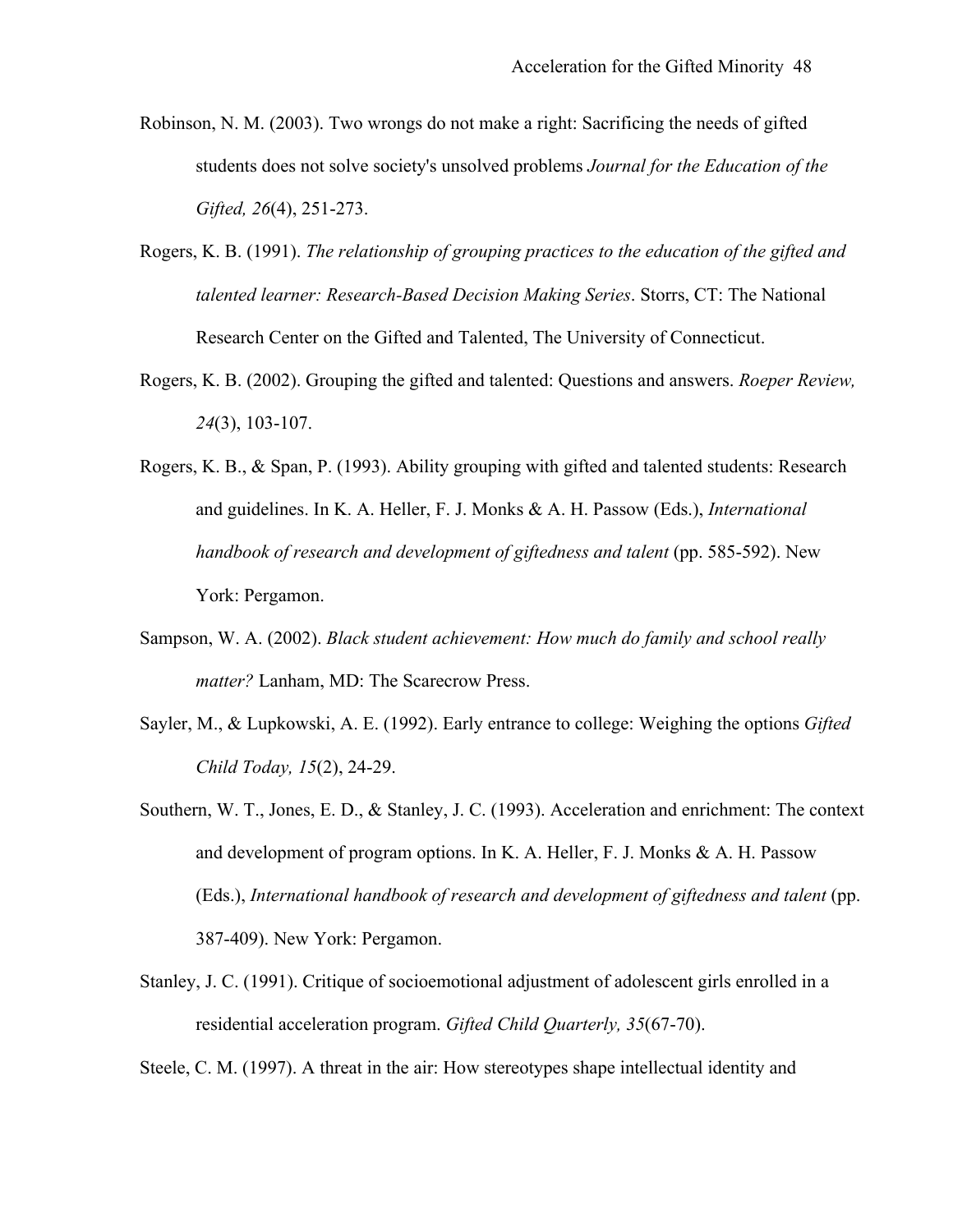performance. *American Psychologist, 52*(6), 613-629.

- Steele, C. M., & Aronson, J. (1995). Stereotype Threat and the Intellectual Test Performance of African Americans. *Journal of Personality and Social Psychology, 69*(5), 797-811.
- Strauss, A. L. (1987). *Qualitative analysis for social scientists*. Cambridge: Cambridge **University Press**
- Strauss, A. L. (1987). *Qualitative analysis for social scientists*. Cambridge: Cambridge<br>University Press<br>Strauss, A., & Corbin, J. (1990). *Basics of qualitative research*: *Grounded theory procedures*<br>and techniques. Ne
- Swiatek, M. A. (1993). A decade of longitudinal research on academic acceleration through the study of mathematically precocious youth. *Roeper Review, 15*, 120-124.
- Swiatek, M. A. (2002). A decade of longitudinal research on academic acceleration through the study of mathematically precocious youth. *Roeper Review, 24*(3), 141-144.
- Tatum, B. D. (1997). *"Why all the Black kids are sitting together in the cafeteria?" and other conversation about race*. New York: NY: Basic Books.
- U.S Department of Education, National Center for Education Statistics (2006). *The condition of education 2006*. Washington, DC: U.S. Government Printing Office.
- VanTassel-Baska, J. (1992). Educational decision making on acceleration and grouping. *Gifted Child Quarterly, 36*(2), 68-72.

Worrell, F. C. (2007). Identifying and including low-income learners in programs for gifted and talented: Multiple complexities. In J. VanTassel-Baska & T. Stambaugh (Eds.), *Overlooked gems: A national perspective on low-income promising learners: Conference proceedings from the National Leadership Conference on Low-Income Promising Learners* (pp. 47-51). Washington, DC: National Association for Gifted Children.

Wyner, J. S., Bridgeland, J. M., & Diiulio Jr., J. J. (2007). Achievement trap: How America is